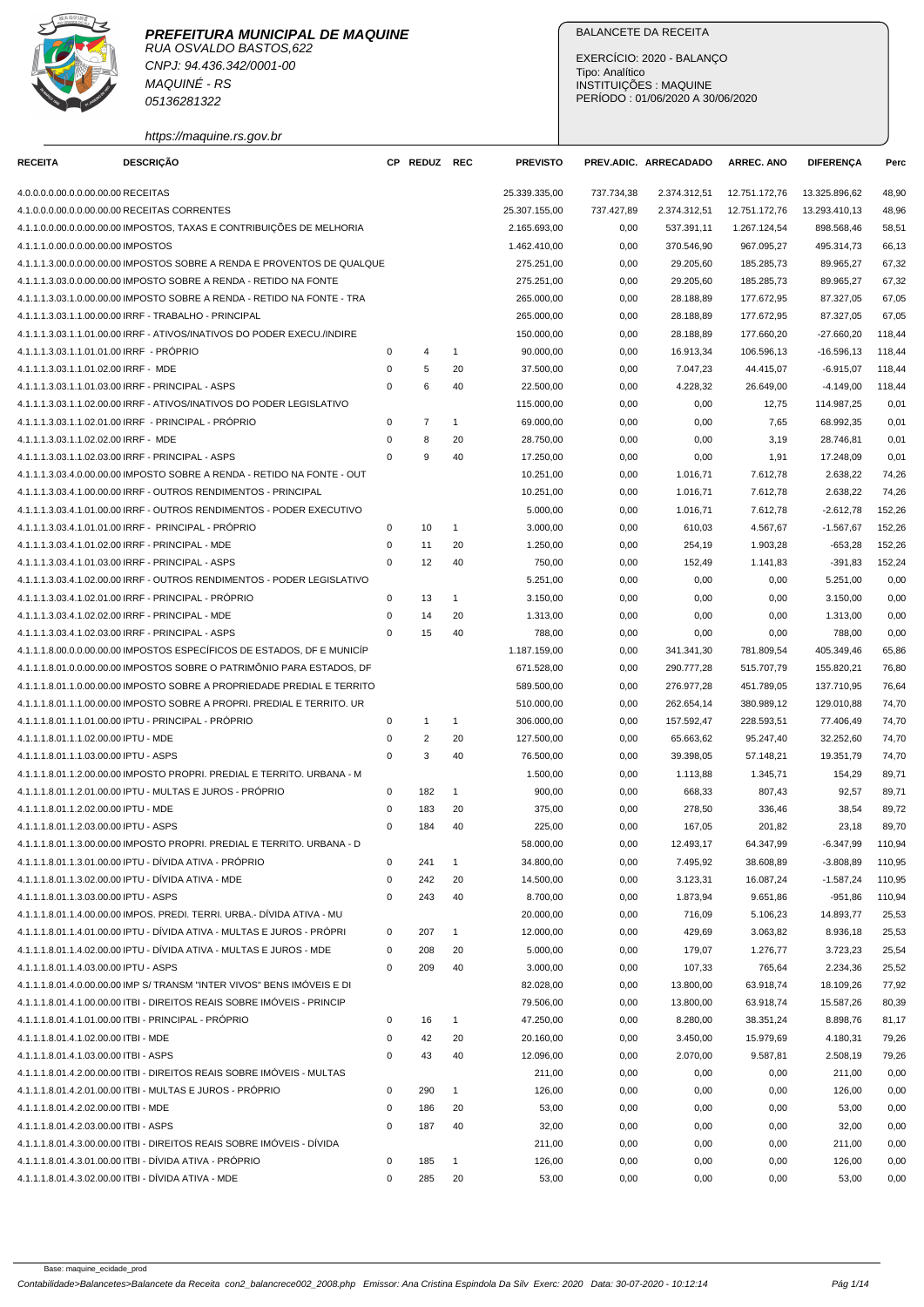

RUA OSVALDO BASTOS,622 CNPJ: 94.436.342/0001-00 MAQUINÉ - RS 05136281322

## BALANCETE DA RECEITA

EXERCÍCIO: 2020 - BALANÇO Tipo: Analítico INSTITUIÇÕES : MAQUINE PERÍODO : 01/06/2020 A 30/06/2020

# https://maquine.rs.gov.br

| <b>RECEITA</b>                        | <b>DESCRIÇÃO</b>                                                        | <b>CP</b>   | <b>REDUZ</b> | <b>REC</b>     | <b>PREVISTO</b> |      | PREV.ADIC. ARRECADADO | ARREC. ANO | <b>DIFERENÇA</b> | Perc  |
|---------------------------------------|-------------------------------------------------------------------------|-------------|--------------|----------------|-----------------|------|-----------------------|------------|------------------|-------|
| 4.1.1.1.8.01.4.3.03.00.00 ITBI - ASPS |                                                                         | $\mathbf 0$ | 286          | 40             | 32,00           | 0,00 | 0,00                  | 0,00       | 32,00            | 0,00  |
|                                       | 4.1.1.1.8.01.4.4.00.00.00 ITBI - DIREI. REAIS IMÓVEIS- DÍVIDA ATIVA - M |             |              |                | 2.100,00        | 0,00 | 0,00                  | 0,00       | 2.100,00         | 0,00  |
|                                       | 4.1.1.1.8.01.4.4.01.00.00 ITBI - DÍVIDA ATIVA - MULTAS E JUROS - PRÓPRI | $\mathbf 0$ | 287          | $\mathbf{1}$   | 1.260,00        | 0,00 | 0,00                  | 0,00       | 1.260,00         | 0,00  |
|                                       | 4.1.1.1.8.01.4.4.02.00.00 ITBI - DÍVIDA ATIVA - MULTAS E JUROS - MDE    | $\mathbf 0$ | 288          | 20             | 525,00          | 0,00 | 0,00                  | 0,00       | 525,00           | 0,00  |
| 4.1.1.1.8.01.4.4.03.00.00 ITBI - ASPS |                                                                         | $\mathbf 0$ | 289          | 40             | 315,00          | 0,00 | 0,00                  | 0,00       | 315,00           | 0,00  |
|                                       | 4.1.1.1.8.02.0.0.00.00.00 IMPOSTOS PRODUÇÃO, CIRCULAÇÃO DE MERCADORIAS  |             |              |                | 515.631,00      | 0,00 | 50.564,02             | 266.101,75 | 249.529,25       | 51,61 |
|                                       | 4.1.1.1.8.02.3.0.00.00.00 IMPOSTO SOBRE SERVIÇOS DE QUALQUER NATUREZA   |             |              |                | 515.631,00      | 0,00 | 50.564,02             | 266.101,75 | 249.529,25       | 51,61 |
|                                       | 4.1.1.1.8.02.3.1.00.00.00 IMPOSTO SOBRE SERVIÇOS DE QUALQUER NATUREZA - |             |              |                | 500.000,00      | 0,00 | 49.913,06             | 261.257,97 | 238.742,03       | 52,25 |
|                                       | 4.1.1.1.8.02.3.1.01.00.00 ISS - PRINCIPAL - PRÓPRIO                     | $\mathsf 0$ | 17           | $\mathbf{1}$   | 300.000,00      | 0,00 | 29.947,83             | 156.754,86 | 143.245,14       | 52,25 |
| 4.1.1.1.8.02.3.1.02.00.00 ISS - MDE   |                                                                         | $\mathbf 0$ | 18           | 20             | 125.000,00      | 0,00 | 12.478,30             | 65.314,85  | 59.685,15        | 52,25 |
| 4.1.1.1.8.02.3.1.03.00.00 ISS - ASPS  |                                                                         | $\mathbf 0$ | 19           | 40             | 75.000,00       | 0,00 | 7.486,93              | 39.188,26  | 35.811,74        | 52,25 |
|                                       | 4.1.1.1.8.02.3.2.00.00.00 IMPOSTO SOBRE SERVIÇOS DE QUALQUER NATUREZA - |             |              |                | 631,00          | 0,00 | 1,71                  | 62,32      | 568,68           | 9,88  |
|                                       | 4.1.1.1.8.02.3.2.01.00.00 ISS - MULTAS E JUROS - PRÓPRIO                | $\mathsf 0$ | 188          | $\mathbf{1}$   | 378,00          | 0,00 | 1,02                  | 37,40      | 340,60           | 9,89  |
| 4.1.1.1.8.02.3.2.02.00.00 ISS - MDE   |                                                                         | $\mathbf 0$ | 189          | 20             | 158,00          | 0,00 | 0,43                  | 15,62      | 142,38           | 9,89  |
| 4.1.1.1.8.02.3.2.03.00.00 ISS - ASPS  |                                                                         | $\mathbf 0$ | 190          | 40             | 95,00           | 0,00 | 0,26                  | 9,30       | 85,70            | 9,79  |
|                                       | 4.1.1.1.8.02.3.3.00.00.00 IMPOSTO SOBRE SERVIÇOS DE QUALQUER NATUREZA - |             |              |                | 10.000,00       | 0,00 | 490,93                | 3.795,38   | 6.204,62         | 37,95 |
|                                       | 4.1.1.1.8.02.3.3.01.00.00 ISS - DÍVIDA ATIVA - PRÓPRIO                  | $\mathbf 0$ | 244          | $\mathbf{1}$   | 6.000,00        | 0,00 | 294,55                | 2.277,20   | 3.722,80         | 37,95 |
|                                       | 4.1.1.1.8.02.3.3.02.00.00 ISS - DÍVIDA ATIVA - MDE                      | $\mathbf 0$ | 245          | 20             | 2.500,00        | 0,00 | 122,74                | 948,88     | 1.551,12         | 37,96 |
| 4.1.1.1.8.02.3.3.03.00.00 ISS - ASPS  |                                                                         | $\mathbf 0$ | 246          | 40             | 1.500,00        | 0,00 | 73,64                 | 569,30     | 930,70           | 37,95 |
|                                       | 4.1.1.1.8.02.3.4.00.00.00 IMPOSTO SERVI. QUAL. NATU. - DÍVIDA ATIVA - M |             |              |                | 5.000,00        | 0,00 | 158,32                | 986,08     | 4.013,92         | 19,72 |
|                                       | 4.1.1.1.8.02.3.4.01.00.00 ISS - DÍVIDA ATIVA -MULTAS E JUROS - PRÓPRIO  | $\mathbf 0$ | 210          | $\mathbf{1}$   | 3.000,00        | 0,00 | 94,99                 | 591,66     | 2.408,34         | 19,72 |
|                                       | 4.1.1.1.8.02.3.4.02.00.00 ISS - DÍVIDA ATIVA -MULTAS E JUROS - MDE      | $\mathbf 0$ | 211          | 20             | 1.250,00        | 0,00 | 39,59                 | 246,54     | 1.003,46         | 19,72 |
| 4.1.1.1.8.02.3.4.03.00.00 ISS - ASPS  |                                                                         | $\mathbf 0$ | 212          | 40             | 750,00          | 0,00 | 23,74                 | 147,88     | 602,12           | 19,72 |
| 4.1.1.2.0.00.0.0.00.00.00 TAXAS       |                                                                         |             |              |                | 697.088,00      | 0,00 | 166.844,21            | 300.029,27 | 397.058,73       | 43,04 |
|                                       | 4.1.1.2.8.00.0.0.00.00.00 TAXAS - ESPECÍFICAS DE ESTADOS, DF E MUNICÍPI |             |              |                | 697.088,00      | 0,00 | 166.844,21            | 300.029,27 | 397.058,73       | 43,04 |
|                                       | 4.1.1.2.8.01.0.0.00.00.00 TAXAS DE INSPEÇÃO, CONTROLE E FISCALIZAÇÃO    |             |              |                | 117.444,00      | 0,00 | 2.296,38              | 10.919,85  | 106.524,15       | 9,30  |
|                                       | 4.1.1.2.8.01.1.0.00.00.00 TAXA DE FISCALIZAÇÃO DE VIGILÂNCIA SANITÁRIA  |             |              |                | 6.605,00        | 0,00 | 834,08                | 1.552,91   | 5.052,09         | 23,51 |
|                                       | 4.1.1.2.8.01.1.1.00.00.00 TAXA DE FISCALIZAÇÃO DE VIGILÂNCIA SANITÁRIA  |             |              |                | 5.000,00        | 0,00 | 397,34                | 871,70     | 4.128,30         | 17,43 |
|                                       | 4.1.1.2.8.01.1.1.01.00.00 TAXAS DE FISCALIZAÇÃO E VIGILANCIA SANITARIA  | $\mathbf 0$ | 20           | 4001           | 5.000,00        | 0,00 | 397,34                | 871,70     | 4.128,30         | 17,43 |
|                                       | 4.1.1.2.8.01.1.2.00.00.00 TAXA DE FISCALIZAÇÃO DE VIGILÂNCIA SANITÁRIA  |             |              |                | 105,00          | 0,00 | 0,00                  | 0,00       | 105,00           | 0,00  |
|                                       | 4.1.1.2.8.01.1.2.01.00.00 TAXAS DE FISCALIZAÇÃO E VIGILANCIA SANITARIA  | $\mathbf 0$ | 295          | 4001           | 105,00          | 0,00 | 0,00                  | 0,00       | 105,00           | 0,00  |
|                                       | 4.1.1.2.8.01.1.3.00.00.00 TAXA DE FISCALIZAÇÃO DE VIGILÂNCIA SANITÁRIA  |             |              |                | 1.000,00        | 0,00 | 297,70                | 541,75     | 458,25           | 54,18 |
|                                       | 4.1.1.2.8.01.1.3.01.00.00 TAXAS DE FISCALIZAÇÃO E VIGILANCIA SANITARIA  | $\mathbf 0$ | 308          | 4001           | 1.000,00        | 0,00 | 297,70                | 541,75     | 458,25           | 54,18 |
|                                       | 4.1.1.2.8.01.1.4.00.00.00 TAXA DE FISCALIZAÇÃO DE VIGILÂNCIA SANITÁRIA  |             |              |                | 500,00          | 0,00 | 139,04                | 139,46     | 360,54           | 27,89 |
|                                       | 4.1.1.2.8.01.1.4.01.00.00 TAXAS DE FISCALIZAÇÃO E VIGILANCIA SANITARIA  | $\mathbf 0$ | 318          | 4001           | 500,00          | 0,00 | 139,04                | 139,46     | 360,54           | 27,89 |
|                                       | 4.1.1.2.8.01.9.0.00.00.00 TAXAS DE INSPEÇÃO, CONTROLE E FISCALIZAÇÃO -  |             |              |                | 110.839,00      | 0,00 | 1.462,30              | 9.366,94   | 101.472,06       | 8,45  |
|                                       | 4.1.1.2.8.01.9.1.00.00.00 TAXA INSPEÇÃO, CONTROLE E FISCALIZAÇÃO - OUTR |             |              |                | 26.170,00       | 0,00 | 172,64                | 1.915,75   | 24.254,25        | 7,32  |
|                                       | 4.1.1.2.8.01.9.1.01.00.00 TAXA DE EST. COMERCIAL, INSDUSTRIAL E PRESTAÇ | $\Omega$    | 22           | $\mathbf{1}$   | 10.000,00       | 0,00 | 0,00                  | 1.743,11   | 8.256,89         | 17,43 |
|                                       | 4.1.1.2.8.01.9.1.02.00.00 TAXA DE APREENSÃO E DEPOSITO                  | $\pmb{0}$   | 23           | $\mathbf{1}$   | 2.100,00        | 0,00 | 0,00                  | 0,00       | 2.100,00         | 0,00  |
|                                       | 4.1.1.2.8.01.9.1.03.00.00 TAXA DE FUNC ESTAB EM HORARIO ESPECIAL        | $\mathsf 0$ | 24           | $\overline{1}$ | 2.100,00        | 0,00 | 0,00                  | 0,00       | 2.100,00         | 0,00  |
|                                       | 4.1.1.2.8.01.9.1.04.00.00 TAXA DE LICENÇA PARA EXECUÇÃO DE OBRA         | $\pmb{0}$   | 25           | $\mathbf{1}$   | 2.100,00        | 0,00 | 172,64                | 172,64     | 1.927,36         | 8,22  |
|                                       | 4.1.1.2.8.01.9.1.05.00.00 TAXA DE UTILIZAÇÃO DE AREA DE DOMINIO PUBLICO | $\mathbf 0$ | 26           | $\mathbf{1}$   | 2.100,00        | 0,00 | 0,00                  | 0,00       | 2.100,00         | 0,00  |
|                                       | 4.1.1.2.8.01.9.1.06.00.00 TAXA DE APROVAÇÃO DE PROJETO DE CONST CIVIL   | 0           | 27           | $\mathbf{1}$   | 2.100,00        | 0,00 | 0,00                  | 0,00       | 2.100,00         | 0,00  |
|                                       | 4.1.1.2.8.01.9.1.07.00.00 TAXA DE ALINHAMENTO E NIVELAMENTO             | $\mathsf 0$ | 28           | $\mathbf{1}$   | 2.100,00        | 0,00 | 0,00                  | 0,00       | 2.100,00         | 0,00  |
|                                       | 4.1.1.2.8.01.9.1.08.00.00 TAXA DE ZONEAMENTO                            | $\mathsf 0$ | 29           | -1             | 2.100,00        | 0,00 | 0,00                  | 0,00       | 2.100,00         | 0,00  |
|                                       | 4.1.1.2.8.01.9.1.09.00.00 OUTRAS TAXAS PELO EXERCICIO DE POLICIA.       | $\mathsf 0$ | 30           | -1             | 1.050,00        | 0,00 | 0,00                  | 0,00       | 1.050,00         | 0,00  |
|                                       | 4.1.1.2.8.01.9.1.10.00.00 TAXA DE SERVIÇOS CADASTRAIS                   | $\mathsf 0$ | 398          | $\overline{1}$ | 210,00          | 0,00 | 0,00                  | 0,00       | 210,00           | 0,00  |
|                                       | 4.1.1.2.8.01.9.1.11.00.00 TAXA DE CONTROLE E FISCALIZAÇÃO AMBIENTAL     | $\mathsf 0$ | 401          | $\mathbf{1}$   | 210,00          | 0,00 | 0,00                  | 0,00       | 210,00           | 0,00  |
|                                       | 4.1.1.2.8.01.9.2.00.00.00 TAXA INSPEÇÃO, CONTROLE E FISCALIZAÇÃO - OUTR |             |              |                | 21.785,00       | 0,00 | 0,00                  | 0,00       | 21.785,00        | 0,00  |
|                                       | 4.1.1.2.8.01.9.2.01.00.00 TAXA DE EST. COMERCIAL, INSDUSTRIAL E PRESTAC |             |              |                | 20.000,00       | 0,00 | 0,00                  | 0,00       | 20.000,00        | 0,00  |
|                                       | 4.1.1.2.8.01.9.2.01.01.00 TAXA DE LICENÇA FUNC. DE ESTAB. COMERCIAL,    | $\mathbf 0$ | 335          | $\overline{1}$ | 20.000,00       | 0,00 | 0,00                  | 0,00       | 20.000,00        | 0,00  |
|                                       | 4.1.1.2.8.01.9.2.02.00.00 TAXA DE APREENSÃO E DEPOSITO                  | $\mathbf 0$ | 297          | $\mathbf{1}$   | 105,00          | 0,00 | 0,00                  | 0,00       | 105,00           | 0,00  |
|                                       | 4.1.1.2.8.01.9.2.03.00.00 TAXA DE FUNC ESTAB EM HORARIO COMERCIAL       | $\mathbf 0$ | 298          | $\overline{1}$ | 105,00          | 0,00 | 0,00                  | 0,00       | 105,00           | 0,00  |
|                                       | 4.1.1.2.8.01.9.2.05.00.00 TAXA DE UTILIZAÇÃO DE AREA DE DOMINIO PUBLICO | 0           | 300          | $\overline{1}$ | 105,00          | 0,00 | 0,00                  | 0,00       | 105,00           | 0,00  |
|                                       | 4.1.1.2.8.01.9.2.06.00.00 TAXA DE APROVAÇÃO DE PROJETO DE CONST CIVIL   | $\mathsf 0$ | 302          | $\overline{1}$ | 105,00          | 0,00 | 0,00                  | 0,00       | 105,00           | 0,00  |
|                                       | 4.1.1.2.8.01.9.2.07.00.00 TAXA DE ALINHAMENTO E NIVELAMENTO             | $\mathsf 0$ | 304          | $\overline{1}$ | 105,00          | 0,00 | 0,00                  | 0,00       | 105,00           | 0,00  |
|                                       | 4.1.1.2.8.01.9.2.08.00.00 TAXA DE ZONEAMENTO                            | $\mathsf 0$ | 305          | $\overline{1}$ | 105,00          | 0,00 | 0,00                  | 0,00       | 105,00           | 0,00  |
|                                       |                                                                         |             |              |                |                 |      |                       |            |                  |       |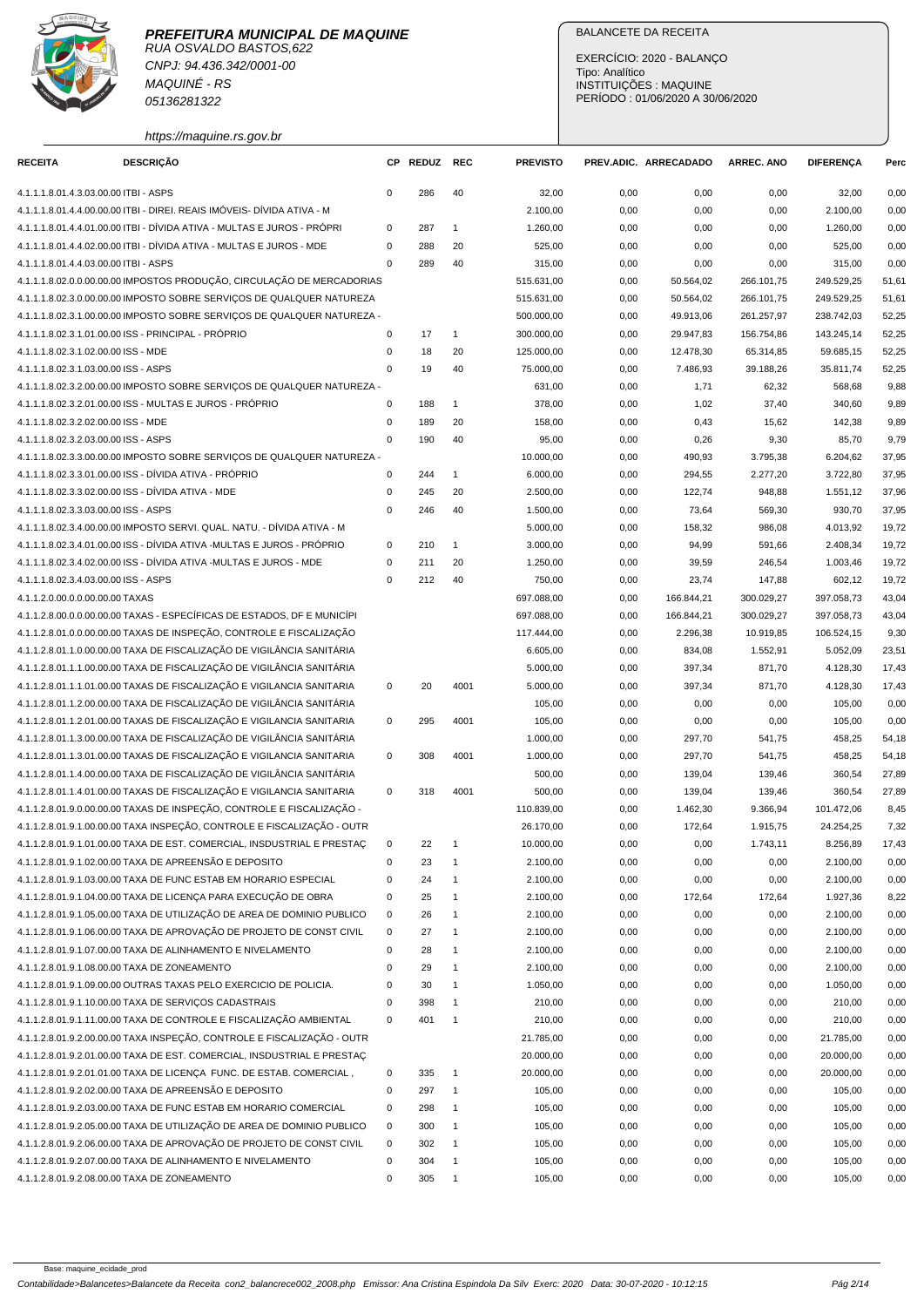

RUA OSVALDO BASTOS,622 CNPJ: 94.436.342/0001-00 MAQUINÉ - RS 05136281322

## BALANCETE DA RECEITA

EXERCÍCIO: 2020 - BALANÇO Tipo: Analítico INSTITUIÇÕES : MAQUINE PERÍODO : 01/06/2020 A 30/06/2020

https://maquine.rs.gov.br

| <b>RECEITA</b>                               | <b>DESCRIÇÃO</b>                                                                                                             | СP          | REDUZ REC |                | <b>PREVISTO</b>      |              | PREV.ADIC. ARRECADADO | <b>ARREC. ANO</b> | <b>DIFERENÇA</b>     | Perc         |
|----------------------------------------------|------------------------------------------------------------------------------------------------------------------------------|-------------|-----------|----------------|----------------------|--------------|-----------------------|-------------------|----------------------|--------------|
|                                              | 4.1.1.2.8.01.9.2.09.00.00 OUTRAS TAXAS PELO EXERCICIO DE POLICIA.                                                            | 0           | 340       | $\overline{1}$ | 1.050,00             | 0,00         | 0,00                  | 0,00              | 1.050,00             | 0,00         |
|                                              | 4.1.1.2.8.01.9.2.10.00.00 TAXA DE SERVIÇOS CADASTRAIS                                                                        | $\mathbf 0$ | 307       | $\overline{1}$ | 105,00               | 0,00         | 0,00                  | 0,00              | 105,00               | 0,00         |
|                                              | 4.1.1.2.8.01.9.3.00.00.00 TAXA INSPEÇÃO, CONTROLE E FISCALIZAÇÃO - OUTR                                                      |             |           |                | 53.810,00            | 0,00         | 1.246,12              | 7.373,55          | 46.436,45            | 13,70        |
|                                              | 4.1.1.2.8.01.9.3.01.00.00 TAXA DE EST. COMERCIAL, INSDUSTRIAL E PRESTAÇ                                                      |             |           |                | 20.000,00            | 0,00         | 1.246,12              | 7.373,55          | 12.626,45            | 36,87        |
|                                              | 4.1.1.2.8.01.9.3.01.01.00 TAXA DE LICENÇA PARA FUNC DE ESTAB. COMERCIAL                                                      | $\mathbf 0$ | 309       | $\overline{1}$ | 20.000,00            | 0,00         | 1.246,12              | 7.373,55          | 12.626,45            | 36,87        |
|                                              | 4.1.1.2.8.01.9.3.02.00.00 TAXA DE APREENSÃO E DEPOSITO                                                                       | 0           | 310       | $\overline{1}$ | 4.200,00             | 0,00         | 0,00                  | 0,00              | 4.200,00             | 0,00         |
|                                              | 4.1.1.2.8.01.9.3.03.00.00 TAXA DE FUNC ESTAB EM HORARIO COMERCIAL                                                            | 0           | 311       | $\overline{1}$ | 4.200,00             | 0,00         | 0,00                  | 0,00              | 4.200,00             | 0,00         |
|                                              | 4.1.1.2.8.01.9.3.04.00.00 TAXA DE LICENÇA PARA EXECUÇÃO DE OBRA                                                              | 0           | 312       | $\overline{1}$ | 4.200,00             | 0,00         | 0,00                  | 0,00              | 4.200,00             | 0,00         |
|                                              | 4.1.1.2.8.01.9.3.05.00.00 TAXA DE UTILIZAÇÃO DE AREA DE DOMINIO PUBLICO                                                      | $\mathbf 0$ | 313       | $\overline{1}$ | 4.200,00             | 0,00         | 0,00                  | 0,00              | 4.200,00             | 0,00         |
|                                              | 4.1.1.2.8.01.9.3.06.00.00 TAXA DE APROVAÇÃO DE PROJETO DE CONST CIVIL                                                        | $\mathbf 0$ | 314       | $\overline{1}$ | 4.200,00             | 0,00         | 0,00                  | 0,00              | 4.200,00             | 0,00         |
|                                              | 4.1.1.2.8.01.9.3.07.00.00 TAXA DE ALINHAMENTO E NIVELAMENTO                                                                  | $\mathbf 0$ | 315       | $\overline{1}$ | 4.200,00             | 0,00         | 0,00                  | 0,00              | 4.200,00             | 0,00         |
|                                              | 4.1.1.2.8.01.9.3.08.00.00 TAXA DE ZONEAMENTO                                                                                 | $\mathbf 0$ | 316       | $\overline{1}$ | 4.200,00             | 0,00         | 0,00                  | 0,00              | 4.200,00             | 0,00         |
|                                              | 4.1.1.2.8.01.9.3.09.00.00 OUTRAS TAXAS PELO EXERCICIO DE POLICIA.                                                            | $\mathbf 0$ | 317       | $\overline{1}$ | 4.200,00             | 0,00         | 0,00                  | 0,00              | 4.200,00             | 0,00         |
|                                              | 4.1.1.2.8.01.9.3.10.00.00 TAXA DE SERVIÇOS CADASTRAIS                                                                        | $\mathbf 0$ | 399       | $\overline{1}$ | 210,00               | 0,00         | 0,00                  | 0,00              | 210,00               | 0,00         |
|                                              | 4.1.1.2.8.01.9.4.00.00.00 TAXA INSPEÇÃO, CONTROLE E FISCALIZAÇÃO - OUTR                                                      |             |           |                | 9.074,00             | 0,00         | 43,54                 | 77,64             | 8.996,36             | 0,86         |
|                                              | 4.1.1.2.8.01.9.4.01.00.00 TAXA DE EST. COMERCIAL, INSDUSTRIAL E PRESTAÇ                                                      |             |           |                | 5.000,00             | 0,00         | 43,54                 | 77,64             | 4.922,36             | 1,55         |
|                                              | 4.1.1.2.8.01.9.4.01.01.00 TAXA DE LICENÇA P FUNC DE ESTABL COMERCIAL, I                                                      | 0           | 319       | $\overline{1}$ | 5.000,00             | 0,00         | 43,54                 | 77,64             | 4.922,36             | 1,55         |
|                                              | 4.1.1.2.8.01.9.4.02.00.00 TAXA DE APREENSÃO E DEPOSITO                                                                       | $\mathbf 0$ | 320       | $\overline{1}$ | 483,00               | 0,00         | 0,00                  | 0,00              | 483,00               | 0,00         |
|                                              | 4.1.1.2.8.01.9.4.03.00.00 TAXA DE FUNC ESTAB EM HORARIO COMERCIAL                                                            | 0           | 321       | $\overline{1}$ | 483,00               | 0,00         | 0,00                  | 0,00              | 483,00               | 0,00         |
|                                              | 4.1.1.2.8.01.9.4.04.00.00 TAXA DE LICENÇA PARA EXECUÇÃO DE OBRA                                                              | $\mathbf 0$ | 322       | $\overline{1}$ | 483,00               | 0,00         | 0,00                  | 0,00              | 483,00               | 0,00         |
|                                              | 4.1.1.2.8.01.9.4.05.00.00 TAXA DE UTILIZAÇÃO DE AREA DE DOMINIO PUBLICO                                                      | $\mathbf 0$ | 323       | $\overline{1}$ | 483,00               | 0,00         | 0,00                  | 0,00              | 483,00               | 0,00         |
|                                              | 4.1.1.2.8.01.9.4.06.00.00 TAXA DE APROVAÇÃO DE PROJETO DE CONST CIVIL                                                        | $\mathbf 0$ | 324       | $\overline{1}$ | 483,00               | 0,00         | 0,00                  | 0,00              | 483,00               | 0,00         |
|                                              | 4.1.1.2.8.01.9.4.07.00.00 TAXA DE ALINHAMENTO E NIVELAMENTO                                                                  | $\mathsf 0$ | 325       | $\overline{1}$ | 483,00               | 0,00         | 0,00                  | 0,00              | 483,00               | 0,00         |
|                                              | 4.1.1.2.8.01.9.4.08.00.00 TAXA DE ZONEAMENTO                                                                                 | $\mathbf 0$ | 326       | $\overline{1}$ | 483,00               | 0,00         | 0,00                  | 0,00              | 483,00               | 0,00         |
|                                              | 4.1.1.2.8.01.9.4.09.00.00 OUTRAS TAXAS PELO EXERCICIO DE POLICIA.                                                            | $\mathbf 0$ | 327       | $\overline{1}$ | 483,00               | 0,00         | 0,00                  | 0,00              | 483,00               | 0,00         |
|                                              | 4.1.1.2.8.01.9.4.10.00.00 TAXA DE SERVIÇOS CADASTRAIS                                                                        | 0           | 400       | $\overline{1}$ | 210,00               | 0,00         | 0,00                  | 0,00              | 210,00               | 0,00         |
|                                              | 4.1.1.2.8.02.0.0.00.00.00 TAXAS PELA PRESTAÇÃO DE SERVIÇOS                                                                   |             |           |                | 579.644,00           | 0,00         | 164.547,83            | 289.109,42        | 290.534,58           | 49,88        |
|                                              | 4.1.1.2.8.02.9.0.00.00.00 TAXAS PELA PRESTAÇÃO DE SERVIÇOS                                                                   |             |           |                | 579.644,00           | 0,00         | 164.547,83            | 289.109,42        | 290.534,58           | 49,88        |
|                                              | 4.1.1.2.8.02.9.1.00.00.00 TAXAS PELA PRESTAÇÃO DE SERVIÇOS - OUTRAS                                                          |             |           |                | 536.960,00           | 0,00         | 153.311,41            | 239.888,87        | 297.071,13           | 44,68        |
| 4.1.1.2.8.02.9.1.02.00.00 TAXA DE EXPEDIENTE |                                                                                                                              | $\mathbf 0$ | 291       | $\overline{1}$ | 21.000,00            | 0,00         | 764,37                | 4.442,32          | 16.557,68            | 21,15        |
|                                              | 4.1.1.2.8.02.9.1.03.00.00 TAXA DE LIMPEZA PUBLICA                                                                            | $\mathbf 0$ | 33        | $\overline{1}$ | 500.000,00           | 0,00         | 152.185,76            | 234.940,75        | 265.059,25           | 46,99        |
|                                              | 4.1.1.2.8.02.9.1.04.00.00 TAXA DE EMISSAO DE CERTIDAO                                                                        | 0           | 34        | $\overline{1}$ | 15.750,00            | 0,00         | 361,28                | 505,80            | 15.244,20            | 3,21         |
|                                              | 4.1.1.2.8.02.9.1.05.00.00 TAXA DE SERVIÇOS CADASTRAIS                                                                        | $\mathbf 0$ | 352       | $\overline{1}$ | 210,00               | 0,00         | 0,00                  | 0,00              | 210,00               | 0,00         |
|                                              | 4.1.1.2.8.02.9.2.00.00.00 TAXAS PELA PRESTAÇÃO DE SERVIÇOS - MULTA E JUR                                                     |             |           |                | 3.675,00             | 0,00         | 450,88                | 677,62            | 2.997,38             | 18,44        |
| 4.1.1.2.8.02.9.2.02.00.00 TAXA DE EXPEDIENTE |                                                                                                                              | 0           | 292       | $\overline{1}$ | 420,00               | 0,00         | 1,58                  | 1,58              | 418,42               | 0,38         |
|                                              | 4.1.1.2.8.02.9.2.03.00.00 TAXA DE LIMPEZA PUBLICA                                                                            | $\mathsf 0$ | 296       | $\overline{1}$ | 1.050,00             | 0,00         | 449,30                | 676,04            | 373,96               | 64,38        |
|                                              | 4.1.1.2.8.02.9.2.04.00.00 TAXA DE EMISSAO DE CERTIDAO                                                                        | $\mathbf 0$ | 336       | $\overline{1}$ | 105,00               | 0,00         | 0,00                  | 0,00              | 105,00               | 0,00         |
|                                              | 4.1.1.2.8.02.9.2.05.00.00 TAXA DE SERVIÇOS CADASTRAIS                                                                        | 0           | 337       | $\overline{1}$ | 2.100,00             | 0,00         | 0,00                  | 0,00              | 2.100,00             | 0,00         |
|                                              | 4.1.1.2.8.02.9.3.00.00.00 TAXAS PELA PRESTAÇÃO DE SERVIÇOS -DV ATV                                                           |             |           |                | 16.276,00            | 0,00         | 9.841,72              | 45.123,09         | $-28.847,09$         | 277,24       |
| 4.1.1.2.8.02.9.3.02.00.00 TAXA DE EXPEDIENTE |                                                                                                                              | $\pmb{0}$   | 293       | $\overline{1}$ | 2.415,00             | 0,00         | 44,45                 | 103,49            | 2.311,51             | 4,29         |
|                                              | 4.1.1.2.8.02.9.3.03.00.00 TAXA DE LIMPEZA PUBLICA                                                                            | $\mathbf 0$ | 299       | $\overline{1}$ | 12.128,00            | 0,00         | 9.797,27              | 45.019,60         | $-32.891,60$         | 371,20       |
|                                              | 4.1.1.2.8.02.9.3.04.00.00 TAXA DE EMISSAO DE CERTIDAO                                                                        | 0           | 301       | $\overline{1}$ | 105,00               | 0,00         | 0,00                  | 0,00              | 105,00               | 0,00         |
|                                              | 4.1.1.2.8.02.9.3.05.00.00 TAXA DE SERVIÇOS CADASTRAIS                                                                        | $\mathsf 0$ | 338       | $\overline{1}$ | 1.628,00             | 0,00         | 0,00                  | 0,00              | 1.628,00             | 0,00         |
|                                              | 4.1.1.2.8.02.9.4.00.00.00 TAXAS PELA PRESTAÇÃO DE SERVIÇOS - M J DV ATV                                                      |             |           |                | 22.733,00            | 0,00         | 943,82                | 3.419,84          | 19.313,16            | 15,04        |
| 4.1.1.2.8.02.9.4.02.00.00 TAXA DE EXPEDIENTE |                                                                                                                              | $\mathsf 0$ | 294       | $\overline{1}$ | 5.250,00             | 0,00         | 16,79                 | 17,26             | 5.232,74             | 0,33         |
|                                              | 4.1.1.2.8.02.9.4.03.00.00 TAXA DE LIMPEZA PUBLICA                                                                            | $\mathbf 0$ | 306       | $\overline{1}$ | 15.750,00            | 0,00         | 927,03                | 3.402,58          | 12.347,42            | 21,60        |
|                                              | 4.1.1.2.8.02.9.4.04.00.00 TAXA DE EMISSAO DE CERTIDAO                                                                        | $\mathsf 0$ | 303       | $\overline{1}$ | 105,00               | 0,00         | 0,00                  | 0,00              | 105,00               | 0,00         |
|                                              | 4.1.1.2.8.02.9.4.05.00.00 TAXA DE SERVIÇOS CADASTRAIS                                                                        | $\mathbf 0$ | 339       | $\overline{1}$ | 1.628,00             | 0,00         | 0,00                  | 0,00              | 1.628,00             | 0,00         |
|                                              | 4.1.1.3.0.00.0.0.00.00.00 CONTRIBUIÇÃO DE MELHORIA<br>4.1.1.3.8.00.0.0.00.00.00 CONTRIBUIÇÃO DE MELHORIA - ESPECÍFICA E/DF/M |             |           |                | 6.195,00             | 0,00         | 0,00                  | 0,00              | 6.195,00             | 0,00         |
|                                              | 4.1.1.3.8.01.0.0.00.00.00 CONT MELHOR P/ EXPANSÃO REDE ÁGUA POTÁVEL E E                                                      |             |           |                | 6.195,00             | 0,00         | 0,00                  | 0,00              | 6.195,00             | 0,00         |
|                                              | 4.1.1.3.8.01.1.0.00.00.00 CONT MELHOR P/ EXPANSÃO REDE ÁGUA POTÁVEL E E                                                      |             |           |                | 1.365,00<br>1.365,00 | 0,00<br>0,00 | 0,00<br>0,00          | 0,00<br>0,00      | 1.365,00<br>1.365,00 | 0,00<br>0,00 |
|                                              | 4.1.1.3.8.01.1.1.00.00.00 CM P/ EXPANSÃO REDE ÁGUA POTÁVEL E ESGOTO SAN 0                                                    |             |           | $\overline{1}$ |                      |              |                       |                   |                      |              |
|                                              | 4.1.1.3.8.02.0.0.00.00.00 CONT MELHORIA P/ EXPANSÃO REDE ILUMINAÇÃO PÚB                                                      |             | 35        |                | 1.365,00<br>1.365,00 | 0,00<br>0,00 | 0,00<br>0,00          | 0,00<br>0,00      | 1.365,00<br>1.365,00 | 0,00<br>0,00 |
|                                              | 4.1.1.3.8.02.1.0.00.00.00 CONT MELHORIA P/ EXPANSÃO REDE ILUMINAÇÃO PÚB                                                      |             |           |                | 1.365,00             | 0,00         | 0,00                  | 0,00              | 1.365,00             | 0,00         |
|                                              | 4.1.1.3.8.02.1.1.00.00.00 CM P/ EXPANSÃO REDE ILUMINAÇÃO PÚBLICA NA CID                                                      | $\pmb{0}$   | 36        | $\mathbf{1}$   | 1.365,00             | 0,00         | 0,00                  | 0,00              | 1.365,00             | 0,00         |
|                                              | 4.1.1.3.8.03.0.0.00.00.00 CONT MELHORIA P/ EXPANSÃO REDE DE ILUMINAÇÃO                                                       |             |           |                | 1.365,00             | 0,00         | 0,00                  | 0,00              | 1.365,00             | 0,00         |
|                                              |                                                                                                                              |             |           |                |                      |              |                       |                   |                      |              |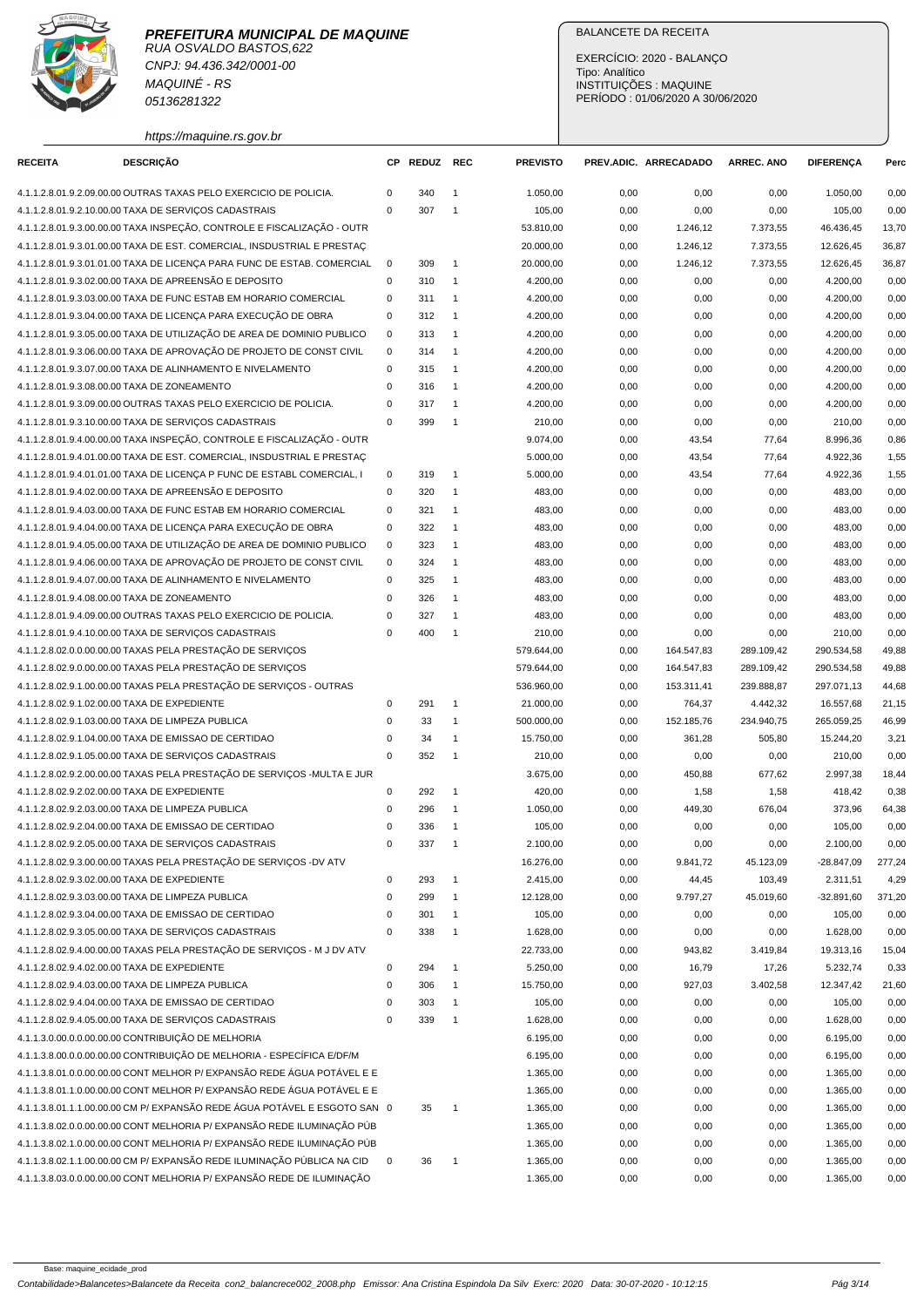

CNPJ: 94.436.342/0001-00 MAQUINÉ - RS 05136281322

https://maquine.rs.gov.br

## BALANCETE DA RECEITA

EXERCÍCIO: 2020 - BALANÇO Tipo: Analítico INSTITUIÇÕES : MAQUINE PERÍODO : 01/06/2020 A 30/06/2020

| <b>RECEITA</b> | <b>DESCRIÇÃO</b>                                                                                                             |              | CP REDUZ REC |                | <b>PREVISTO</b> |              | PREV.ADIC. ARRECADADO | <b>ARREC. ANO</b> | <b>DIFERENÇA</b> | Perc           |
|----------------|------------------------------------------------------------------------------------------------------------------------------|--------------|--------------|----------------|-----------------|--------------|-----------------------|-------------------|------------------|----------------|
|                | 4.1.1.3.8.03.1.0.00.00.00 CONT MELHORIA P/ EXPANSÃO REDE DE ILUMINAÇÃO                                                       |              |              |                | 1.365,00        | 0,00         | 0,00                  | 0,00              | 1.365.00         | 0,00           |
|                | 4.1.1.3.8.03.1.1.00.00.00 CM P/ EXPANSÃO REDE DE ILUMINAÇÃO PÚBLICA RUR 0                                                    |              | 37           | $\overline{1}$ | 1.365,00        | 0,00         | 0,00                  | 0,00              | 1.365,00         | 0,00           |
|                | 4.1.1.3.8.04.0.0.00.00.00 CONT MELHORIA P/ PAVIMENTAÇÃO E OBRAS COMPLEM                                                      |              |              |                | 1.260,00        | 0,00         | 0,00                  | 0,00              | 1.260,00         | 0,00           |
|                | 4.1.1.3.8.04.1.0.00.00.00 CONT MELHORIA P/ PAVIMENTAÇÃO E OBRAS COMPLEM                                                      |              |              |                | 1.260,00        | 0,00         | 0,00                  | 0,00              | 1.260,00         | 0,00           |
|                | 4.1.1.3.8.04.1.1.00.00.00 CM P/ PAVIMENTAÇÃO E OBRAS COMPLEMENTARES - P 0                                                    |              | 402          | $\mathbf{1}$   | 525,00          | 0,00         | 0,00                  | 0,00              | 525,00           | 0,00           |
|                | 4.1.1.3.8.04.1.2.00.00.00 CM P/ PAVIMENTAÇÃO E OBRAS COMPLEMENTARES - M 0                                                    |              | 191          | $\mathbf{1}$   | 105,00          | 0,00         | 0,00                  | 0,00              | 105,00           | 0,00           |
|                | 4.1.1.3.8.04.1.3.00.00.00 CM P/ PAVIMENTAÇÃO E OBRAS COMPLEMENTARES - D 0                                                    |              | 250          | $\mathbf{1}$   | 525,00          | 0,00         | 0,00                  | 0,00              | 525,00           | 0,00           |
|                | 4.1.1.3.8.04.1.4.00.00.00 CM P/ PAVIMENTAÇÃO E OBRAS COMPLEMENTARES - M 0                                                    |              | 403          | $\overline{1}$ | 105,00          | 0,00         | 0,00                  | 0,00              | 105,00           | 0,00           |
|                | 4.1.1.3.8.99.0.0.00.00.00 OUTRAS CONTRIBUIÇÕES DE MELHORIA                                                                   |              |              |                | 840,00          | 0,00         | 0,00                  | 0,00              | 840,00           | 0,00           |
|                | 4.1.1.3.8.99.1.0.00.00.00 OUTRAS CONTRIBUIÇÕES DE MELHORIA                                                                   |              |              |                | 840,00          | 0,00         | 0,00                  | 0,00              | 840,00           | 0,00           |
|                | 4.1.1.3.8.99.1.1.00.00.00 OUTRAS CONTRI. DE MELHORIA - PRINCIPAL                                                             | $\mathbf 0$  | 39           | $\overline{1}$ | 840,00          | 0,00         | 0,00                  | 0,00              | 840,00           | 0,00           |
|                | 4.1.2.0.0.00.0.0.00.00.00 CONTRIBUIÇÕES                                                                                      |              |              |                | 300.000,00      | 0,00         | 21.153,01             | 127.539,04        | 172.460,96       | 42,51          |
|                | 4.1.2.4.0.00.0.0.00.00.00 CONTRIBUIÇÃO PARA O CUSTEIO DO SERVIÇO DE ILU                                                      |              |              |                | 300.000,00      | 0,00         | 21.153,01             | 127.539,04        | 172.460,96       | 42,51          |
|                | 4.1.2.4.0.00.1.0.00.00.00 CONTRIBUIÇÃO PARA O CUSTEIO DO SERVIÇO DE ILU                                                      |              |              |                | 300.000,00      | 0,00         | 21.153,01             | 127.539,04        | 172.460,96       | 42,51          |
|                | 4.1.2.4.0.00.1.1.00.00.00 CONTRIB P/ CUSTEIO SERVIÇO DE ILUMINAÇÃO PÚBL                                                      | $\mathbf 0$  | 41           | $\overline{1}$ | 300.000,00      | 0,00         | 21.153,01             | 127.539,04        | 172.460,96       | 42,51          |
|                | 4.1.3.0.0.00.0.0.00.00.00 RECEITA PATRIMONIAL                                                                                |              |              |                | 39.080,00       | 0,00         | 862,98                | 10.361,95         | 28.718,05        | 26,51          |
|                | 4.1.3.1.0.00.0.0.00.00.00 EXPLORAÇÃO DO PATRIMÔNIO IMOBILIÁRIO DO ESTAD                                                      |              |              |                | 8.505,00        | 0,00         | 0,00                  | 2.109,14          | 6.395,86         | 24,80          |
|                | 4.1.3.1.0.01.0.0.00.00.00 ALUGUÉIS, ARRENDA., FOROS, LAUDÊMIOS, TARIFAS                                                      |              |              |                | 4.305,00        | 0,00         | 0,00                  | 2.109,14          | 2.195,86         | 48,99          |
|                | 4.1.3.1.0.01.1.0.00.00.00 ALUGUÉIS E ARRENDAMENTOS                                                                           |              |              |                | 4.305,00        | 0,00         | 0,00                  | 2.109,14          | 2.195,86         | 48,99          |
|                | 4.1.3.1.0.01.1.1.00.00.00 ALUGUÉIS E ARRENDAMENTOS - PRINCIPAL                                                               |              |              |                | 4.305,00        | 0,00         | 0,00                  | 2.109,14          | 2.195,86         | 48,99          |
|                | 4.1.3.1.0.01.1.1.01.00.00 ALUGUEL BALNEÁRIO MUNICIPAL                                                                        | 0            | 360          | $\overline{1}$ | 4.200,00        | 0,00         | 0,00                  | 2.109,14          | 2.090,86         | 50,22          |
|                | 4.1.3.1.0.01.1.1.02.00.00 RECEITA ALUGUEL DE ESTANDES FESTA DA POLENTA                                                       | $\mathbf{0}$ | 387          | $\overline{1}$ | 105,00          | 0,00         | 0,00                  | 0,00              | 105,00           | 0,00           |
|                | 4.1.3.1.0.99.0.0.00.00.00 OUTRAS RECEITAS IMOBILIÁRIAS                                                                       |              |              |                | 4.200,00        | 0,00         | 0,00                  | 0,00              | 4.200,00         | 0,00           |
|                | 4.1.3.1.0.99.1.0.00.00.00 OUTRAS RECEITAS IMOBILIÁRIAS                                                                       |              |              |                | 4.200,00        | 0,00         | 0,00                  | 0,00              | 4.200,00         | 0,00           |
|                | 4.1.3.1.0.99.1.1.00.00.00 OUTRAS RECEITAS IMOBILIÁRIAS - PRINCIPAL                                                           | $\mathbf 0$  | 44           | $\overline{1}$ | 4.200,00        | 0,00         | 0,00                  | 0,00              | 4.200,00         | 0,00           |
|                | 4.1.3.2.0.00.0.0.00.00.00 VALORES MOBILIÁRIOS                                                                                |              |              |                | 30.575,00       | 0,00         | 862,98                | 8.252,81          | 22.322,19        | 26,99          |
|                | 4.1.3.2.1.00.0.0.00.00.00 JUROS E CORREÇÕES MONETÁRIAS                                                                       |              |              |                | 30.575,00       | 0,00         | 862,98                | 8.252,81          | 22.322,19        | 26,99          |
|                | 4.1.3.2.1.00.1.0.00.00.00 REMUNERAÇÃO DE DEPÓSITOS BANCÁRIOS                                                                 |              |              |                | 30.575,00       | 0,00         | 862,98                | 8.252,81          | 22.322,19        | 26,99          |
|                | 4.1.3.2.1.00.1.1.00.00.00 REMU. DEPÓSITOS BANCÁRIOS - PRINCIPAL                                                              |              |              |                | 30.575,00       | 0,00         | 862,98                | 8.252,81          | 22.322,19        | 26,99          |
|                | 4.1.3.2.1.00.1.1.01.00.00 REMUNERAÇÃO DE DEPÓSITOS DE RECURSOS VINCULAD                                                      |              |              |                | 22.575,00       | 0,00         | 517,13                | 5.718,85          | 16.856,15        | 25,33          |
|                | 4.1.3.2.1.00.1.1.01.02.00 REMU. DEPÓSITOS BANCÁ. RECURSOS VINCU. - FUND                                                      | $\mathbf 0$  | 45           | 31             | 2.100,00        | 0,00         | 45,98                 | 481,92            | 1.618,08         | 22,95          |
|                | 4.1.3.2.1.00.1.1.01.03.00 REMU. DEPÓSI. BANCÁ RECUR. VINCU. FUNDO DE SA                                                      |              |              |                | 5.729,00        | 0,00         | 112,50                | 801,86            | 4.927,14         | 14,00          |
|                | 4.1.3.2.1.00.1.1.01.03.01 REC DE REM POVOS INDIGENAS                                                                         | 0            | 72           | 4500           | 53,00           | 0,00         | 1,10                  | 10,15             | 42,85            | 19,15          |
|                | 4.1.3.2.1.00.1.1.01.03.02 REC REND SAUDE BUCAL PSF FED                                                                       | 0            | 73           | 4500           | 53,00           | 0,00         | 0,15                  | 0,82              | 52,18            | 1,55           |
|                | 4.1.3.2.1.00.1.1.01.03.03 REC DE REND FARMACIA BASICA FEDERAL                                                                | 0            | 75           | 4503           | 100,00          | 0,00         | 0,01                  | 76,23             | 23,77            | 76,23          |
|                | 4.1.3.2.1.00.1.1.01.03.04 REC REM MED DISPENSAÇÃO EXCEPCIONAL                                                                | 0            | 74           | 4503           | 53,00           | 0,00         | 0,00                  | 0,05              | 52,95            | 0,09           |
|                | 4.1.3.2.1.00.1.1.01.03.05 REC REND PAB FIXO                                                                                  | 0            | 76           | 4500           | 1.000,00        | 0,00         | 0,00                  | 73,01             | 926,99           | 7,30           |
|                | 4.1.3.2.1.00.1.1.01.03.06 REC REND SIA SUS                                                                                   | $\mathbf 0$  | 77           | 4501           | 210,00          | 0,00         | 3,39                  | 48,77             | 161,23           | 23,22          |
|                | 4.1.3.2.1.00.1.1.01.03.07 REC VIG EPIDEM FEDERAL                                                                             | 0            | 78           | 4502           | 100,00          | 0,00         | 0,00                  | 0,00              | 100,00           | 0,00           |
|                | 4.1.3.2.1.00.1.1.01.03.08 REC REND VIG SANITARIA FEDERAL                                                                     | $\mathsf 0$  | 79           | 4502           | 105,00          | 0,00         | 0,02                  | 0, 16             | 104,84           | 0,15           |
|                | 4.1.3.2.1.00.1.1.01.03.09 REC REND PSF ESTADUAL                                                                              | 0            | 88           | 4090           | 100,00          | 0,00         | 5,97                  | 31,99             | 68,01            | 31,99          |
|                | 4.1.3.2.1.00.1.1.01.03.10 REC REND INC ATENÇÃO BASICA PIES                                                                   | 0            | 89           | 4011           | 100,00          | 0,00         | 2,35                  | 26,92             | 73,08            | 26,92          |
|                | 4.1.3.2.1.00.1.1.01.03.11 REC REND PSF FEDERAL                                                                               | 0            | 90           | 4500           | 1.050,00        | 0,00         | 0,00                  | 36,99             | 1.013,01         | 3,52           |
|                | 4.1.3.2.1.00.1.1.01.03.12 REC REND PACS FEDERAL                                                                              | 0            | 91           | 4500           | 100,00          | 0,00         | 67,46                 | 67,46             | 32,54            | 67,46          |
|                | 4.1.3.2.1.00.1.1.01.03.13 REC REND PMAQ                                                                                      | 0            | 99           | 4500           | 200,00          | 0,00         | 0,00                  | 32,10             | 167,90           | 16,05          |
|                | 4.1.3.2.1.00.1.1.01.03.14 REC REND REQUALIFICAÇÃO DE UBS                                                                     | 0            | 100          | 4505           | 100,00          | 0,00         | 0,00                  | 0,00              | 100,00           | 0,00           |
|                | 4.1.3.2.1.00.1.1.01.03.15 REC REND PSF INDIGENA ESTADUAL<br>4.1.3.2.1.00.1.1.01.03.16 REC REND QUALF GESTAO SUS/QUALIFAR SUS | 0<br>0       | 101<br>102   | 4090<br>4509   | 300,00          | 0,00         | 18,88<br>0,17         | 278,51            | 21,49            | 92,84<br>5,38  |
|                | 4.1.3.2.1.00.1.1.01.03.17 REC REND CUSTEIO FARM QUALIFAR SUS                                                                 | $\mathsf 0$  |              |                | 210,00          | 0,00         |                       | 11,30             | 198,70           |                |
|                | 4.1.3.2.1.00.1.1.01.03.18 REC REND PSF SAUDE NA ESCOLA                                                                       | $\mathsf 0$  | 103<br>104   | 4503<br>4500   | 100,00<br>53,00 | 0,00<br>0,00 | 1,22<br>0,00          | 7,42<br>0,00      | 92,58<br>53,00   | 7,42<br>0,00   |
|                |                                                                                                                              | $\pmb{0}$    |              |                |                 |              |                       |                   |                  |                |
|                | 4.1.3.2.1.00.1.1.01.03.19 REC REND REEQ UBS - CONSTRUÇÃO<br>4.1.3.2.1.00.1.1.01.03.20 REC REND INCENTIVO ACS ESTADUAL        | 0            | 105<br>106   | 4505<br>4090   | 53,00<br>105,00 | 0,00<br>0,00 | 5,28<br>1,25          | 10,50<br>19,38    | 42,50<br>85,62   | 19,81<br>18,46 |
|                | 4.1.3.2.1.00.1.1.01.03.21 REC REND AQUISIÇAO DE EQUIP UBS MORRO ALTO                                                         | 0            | 107          | 4505           | 100,00          | 0,00         | 0,00                  | 0,00              | 100,00           | 0,00           |
|                | 4.1.3.2.1.00.1.1.01.03.22 REC REND TX ALVARA SANITARIO                                                                       | 0            | 108          | 4001           | 100,00          | 0,00         | 0,20                  | 5,06              | 94,94            | 5,06           |
|                | 4.1.3.2.1.00.1.1.01.03.23 REC REND AQUISIÇÃO EQUIP UBS PRAINHA M. ALTO                                                       | $\mathbf 0$  | 109          | 4505           | 100,00          | 0,00         | 0,56                  | 3,41              | 96,59            | 3,41           |
|                | 4.1.3.2.1.00.1.1.01.03.24 REC REND PSF QUILOMBOLA ESTADUAL                                                                   | 0            | 110          | 4090           | 100,00          | 0,00         | 1,82                  | 10,91             | 89,09            | 10,91          |
|                | 4.1.3.2.1.00.1.1.01.03.26 REC REND OFICINAS TERAPEUTICAS PPV CRACK                                                           | $\mathbf 0$  | 279          | 4011           | 300,00          | 0,00         | 0,73                  | 7,67              | 292,33           | 2,56           |
|                |                                                                                                                              |              |              |                |                 |              |                       |                   |                  |                |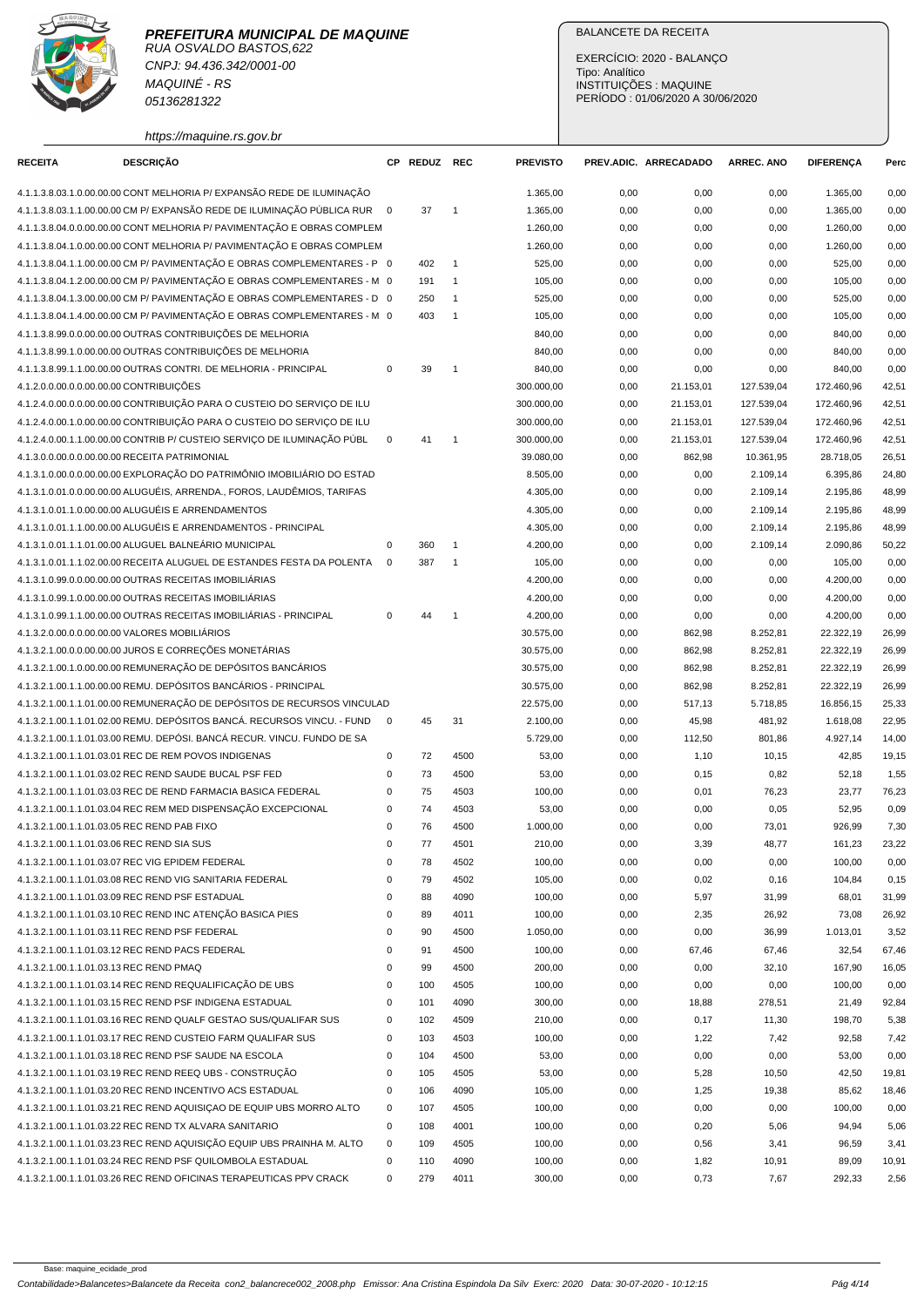

CNPJ: 94.436.342/0001-00 MAQUINÉ - RS 05136281322

https://maquine.rs.gov.br

## BALANCETE DA RECEITA

EXERCÍCIO: 2020 - BALANÇO Tipo: Analítico INSTITUIÇÕES : MAQUINE PERÍODO : 01/06/2020 A 30/06/2020

| <b>RECEITA</b>                              | <b>DESCRIÇÃO</b>                                                                                                                          |                | CP REDUZ | <b>REC</b>     | <b>PREVISTO</b> |      | PREV.ADIC. ARRECADADO | <b>ARREC, ANO</b> | <b>DIFERENÇA</b> | Perc           |
|---------------------------------------------|-------------------------------------------------------------------------------------------------------------------------------------------|----------------|----------|----------------|-----------------|------|-----------------------|-------------------|------------------|----------------|
|                                             |                                                                                                                                           |                |          |                |                 |      |                       |                   |                  |                |
|                                             | 4.1.3.2.1.00.1.1.01.03.27 REC REND FARM BASICA ESTADUAL                                                                                   | 0              | 355      | 4050           | 158,00          | 0,00 | 1,94                  | 31,62             | 126,38           | 20,01          |
|                                             | 4.1.3.2.1.00.1.1.01.03.28 REC REND TC TRANSP SANITARIO ELETIVO                                                                            | 0              | 374      | 4505           | 100,00          | 0,00 | 0,00                  | 0,92              | 99,08            | 0,92           |
|                                             | 4.1.3.2.1.00.1.1.01.03.29 REC REND TC AMBULANCIA                                                                                          | 0              | 375      | 4505           | 53,00           | 0,00 | 0,00                  | 0, 13             | 52,87            | 0,25           |
|                                             | 4.1.3.2.1.00.1.1.01.03.30 REC REND AQUISIÇÃO EQUIP MORRO ALTO E BARRA D                                                                   | $\overline{0}$ | 380      | 4505           | 315,00          | 0,00 | 0,00                  | 10,38             | 304,62           | 3,30           |
|                                             | 4.1.3.2.1.00.1.1.01.03.31 REC REND INC PAB 36000174248201800                                                                              | $\mathbf 0$    | 386      | 4500           | 158,00          | 0,00 | 0,00                  | 0,00              | 158,00           | 0,00           |
|                                             | 4.1.3.2.1.00.1.1.01.03.33 REC REND EDUCAÇÃO E FORMAÇÃO EM SAUDE                                                                           | 0              | 408      | 4504           | 100,00          | 0,00 | 0,00                  | 0,00              | 100,00           | 0,00           |
|                                             | 4.1.3.2.1.00.1.1.01.04.00 REMU. DEPÓSITOS BANCÁ. DE RECURSOS VINCU. MDE                                                                   | $\overline{0}$ | 46       | 20             | 100,00          | 0,00 | 1,53                  | 28,62             | 71,38            | 28,62          |
|                                             | 4.1.3.2.1.00.1.1.01.05.00 REMU. DEPÓSITOS BANCÁ. RECURSOS VINCU. ASPS                                                                     | 0              | 47       | 40             | 1.050,00        | 0,00 | 12,72                 | 279,38            | 770,62           | 26,61          |
|                                             | 4.1.3.2.1.00.1.1.01.06.00 REMU. DEPÓSITOS BANCÁ. RECURSOS VINCULADOS CI 0                                                                 |                | 48       | 1039           | 100,00          | 0,00 | 2,42                  | 16,62             | 83,38            | 16,62          |
|                                             | 4.1.3.2.1.00.1.1.01.07.00 REMU. DEPÓSITOS BANCÁ. DE RECURSOS VINCU. FN                                                                    |                |          |                | 1.000,00        | 0,00 | 87,89                 | 746,32            | 253,68           | 74,63          |
|                                             | 4.1.3.2.1.00.1.1.01.07.01 REC REM DO BOLSA FAMILIA                                                                                        | $\mathbf 0$    | 122      | 1040           | 100,00          | 0,00 | 7,02                  | 52,70             | 47,30            | 52,70          |
| 4.1.3.2.1.00.1.1.01.07.02 REC DE REM BL PSB |                                                                                                                                           | $\mathsf 0$    | 123      | 1005           | 300,00          | 0,00 | 67,84                 | 571,10            | $-271,10$        | 190,37         |
| 4.1.3.2.1.00.1.1.01.07.03 REC REM IGD SUAS  |                                                                                                                                           | 0              | 124      | 1070           | 500,00          | 0,00 | 6,41                  | 63,86             | 436,14           | 12,77          |
| 4.1.3.2.1.00.1.1.01.07.04 REC REM OASF      |                                                                                                                                           | $\mathbf 0$    | 158      | 1026           | 50,00           | 0,00 | 4,63                  | 54,88             | $-4,88$          | 109,76         |
|                                             | 4.1.3.2.1.00.1.1.01.07.05 REC REM OASF QUILOMBOLA                                                                                         | $\Omega$       | 159      | 1068           | 50,00           | 0,00 | 0,00                  | 0,00              | 50,00            | 0,00           |
|                                             | 4.1.3.2.1.00.1.1.01.07.06 REC REM COVID AÇÕES FNAS                                                                                        | $\mathbf 0$    | 1466     | 1103           | 0,00            | 0,00 | 1,99                  | 3,78              | $-3,78$          | 0,00           |
|                                             | 4.1.3.2.1.00.1.1.01.08.00 REMU. DEPÓSITOS BANCÁ. DE RECURSOS VINCU. FND                                                                   |                |          |                | 3.250,00        | 0,00 | 72,38                 | 380,22            | 2.869,78         | 11,70          |
| 4.1.3.2.1.00.1.1.01.08.01 REC REM PNAE      |                                                                                                                                           | 0              | 141      | 1008           | 300,00          | 0,00 | 4,32                  | 33,08             | 266,92           | 11,03          |
|                                             | 4.1.3.2.1.00.1.1.01.08.02 REC REM PNAC CRECHE                                                                                             | $\mathsf 0$    | 142      | 1010           | 50,00           | 0,00 | 0,00                  | 0,00              | 50,00            | 0,00           |
|                                             | 4.1.3.2.1.00.1.1.01.08.03 REC REM PNAQ QUILOMBOLA                                                                                         | 0              | 143      | 1011           | 50,00           | 0,00 | 0,00                  | 0,00              | 50,00            | 0,00           |
|                                             | 4.1.3.2.1.00.1.1.01.08.04 REC REM TRANSP ESCOLAR ESTADUAL                                                                                 | $\mathbf 0$    | 144      | 1023           | 1.000,00        | 0,00 | 4,50                  | 122,32            | 877,68           | 12,23          |
|                                             | 4.1.3.2.1.00.1.1.01.08.05 REC REM SALARIO EDUCAÇÃO FEDERAL                                                                                | $\mathsf 0$    | 145      | 1006           | 1.050,00        | 0,00 | 13,88                 | 124,22            | 925,78           | 11,83          |
|                                             | 4.1.3.2.1.00.1.1.01.08.06 REC REM TRANSP ESCOLAR FEDERAL                                                                                  | $\mathbf 0$    | 146      | 1009           | 300,00          | 0,00 | 20,46                 | 56,00             | 244,00           | 18,67          |
| 4.1.3.2.1.00.1.1.01.08.07 REC REM PDDE      |                                                                                                                                           | 0              | 147      | 1007           | 100,00          | 0,00 | 28,16                 | 34,85             | 65,15            | 34,85          |
|                                             | 4.1.3.2.1.00.1.1.01.08.08 REC REM CAMINHOS DA ESCOLA                                                                                      | 0              | 148      | 1067           | 50,00           | 0,00 | 0,00                  | 0,00              | 50,00            | 0,00           |
|                                             | 4.1.3.2.1.00.1.1.01.08.09 REC REM APOIO A CRECHES                                                                                         | $\mathbf 0$    | 149      | 1073           | 50,00           | 0,00 | 0,49                  | 4,53              | 45,47            | 9,06           |
|                                             | 4.1.3.2.1.00.1.1.01.08.10 REC REM BRASIL CARINHOSO                                                                                        | $\mathbf 0$    | 150      | 1080           | 50,00           | 0,00 | 0,55                  | 5,09              | 44,91            | 10,18          |
|                                             | 4.1.3.2.1.00.1.1.01.08.11 REC REM PNAPE PRE ESCOLA                                                                                        | $\mathsf 0$    | 151      | 1060           | 50,00           | 0,00 | 0,00                  | 0,00              | 50,00            | 0,00           |
| 4.1.3.2.1.00.1.1.01.08.12 REC REM PNAE AEE  |                                                                                                                                           | 0              | 152      | 1083           | 50,00           | 0,00 | 0,00                  | 0,00              | 50,00            | 0,00           |
|                                             | 4.1.3.2.1.00.1.1.01.08.13 REC REM AUXILIO TEMPORAL                                                                                        | $\mathbf 0$    | 166      | 1054           | 50,00           | 0,00 | 0,02                  | 0,13              | 49,87            | 0,26           |
|                                             | 4.1.3.2.1.00.1.1.01.08.14 REC REM PAR MOBILIARIO                                                                                          | $\mathbf 0$    | 367      | 1085           | 0,00            | 0,00 | 0,00                  | 0,00              | 0,00             | 0,00           |
|                                             | 4.1.3.2.1.00.1.1.01.08.15 REC REM INC FINANC MP815/2017                                                                                   | $\mathbf 0$    | 378      | 20             | 100,00          | 0,00 | 0,00                  | 0,00              | 100,00           | 0,00           |
|                                             | 4.1.3.2.1.00.1.1.01.99.00 REMU, OUTROS DEPÓSITOS BANCÁ, RECURSOS VINCU                                                                    |                |          |                | 9.246,00        | 0,00 | 181,71                | 2.983,91          | 6.262,09         | 32,27          |
|                                             | 4.1.3.2.1.00.1.1.01.99.01 REC REM CFM PROD MINERAL                                                                                        | 0              | 163      | 1001           | 525,00          | 0,00 | 9,02                  | 57,31             | 467,69           | 10,92          |
| 4.1.3.2.1.00.1.1.01.99.02 REC REM FUNASA    |                                                                                                                                           | $\mathbf 0$    | 164      | 1066           | 5.250,00        | 0,00 | 115,05                | 1.057,85          | 4.192,15         | 20,15          |
|                                             | 4.1.3.2.1.00.1.1.01.99.03 REC REM PATRULHA AGRICOLA                                                                                       | $\Omega$       | 165      | 1047           | 158,00          | 0,00 | 0,33                  | 21,45             | 136,55           | 13,58          |
|                                             | 4.1.3.2.1.00.1.1.01.99.04 REC REM FUNDO MEIO AMBIENTE                                                                                     | 0              | 356      | 1074           | 525,00          | 0,00 | 12,83                 | 221,77            | 303,23           | 42,24          |
|                                             | 4.1.3.2.1.00.1.1.01.99.06 REC REM CONS POPULAR CICLOVIA                                                                                   | $\Omega$       | 364      | 1084           | 158,00          | 0,00 | 3,41                  | 123,81            | 34,19            | 78,36          |
|                                             |                                                                                                                                           | $\mathsf 0$    | 365      | 1084           |                 |      |                       |                   |                  |                |
|                                             | 4.1.3.2.1.00.1.1.01.99.07 REC REM PROJETO VITALIZAÇÃO CICLOVIA<br>4.1.3.2.1.00.1.1.01.99.08 REC REM PATRULHA AGR MECANIZADA SICONV 835767 | $\mathbf 0$    |          | 1081           | 525,00          | 0,00 | 37,13                 | 688,94            | $-163,94$        | 131,23<br>0,00 |
|                                             | 4.1.3.2.1.00.1.1.01.99.09 REC REM PROVISAO 13 SALARIO                                                                                     |                | 393      |                | 0,00            | 0,00 | 0,00                  | 0,00              | 0,00             |                |
|                                             |                                                                                                                                           | 0              | 394      | 1099           | 2.000,00        | 0,00 | 0,02                  | 0,12              | 1.999,88         | 0,01           |
|                                             | 4.1.3.2.1.00.1.1.01.99.10 REC REND PONTE RIO MAQUINE                                                                                      | $\mathsf 0$    | 406      | 1087           | 105,00          | 0,00 | 3,88                  | 812,27            | $-707,27$        | 773,59         |
|                                             | 4.1.3.2.1.00.1.1.01.99.11 REC DE REND EQUIP APICULTORES                                                                                   | $\mathbf 0$    | 407      | 1086           | 0,00            | 0,00 | 0,00                  | 0,00              | 0,00             | 0,00           |
| 4.1.3.2.1.00.1.1.01.99.12 REC REND ASEF     |                                                                                                                                           | $\mathbf 0$    | 1433     | 1045           | 0,00            | 0,00 | 0,04                  | 0,39              | $-0,39$          | 0,00           |
|                                             | 4.1.3.2.1.00.1.1.02.00.00 REMU. DEPÓSITOS DE RECURSOS NÃO VINCULADOS -                                                                    |                |          |                | 8.000,00        | 0,00 | 345,85                | 2.533,96          | 5.466,04         | 31,67          |
|                                             | 4.1.3.2.1.00.1.1.02.01.00 REMU. DEPÓSI. RECUR. NÃO VINCU.- DEPÓSI. POUP                                                                   | $\mathbf 0$    | 354      | $\overline{1}$ | 8.000,00        | 0,00 | 345,85                | 2.533,96          | 5.466,04         | 31,67          |
|                                             | 4.1.6.0.0.00.0.0.00.00.00 RECEITA DE SERVICOS                                                                                             |                |          |                | 541.443,00      | 0,00 | 32.923,68             | 224.065,68        | 317.377,32       | 41,38          |
|                                             | 4.1.6.1.0.00.0.0.00.00.00 SERVIÇOS ADMINISTRATIVOS E COMERCIAIS GERAIS                                                                    |                |          |                | 540.918,00      | 0,00 | 32.923,68             | 224.065,68        | 316.852,32       | 41,42          |
|                                             | 4.1.6.1.0.01.0.00.00.00.00 SERVIÇOS ADMINISTRATIVOS E COMERCIAIS GERAIS                                                                   |                |          |                | 538.918,00      | 0,00 | 32.923,68             | 224.065,68        | 314.852,32       | 41,58          |
|                                             | 4.1.6.1.0.01.1.0.00.00.00 SERVIÇOS ADMINISTRATIVOS E COMERCIAIS GERAIS                                                                    |                |          |                | 538.918,00      | 0,00 | 32.923,68             | 224.065,68        | 314.852,32       | 41,58          |
|                                             | 4.1.6.1.0.01.1.1.00.00.00 SERVIÇOS ADMINISTRATIVOS E COMERCIAIS GERAIS                                                                    |                |          |                | 465.413,00      | 0,00 | 26.913,71             | 182.964,05        | 282.448,95       | 39,31          |
|                                             | 4.1.6.1.0.01.1.1.01.00.00 EMOLUMENTOS E CUSTAS PROCESSUAIS ADM.                                                                           | 0              | 31       | $\mathbf{1}$   | 1.365,00        | 0,00 | 36,12                 | 144,48            | 1.220,52         | 10,58          |
|                                             | 4.1.6.1.0.01.1.1.02.00.00 SERVIÇOS DE VENDA DE EDITAIS                                                                                    | $\mathsf 0$    | 51       | 1              | 2.100,00        | 0,00 | 0,00                  | 0,00              | 2.100,00         | 0,00           |
|                                             | 4.1.6.1.0.01.1.1.03.00.00 SERVIÇOS DE FOTOCOPIA E/OU COPIAS HELIOGRAFIC                                                                   | 0              | 52       | 1              | 100,00          | 0,00 | 53,00                 | 65,00             | 35,00            | 65,00          |
|                                             | 4.1.6.1.0.01.1.1.04.00.00 OUTROS SERVIÇOS ADMINISTRATIVOS                                                                                 | 0              | 53       |                | 1.050,00        | 0,00 | 0,00                  | 0,00              | 1.050,00         | 0,00           |
|                                             | 4.1.6.1.0.01.1.1.05.00.00 SERVIÇOS DE FORNECIMENTO DE AGUA                                                                                | 0              | 54       | $\mathbf{1}$   | 347.088,00      | 0,00 | 23.351,37             | 151.976,87        | 195.111,13       | 43,79          |
|                                             | 4.1.6.1.0.01.1.1.06.00.00 SERVIÇO DE PREPARAÇÃO DA TERRA -PROP PARTICUL 0                                                                 |                | 55       | 1047           | 30.000,00       | 0,00 | 2.375,00              | 14.465,00         | 15.535,00        | 48,22          |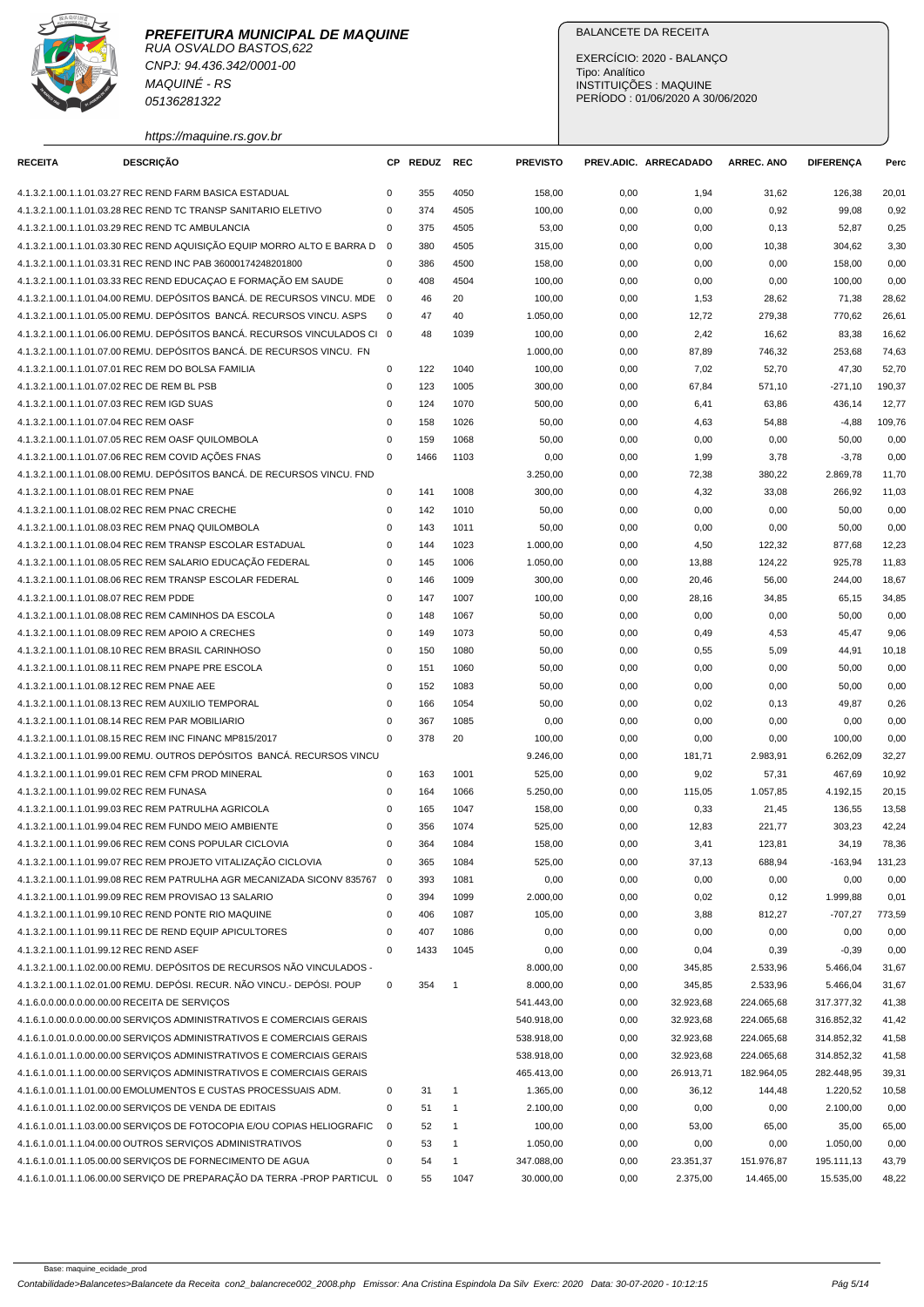

RUA OSVALDO BASTOS,622 CNPJ: 94.436.342/0001-00 MAQUINÉ - RS 05136281322

https://maquine.rs.gov.br

## BALANCETE DA RECEITA

| <b>RECEITA</b> | <b>DESCRIÇÃO</b>                                                                                                                   |             | CP REDUZ | <b>REC</b>               | <b>PREVISTO</b> |      | PREV.ADIC. ARRECADADO | <b>ARREC. ANO</b> | <b>DIFERENÇA</b>     | Perc   |
|----------------|------------------------------------------------------------------------------------------------------------------------------------|-------------|----------|--------------------------|-----------------|------|-----------------------|-------------------|----------------------|--------|
|                | 4.1.6.1.0.01.1.1.07.00.00 SERVIÇOS DE MAQUINA                                                                                      | $\mathbf 0$ | 56       | $\mathbf{1}$             | 9.450,00        | 0,00 | 84,09                 | 4.597,78          | 4.852,22             | 48,65  |
|                | 4.1.6.1.0.01.1.1.08.00.00 SERV RELATIVOS A EVENTOS EDUCACIONAIS                                                                    | 0           | 57       | $\mathbf{1}$             | 1.050,00        | 0,00 | 0,00                  | 0,00              | 1.050,00             | 0,00   |
|                | 4.1.6.1.0.01.1.1.09.00.00 SERV PROG PATRULHA AGRICOLA                                                                              | $\mathbf 0$ | 58       | 1047                     | 21.000,00       | 0,00 | 0,00                  | 0,00              | 21.000,00            | 0,00   |
|                | 4.1.6.1.0.01.1.1.10.00.00 SERIÇO DE SECAGEM DE GRAOS                                                                               | 0           | 59       | $\mathbf{1}$             | 1.050,00        | 0,00 | 0,00                  | 0,00              | 1.050,00             | 0,00   |
|                | 4.1.6.1.0.01.1.1.11.00.00 SERV DE RETRO - PATRULHA AGRICOLA                                                                        | 0           | 60       | 1047                     | 1.000,00        | 0,00 | 0,00                  | 0,00              | 1.000,00             | 0,00   |
|                |                                                                                                                                    | $\mathbf 0$ | 61       | 1074                     |                 |      |                       |                   | 628,47               | 58,10  |
|                | 4.1.6.1.0.01.1.1.12.00.00 TAXA DE LICENÇA AMBIENTAL -PORTE MINIMO ENQ<br>4.1.6.1.0.01.1.1.13.00.00 TAXA DE LIC AMB -PORTE PEQ. ENQ | $\mathbf 0$ | 62       | 1074                     | 1.500,00        | 0,00 | 0,00                  | 871,53            |                      |        |
|                |                                                                                                                                    | $\mathbf 0$ |          |                          | 1.575,00        | 0,00 | 0,00                  | 763,21            | 811,79               | 48,46  |
|                | 4.1.6.1.0.01.1.1.14.00.00 TAXA DE LIC AMB -PORTE MEDIO .ENQ                                                                        |             | 63       | 1074                     | 1.575,00        | 0,00 | 0,00                  | 3.382,25          | $-1.807,25$          | 214,75 |
|                | 4.1.6.1.0.01.1.1.15.00.00 TAXA DE LIC AMB.-PORTE GRANDE ENQ                                                                        | 0           | 64       | 1074                     | 1.575,00        | 0,00 | 0,00                  | 0,00              | 1.575,00             | 0,00   |
|                | 4.1.6.1.0.01.1.1.16.00.00 TAXA DE DECLARAÇÃO GERAL                                                                                 | $\mathbf 0$ | 65       | 1074                     | 21.000,00       | 0,00 | 636,01                | 2.817,36          | 18.182,64            | 13,42  |
|                | 4.1.6.1.0.01.1.1.17.00.00 TAXA DE AUTORIZAÇÃO GERAL                                                                                | 0           | 66       | 1074                     | 630,00          | 0,00 | 0,00                  | 0,00              | 630,00               | 0,00   |
|                | 4.1.6.1.0.01.1.1.18.00.00 TAXA DE MANIFESTO TRANSP DE RESIDUOS                                                                     | $\mathbf 0$ | 67       | 1074                     | 630,00          | 0,00 | 0,00                  | 0,00              | 630,00               | 0,00   |
|                | 4.1.6.1.0.01.1.1.19.00.00 TAXA DE VISTORIA SUPLEMENTAR                                                                             | $\mathbf 0$ | 68       | 1074                     | 630,00          | 0,00 | 0,00                  | 0,00              | 630,00               | 0,00   |
|                | 4.1.6.1.0.01.1.1.20.00.00 TAXA DE EMISSÃO DE PARECER TECNICO                                                                       | $\mathbf 0$ | 69       | 1074                     | 630,00          | 0,00 | 0,00                  | 0,00              | 630,00               | 0,00   |
|                | 4.1.6.1.0.01.1.1.21.00.00 TAXA DE REAVALIAÇÃO DE PROJETOS ARQUIVAD                                                                 | $\mathbf 0$ | 70       | 1074                     | 525,00          | 0,00 | 0,00                  | 0,00              | 525,00               | 0,00   |
|                | 4.1.6.1.0.01.1.1.22.00.00 TAC-TERMO DE AJUSTAMENTO DE CONDUTA                                                                      | $\mathbf 0$ | 71       | 1074                     | 630,00          | 0,00 | 0,00                  | 0,00              | 630,00               | 0,00   |
|                | 4.1.6.1.0.01.1.1.23.00.00 REC DE REGISTRO DE MARCA E GADO                                                                          | $\mathbf 0$ | 80       | $\mathbf{1}$             | 210,00          | 0,00 | 0,00                  | 0,00              | 210,00               | 0,00   |
|                | 4.1.6.1.0.01.1.1.24.00.00 REC PROG MUN DE VACINAÇÃO BRUCELOSE BOVINA                                                               | 0           | 81       | $\mathbf{1}$             | 5.250,00        | 0,00 | 0,00                  | 621,18            | 4.628,82             | 11,83  |
|                | 4.1.6.1.0.01.1.1.25.00.00 SERVIÇO DE SECAGEM DE GRAOS                                                                              | $\mathbf 0$ | 82       | 1047                     | 10.000,00       | 0,00 | 337,50                | 1.407,50          | 8.592,50             | 14,08  |
|                | 4.1.6.1.0.01.1.1.26.00.00 TAXA DE LICEN. AMBIENTAL -PORTE GRANDE                                                                   | $\mathbf 0$ | 83       | 1074                     | 210,00          | 0,00 | 0,00                  | 0,00              | 210,00               | 0,00   |
|                | 4.1.6.1.0.01.1.1.27.00.00 TAXA DE DECLARAÇÃO GERAL                                                                                 | 0           | 84       | 1074                     | 210,00          | 0,00 | 0,00                  | 0,00              | 210,00               | 0,00   |
|                | 4.1.6.1.0.01.1.1.28.00.00 TAXA DE AUTORIZAÇÃO GERAL                                                                                | $\mathbf 0$ | 85       | 1074                     | 210,00          | 0,00 | 0,00                  | 0,00              | 210,00               | 0,00   |
|                | 4.1.6.1.0.01.1.1.29.00.00 TAXA DE MANIFESTO DE TRANSP DE RESIDUOS                                                                  | 0           | 86       | 1074                     | 210,00          | 0,00 | 0,00                  | 0,00              | 210,00               | 0,00   |
|                | 4.1.6.1.0.01.1.1.30.00.00 TAXA DE VISTORIA SUPLEMENTAR                                                                             | $\mathbf 0$ | 87       | 1074                     | 105,00          | 0,00 | 0,00                  | 0,00              | 105,00               | 0,00   |
|                | 4.1.6.1.0.01.1.1.31.00.00 TAXA DE EMISSÃO DE PARECER TECNICO                                                                       | $\mathbf 0$ | 92       | 1074                     | 210,00          | 0,00 | 0,00                  | 0,00              | 210,00               | 0,00   |
|                | 4.1.6.1.0.01.1.1.32.00.00 TAXA DE REAVALIAÇÃO DE PROJ.ARQUIVADOS                                                                   | $\mathbf 0$ | 93       | 1074                     | 105,00          | 0,00 | 0,00                  | 0,00              | 105,00               | 0,00   |
|                | 4.1.6.1.0.01.1.1.33.00.00 TAXA DE COLETA DE LIXO ESP. ENT. E DETRI                                                                 | 0           | 94       | 1                        | 1.500,00        | 0,00 | 40,62                 | 1.051,89          | 448,11               | 70,13  |
|                | 4.1.6.1.0.01.1.1.34.00.00 TAC-TERMO DE AJUSTE DE CONDUTA                                                                           | $\mathbf 0$ | 95       | 1074                     | 210,00          | 0,00 | 0,00                  | 0,00              | 210,00               | 0,00   |
|                | 4.1.6.1.0.01.1.1.35.00.00 TAXA DE LIC.AMBIENTAL -PORTE PEQ.                                                                        | $\mathbf 0$ | 96       | 1074                     | 210,00          | 0,00 | 0,00                  | 0,00              | 210,00               | 0,00   |
|                | 4.1.6.1.0.01.1.1.36.00.00 TAXA DE LIC AMBIENTAL - PORTE MINIMO                                                                     | $\mathbf 0$ | 97       | 1074                     | 210,00          | 0,00 | 0,00                  | 0,00              | 210,00               | 0,00   |
|                | 4.1.6.1.0.01.1.1.37.00.00 TAXA DE LIC AMBIENTAL -PORTE MEDIO                                                                       | $\mathbf 0$ | 98       | 1074                     | 210,00          | 0,00 | 0,00                  | 0,00              | 210,00               | 0,00   |
|                | 4.1.6.1.0.01.1.1.38.00.00 SERV PROG PATRULHA AGRICOLA                                                                              | $\mathbf 0$ | 347      | $\mathbf{1}$             | 200,00          | 0,00 | 0,00                  | 800,00            | $-600,00$            | 400,00 |
|                | 4.1.6.1.0.01.1.2.00.00.00 SERVIÇOS ADMIN. E COMER. GERAIS - MULTAS E JU                                                            |             |          |                          | 2.305,00        | 0,00 | 214,59                | 1.390,41          | 914,59               | 60,32  |
|                | 4.1.6.1.0.01.1.2.01.00.00 MULTA E JURO EMOLUMENTOS E CUSTAS PROCESSUAIS 0                                                          |             | 1448     | $\mathbf{1}$             | 0,00            | 0,00 | 0,00                  | 0,00              | 0,00                 | 0,00   |
|                | 4.1.6.1.0.01.1.2.03.00.00 MULTA E JURO REC PATRULHA AGRICOLA                                                                       | $\mathbf 0$ | 276      | 1047                     | 100,00          | 0,00 | 0,00                  | 3,00              | 97,00                | 3,00   |
|                | 4.1.6.1.0.01.1.2.05.00.00 SERVICOS DE FORNECIMENTO DE AGUA                                                                         | 0           | 344      | $\mathbf{1}$             | 2.100,00        | 0,00 | 214,59                | 1.369,41          | 730,59               | 65,21  |
|                | 4.1.6.1.0.01.1.2.07.00.00 M J SERVIÇOS DE MAQUINA                                                                                  | 0           | 1445     | $\overline{1}$           | 0,00            | 0,00 | 0,00                  | 18,00             | $-18,00$             | 0,00   |
|                | 4.1.6.1.0.01.1.2.09.00.00 SERV PROG PATRULHA AGRICOLA                                                                              | $\mathbf 0$ | 348      | $\overline{1}$           | 105,00          | 0,00 | 0,00                  | 0,00              | 105,00               | 0,00   |
|                | 4.1.6.1.0.01.1.2.16.00.00 MULTA DE JUROS TAXA DE DECLARAÇÃO GERAL                                                                  | $\mathbf 0$ | 1436     | $\overline{1}$           | 0,00            | 0,00 | 0,00                  | 0,00              | 0,00                 | 0,00   |
|                | 4.1.6.1.0.01.1.2.24.00.00 M J REC PROG MUN DE VACINAÇÃO BRUCELOSE BOVIN 0                                                          |             | 1439     |                          | 0,00            | 0,00 | 0,00                  | 0,00              | 0,00                 | 0,00   |
|                | 4.1.6.1.0.01.1.2.33.00.00 M JTAXA DE COLETA DE LIXO ESP. ENT. E DETRI                                                              | $\mathbf 0$ | 1442     | $\overline{\phantom{0}}$ | 0,00            | 0,00 | 0,00                  | 0,00              | 0,00                 | 0,00   |
|                | 4.1.6.1.0.01.1.3.00.00.00 SERVIÇOS ADMIN. E COMER. GERAIS - DÍVIDA ATIV                                                            |             |          |                          | 40.200,00       | 0,00 | 5.412,22              | 36.689,95         | 3.510,05             | 91,27  |
|                |                                                                                                                                    |             |          |                          |                 |      |                       |                   |                      |        |
|                | 4.1.6.1.0.01.1.3.01.00.00 DV ATV EMOLUMENTOS E CUSTAS PROCESSUAIS ADM. 0                                                           |             | 1449     | $\mathbf{1}$             | 0,00            | 0,00 | 0,00                  | 0,00              | 0,00                 | 0,00   |
|                | 4.1.6.1.0.01.1.3.02.00.00 PATRULHA AGRICOLA - REC DIV ATIVA                                                                        | 0           | 252      | 1047                     | 100,00          | 0,00 | 0,00                  | 226,21            | $-126,21$            | 226,21 |
|                | 4.1.6.1.0.01.1.3.05.00.00 SERVIÇOS DE FORNECIMENTO DE AGUA                                                                         | 0           | 345      | $\mathbf{1}$             | 40.000,00       | 0,00 | 5.140,25              | 35.240,09         | 4.759,91             | 88,10  |
|                | 4.1.6.1.0.01.1.3.07.00.00 SERVICOS DE MAQUINA                                                                                      | 0           | 1446     | $\overline{1}$           | 0,00            | 0,00 | 0,00                  | 0,00              | 0,00                 | 0,00   |
|                | 4.1.6.1.0.01.1.3.09.00.00 SERV PROG PATRULHA AGRICOLA                                                                              | 0           | 349      | $\overline{1}$           | 100,00          | 0,00 | 271,97                | 1.223,65          | $-1.123,65$ 1.223,65 |        |
|                | 4.1.6.1.0.01.1.3.16.00.00 DIV ATIVA TAXA DE DECLARAÇÃO GERAL                                                                       | 0           | 1437     | $\overline{1}$           | 0,00            | 0,00 | 0,00                  | 0,00              | 0,00                 | 0,00   |
|                | 4.1.6.1.0.01.1.3.24.00.00 DV AT REC PROG MUN DE VACINAÇÃO BRUCELOSE BOV 0                                                          |             | 1440     | $\overline{1}$           | 0,00            | 0,00 | 0,00                  | 0,00              | 0,00                 | 0,00   |
|                | 4.1.6.1.0.01.1.3.33.00.00 DV ATV TAXA DE COLETA DE LIXO ESP. ENT. E DET                                                            | 0           | 1443     | $\overline{1}$           | 0,00            | 0,00 | 0,00                  | 0,00              | 0,00                 | 0,00   |
|                | 4.1.6.1.0.01.1.4.00.00.00 SERVIÇOS ADMIN. COMER. GERAIS- DÍVIDA ATIVA -                                                            |             |          |                          | 31.000,00       | 0,00 | 383,16                | 3.021,27          | 27.978,73            | 9,75   |
|                | 4.1.6.1.0.01.1.4.01.00.00 M E J DE MORA DIVIDA ATIVA EMOLUMENTOS E CUST                                                            | $\mathbf 0$ | 258      | 1047                     | 100,00          | 0,00 | 0,00                  | 0,00              | 100,00               | 0,00   |
|                | 4.1.6.1.0.01.1.4.02.00.00 M J DIVIDA ATIVA FORNEC AGUA                                                                             | 0           | 271      | 1                        | 300,00          | 0,00 | 0,00                  | 0,00              | 300,00               | 0,00   |
|                | 4.1.6.1.0.01.1.4.03.00.00 M J DIVIDA ATIVA COLETA DE LIXO                                                                          | 0           | 272      | -1                       | 500,00          | 0,00 | 0,00                  | 0,00              | 500,00               | 0,00   |
|                | 4.1.6.1.0.01.1.4.05.00.00 SERVIÇOS DE FORNECIMENTO DE AGUA                                                                         | 0           | 346      | $\overline{1}$           | 30.000,00       | 0,00 | 383,16                | 2.901,92          | 27.098,08            | 9,67   |
|                | 4.1.6.1.0.01.1.4.07.00.00 SERVIÇOS DE MAQUINA                                                                                      | 0           | 1447     | $\overline{1}$           | 0,00            | 0,00 | 0,00                  | 0,00              | 0,00                 | 0,00   |
|                | 4.1.6.1.0.01.1.4.09.00.00 SERV PROG PATRULHA AGRICOLA                                                                              | 0           | 350      | $\overline{1}$           | 100,00          | 0,00 | 0,00                  | 119,35            | $-19,35$             | 119,35 |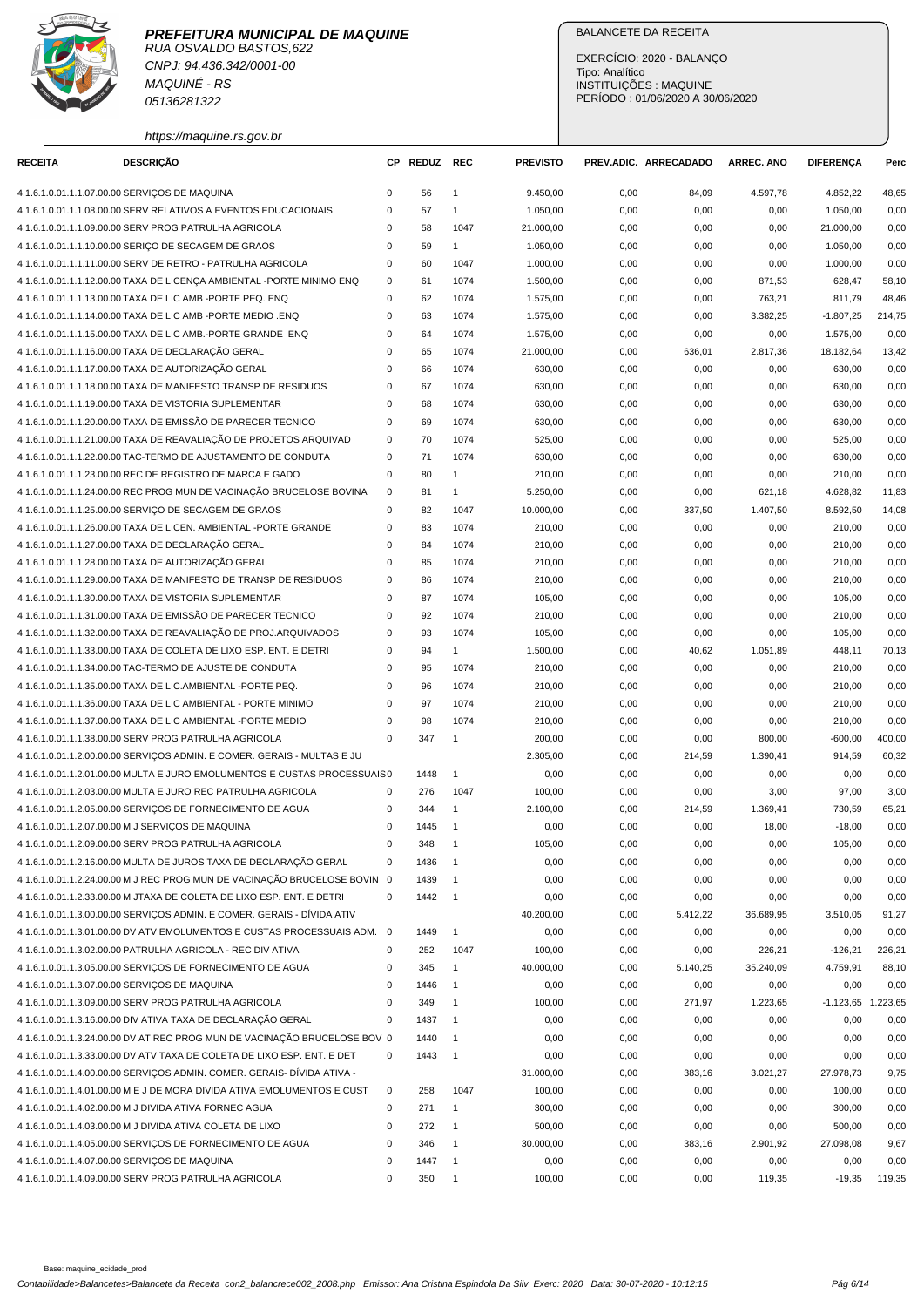

RUA OSVALDO BASTOS,622 CNPJ: 94.436.342/0001-00 MAQUINÉ - RS 05136281322

https://maquine.rs.gov.br

## BALANCETE DA RECEITA

| <b>RECEITA</b>                        | <b>DESCRIÇÃO</b>                                                          |             | CP REDUZ REC |                      | <b>PREVISTO</b> |            | PREV.ADIC. ARRECADADO | <b>ARREC. ANO</b> | <b>DIFERENCA</b>     | Perc   |
|---------------------------------------|---------------------------------------------------------------------------|-------------|--------------|----------------------|-----------------|------------|-----------------------|-------------------|----------------------|--------|
|                                       | 4.1.6.1.0.01.1.4.16.00.00 MULTA E JUROS DV ATIVA TAXA DE DECLARAÇÃO GER 0 |             | 1438         | $\overline{1}$       | 0,00            | 0,00       | 0,00                  | 0,00              | 0,00                 | 0,00   |
|                                       | 4.1.6.1.0.01.1.4.24.00.00 MJ DV REC PROG MUN DE VACINAÇÃO BRUCELOSE BOV 0 |             | 1441         | $\overline{1}$       | 0,00            | 0,00       | 0,00                  | 0,00              | 0,00                 | 0,00   |
|                                       | 4.1.6.1.0.01.1.4.33.00.00 MJ DV AT TAXA DE COLETA DE LIXO ESP. ENT. E D   | $\mathbf 0$ | 1444         | $\overline{1}$       | 0,00            | 0,00       | 0,00                  | 0,00              | 0,00                 | 0,00   |
|                                       | 4.1.6.1.0.02.0.0.00.00.00 INSCRIÇÃO EM CONCURSOS E PROCESSOS SELETIVOS    |             |              |                      | 2.000,00        | 0,00       | 0,00                  | 0,00              | 2.000,00             | 0,00   |
|                                       | 4.1.6.1.0.02.1.0.00.00.00 INSCRIÇÃO EM CONCURSOS E PROCESSOS SELETIVOS    |             |              |                      | 2.000,00        | 0,00       | 0,00                  | 0,00              | 2.000,00             | 0,00   |
|                                       | 4.1.6.1.0.02.1.1.00.00.00 INSCRIÇÃO EM CONCURSOS - PRINCIPAL              | 0           | 50           | $\mathbf{1}$         | 2.000,00        | 0,00       | 0,00                  | 0,00              | 2.000,00             | 0,00   |
|                                       | 4.1.6.2.0.00.0.0.00.00.00 SERVIÇOS E ATIVIDADES REFERENTES À NAVEGAÇÃO    |             |              |                      | 525,00          | 0,00       | 0,00                  | 0,00              | 525,00               | 0,00   |
|                                       | 4.1.6.2.0.02.0.0.00.00.00 SERVICOS DE TRANSPORTE                          |             |              |                      | 525,00          | 0,00       | 0,00                  | 0,00              | 525,00               | 0,00   |
|                                       | 4.1.6.2.0.02.1.0.00.00.00 SERVIÇOS DE TRANSPORTE                          |             |              |                      | 525,00          | 0,00       | 0,00                  | 0,00              | 525,00               | 0,00   |
|                                       | 4.1.6.2.0.02.1.1.00.00.00 SERVIÇOS DE TRANSPORTE - PRINCIPAL              |             |              |                      | 525,00          | 0,00       | 0,00                  | 0,00              | 525,00               | 0,00   |
|                                       | 4.1.6.2.0.02.1.1.01.00.00 OUTROS SERVIÇOS DE TRANSPORTE                   | 0           | 49           | 1047                 | 525,00          | 0,00       | 0,00                  | 0,00              | 525,00               | 0,00   |
|                                       | 4.1.7.0.0.00.0.0.00.00.00 TRANSFERÊNCIAS CORRENTES                        |             |              |                      | 22.109.579,00   | 737.427,89 | 1.776.641,70          | 11.023.448,72     | 11.823.558,17        | 48,25  |
|                                       | 4.1.7.1.0.00.0.0.00.00.00 TRANSFERÊNCIAS DA UNIÃO E DE SUAS ENTIDADES     |             |              |                      | 11.420.079,00   | 718.427,89 | 1.077.082,99          | 5.726.102,21      | 6.412.404,68         | 47,17  |
|                                       | 4.1.7.1.8.00.0.0.00.00.00 TRANSFERÊNCIAS DA UNIÃO - ESPECÍFICA E/DF/M     |             |              |                      | 11.420.079,00   | 718.427,89 | 1.077.082,99          | 5.726.102,21      | 6.412.404,68         | 47,17  |
|                                       | 4.1.7.1.8.01.0.0.00.00.00 PARTICIPAÇÃO NA RECEITA DA UNIÃO                |             |              |                      | 9.922.500,00    | 0,00       | 494.682,60            | 3.992.334,93      | 5.930.165,07         | 40,24  |
|                                       | 4.1.7.1.8.01.2.0.00.00.00 COTA-PARTE DO FPM - COTA MENSAL                 |             |              |                      | 9.000.000,00    | 0,00       | 421.638,96            | 3.918.403,52      | 5.081.596,48         | 43,54  |
|                                       | 4.1.7.1.8.01.2.1.00.00.00 COTA-PARTE DO FPM - COTA MENSAL - PRINCIPAL     |             |              |                      | 9.000.000,00    | 0,00       | 421.638,96            | 3.918.403,52      | 5.081.596,48         | 43,54  |
|                                       | 4.1.7.1.8.01.2.1.01.00.00 COTA-PARTE DO FPM - COTA MENSAL - PRINCIPAL -   | 0           | 111          | $\mathbf{1}$         | 5.400.000,00    | 0,00       | 187.625,78            | 2.285.684,84      | 3.114.315,16         | 42,33  |
|                                       | 4.1.7.1.8.01.2.1.02.00.00 COTA-PARTE DO FPM - COTA MENSAL - PRINCIPAL -   | $\mathbf 0$ | 112          | 20                   | 450.000,00      | 0,00       | 15.635,48             | 190.473,68        | 259.526,32           | 42,33  |
|                                       | 4.1.7.1.8.01.2.1.03.00.00 COTA-PARTE DO FPM - COTA MENSAL - PRINCIPAL -   | $\mathbf 0$ | 113          | 40                   | 1.350.000,00    | 0,00       | 46.906,41             | 571.420,94        | 778.579,06           | 42,33  |
|                                       | 4.1.7.1.8.01.2.1.04.00.00 COTA-PARTE DO FPM - COTA MENSAL - PRINCIPAL -   | $\Omega$    | 114          | 31                   | 1.800.000,00    | 0,00       | 171.471,29            | 870.824,06        | 929.175,94           | 48,38  |
|                                       | 4.1.7.1.8.01.3.0.00.00.00 COTA-PARTE DO FPM - 1% COTA ENTREGUE NO MÊS D   |             |              |                      | 367.500,00      | 0,00       | 0,00                  | 0,00              | 367.500,00           | 0,00   |
|                                       | 4.1.7.1.8.01.3.1.00.00.00 COTA-PARTE DO FPM - 1% COTA ENTREGUE EM DEZEM   |             |              |                      | 367.500,00      | 0,00       | 0,00                  | 0,00              | 367.500,00           | 0,00   |
|                                       | 4.1.7.1.8.01.3.1.01.00.00 COTA-PARTE DO FPM - 1% COTA DEZEMBRO - PRINCI   | 0           | 395          | $\mathbf{1}$         | 220.500,00      | 0,00       | 0,00                  | 0,00              | 220.500,00           | 0,00   |
|                                       | 4.1.7.1.8.01.3.1.02.00.00 COTA-PARTE DO FPM - 1% COTA DEZEMBRO - PRINCI   | $\mathbf 0$ | 396          | 20                   | 91.875,00       | 0,00       | 0,00                  | 0,00              | 91.875,00            | 0,00   |
|                                       | 4.1.7.1.8.01.3.1.03.00.00 COTA-PARTE DO FPM - 1% COTA DEZEMBRO - PRINCI   | $\Omega$    | 397          | 40                   | 55.125,00       | 0,00       | 0,00                  | 0,00              | 55.125,00            | 0,00   |
|                                       | 4.1.7.1.8.01.4.0.00.00.00 COTA-PARTE DO FPM - 1% COTA ENTREGUE NO MÊS D   |             |              |                      | 550.000,00      | 0,00       | 0,00                  | 0,00              | 550.000,00           | 0,00   |
|                                       | 4.1.7.1.8.01.4.1.00.00.00 COTA-PARTE DO FPM - 1% COTA ENTREGUE EM JULHO   |             |              |                      | 550.000,00      | 0,00       | 0,00                  | 0,00              | 550.000,00           | 0,00   |
|                                       | 4.1.7.1.8.01.4.1.01.00.00 COTA-PARTE DO FPM - 1% COTA JULHO - PRINCIPAL   | 0           | 389          | $\mathbf{1}$         | 330.000,00      | 0,00       | 0,00                  | 0,00              | 330.000,00           | 0,00   |
|                                       | 4.1.7.1.8.01.4.1.02.00.00 COTA-PARTE DO FPM - 1% COTA JULHO - PRINCIPAL   | 0           | 390          | 20                   | 137.500,00      | 0,00       | 0,00                  | 0,00              | 137.500,00           | 0,00   |
|                                       | 4.1.7.1.8.01.4.1.03.00.00 COTA-PARTE DO FPM - 1% COTA JULHO - PRINCIPAL   | 0           | 391          | 40                   | 82.500,00       | 0,00       | 0,00                  | 0,00              | 82.500,00            | 0,00   |
|                                       | 4.1.7.1.8.01.5.0.00.00.00 COTA-PARTE DO IMPOSTO SOBRE A PROPRIEDADE TER   |             |              |                      | 5.000,00        | 0,00       | 73.043,64             | 73.931,41         | -68.931,41 1.478,63  |        |
|                                       | 4.1.7.1.8.01.5.1.00.00.00 COTA-PARTE DO ITR - PRINCIPAL                   |             |              |                      | 5.000,00        | 0,00       | 73.043,64             | 73.931,41         |                      |        |
|                                       |                                                                           |             |              |                      |                 |            |                       |                   | -68.931,41 1.478,63  |        |
|                                       | 4.1.7.1.8.01.5.1.01.00.00 COTA-PARTE DO ITR - PRINCIPAL - PRÓPRIO         | 0           | 115<br>116   | $\overline{1}$<br>20 | 3.000,00        | 0,00       | 9.331,92<br>27.253,53 | 9.864,66          | $-6.864,66$          | 328,82 |
|                                       | 4.1.7.1.8.01.5.1.02.00.00 COTA-PARTE DO ITR - PRINCIPAL - MDE             | 0           |              |                      | 250,00          | 0,00       | 36.373,38             | 27.297,92         | -27.047,92 10.919,17 |        |
|                                       | 4.1.7.1.8.01.5.1.03.00.00 COTA-PARTE DO ITR - PRINCIPAL - ASPS            | $\mathbf 0$ | 117          | 40                   | 750,00          | 0,00       |                       | 36.506,49         | -35.756,49 4.867,53  |        |
|                                       | 4.1.7.1.8.01.5.1.04.00.00 COTA-PARTE DO ITR - PRINCIPAL - FUNDEB          | $\mathbf 0$ | 118          | 31                   | 1.000,00        | 0,00       | 84,81                 | 262,34            | 737,66               | 26,23  |
|                                       | 4.1.7.1.8.02.0.0.00.00.00 TRANSF DA COMPENSAÇÃO FINANC PELA EXPLORAÇÃO    |             |              |                      | 148.100,00      | 0,00       | 6.285,63              | 71.884,47         | 76.215,53            | 48,54  |
|                                       | 4.1.7.1.8.02.2.0.00.00.00 COTA-PARTE COMPEN. FINANCEIRA DE RECURSOS MIN   |             |              |                      | 20.000,00       | 0,00       | 1.788,88              | 13.317,42         | 6.682,58             | 66,59  |
|                                       | 4.1.7.1.8.02.2.1.00.00.00 COTA-PARTE COMPENSAÇÃO FINANC REC MINERAL - C 0 |             | 119          | 1001                 | 20.000,00       | 0,00       | 1.788,88              | 13.317,42         | 6.682,58             | 66,59  |
|                                       | 4.1.7.1.8.02.3.0.00.00.00 COTA-PARTE ROYALTIES - COMP FINANC PROD PETRÓ   |             |              |                      | 2.100,00        | 0,00       | 0,00                  | 0,00              | 2.100,00             | 0,00   |
|                                       | 4.1.7.1.8.02.3.1.00.00.00 COTA-PARTE ROYALTIES - PETRÓLEO - LEI 7.990/8   | 0           | 120          | $\overline{1}$       | 2.100,00        | 0,00       | 0,00                  | 0,00              | 2.100,00             | 0,00   |
|                                       | 4.1.7.1.8.02.6.0.00.00.00 COTA-PARTE DO FUNDO ESPECIAL DO PETRÓLEO - FE   |             |              |                      | 126.000,00      | 0,00       | 4.496,75              | 58.567,05         | 67.432,95            | 46,48  |
|                                       | 4.1.7.1.8.02.6.1.00.00.00 COTA-PARTE DO FEP - PRINCIPAL                   | 0           | 121          | $\overline{1}$       | 126.000,00      | 0,00       | 4.496,75              | 58.567,05         | 67.432,95            | 46,48  |
|                                       | 4.1.7.1.8.03.0.0.00.00.00 TRANSF RECURSO DO SUS - BLOCO CUSTEIO AÇÕES E   |             |              |                      | 736.374,00      | 577.805,75 | 95.249,35             | 519.839,44        | 794.340,31           | 39,56  |
|                                       | 4.1.7.1.8.03.1.0.00.00.00 TRANSFERÊNCIA DE RECURSOS DO SUS - ATENÇÃO BÁ   |             |              |                      | 461.388,00      | 494.130,76 | 68.700,92             | 341.671,84        | 613.846,92           | 35,76  |
|                                       | 4.1.7.1.8.03.1.1.00.00.00 TRANS. SUS FUNDO A FUNDO - PRINCIPAL            |             |              |                      | 461.388,00      | 494.130,76 | 68.700,92             | 341.671,84        | 613.846,92           | 35,76  |
|                                       | 4.1.7.1.8.03.1.1.01.00.00 PROG. SAUDA DA FAMILIA - ESF                    | 0           | 125          | 4500                 | 105.000,00      | 0,00       | 0,00                  | 12.000,00         | 93.000,00            | 11,43  |
|                                       | 4.1.7.1.8.03.1.1.04.00.00 REC SAUDE NA ESCOLA - ESF                       | 0           | 129          | 4500                 | 210,00          | 0,00       | 0,00                  | 0,00              | 210,00               | 0,00   |
| 4.1.7.1.8.03.1.1.18.00.00 PAB FIXO    |                                                                           | 0           | 155          | 4500                 | 197.000,00      | 266.000,00 | 0,00                  | 0,00              | 463.000,00           | 0,00   |
|                                       | 4.1.7.1.8.03.1.1.19.00.00 AGENTES COMUNITARIOS DE SAUDE                   | 0           | 156          | 4500                 | 114.988,00      | 0,00       | 7.000,00              | 40.650,00         | 74.338,00            | 35,35  |
| 4.1.7.1.8.03.1.1.20.00.00 SAUDE BUCAL |                                                                           | 0           | 157          | 4500                 | 525,00          | 0,00       | 0,00                  | 0,00              | 525,00               | 0,00   |
|                                       | 4.1.7.1.8.03.1.1.21.00.00 FATOR INCENTIVO ATENÇÃO BASICA -POVOS INDIGEN   | $\mathbf 0$ | 160          | 4500                 | 525,00          | 0,00       | 0,00                  | 0,00              | 525,00               | 0,00   |
|                                       | 4.1.7.1.8.03.1.1.23.00.00 PMAQ - PROG MELHORIAS ACESSO E DA QUALIDADE     | 0           | 162          | 4500                 | 42.840,00       | 0,00       | 3.515,18              | 21.091,08         | 21.748,92            | 49,23  |
|                                       | 4.1.7.1.8.03.1.1.24.00.00 REC TETO MUN REDE CEGONHA                       | 0           | 1383         | 4501                 | 300,00          | 0,00       | 0,00                  | 0,00              | 300,00               | 0,00   |
|                                       | 4.1.7.1.8.03.1.1.28.00.00 REC CADASTRAMENTO SUS                           | 0           | 1432         | 4500                 | 0,00            | 0,00       | 0,00                  | 0,00              | 0,00                 | 0,00   |
|                                       | 4.1.7.1.8.03.1.1.29.00.00 RECEITA PERCAPTA TRANSIÇÃO                      | $\mathbf 0$ | 1454         | 4500                 | 0,00            | 16.645,15  | 3.329,03              | 16.645,15         | 0,00                 | 100,00 |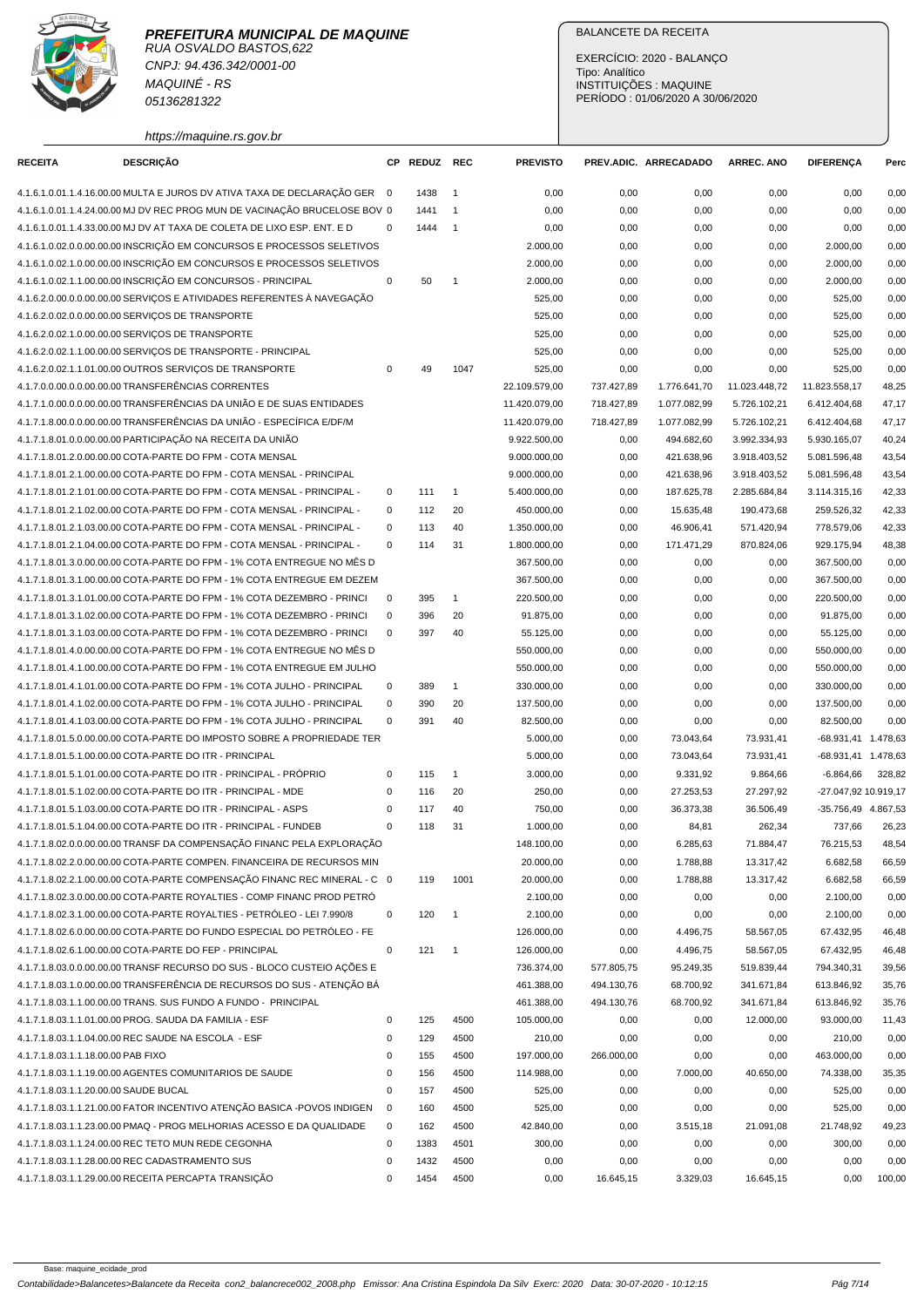

CNPJ: 94.436.342/0001-00 MAQUINÉ - RS 05136281322

# BALANCETE DA RECEITA

| https://maquine.rs.gov.br |  |
|---------------------------|--|

| <b>RECEITA</b>                           | <b>DESCRIÇÃO</b>                                                                                                                                   | CP.         | <b>REDUZ</b> | <b>REC</b>   | <b>PREVISTO</b>      |              | PREV.ADIC. ARRECADADO | <b>ARREC. ANO</b>      | <b>DIFERENÇA</b>                           | Perc   |
|------------------------------------------|----------------------------------------------------------------------------------------------------------------------------------------------------|-------------|--------------|--------------|----------------------|--------------|-----------------------|------------------------|--------------------------------------------|--------|
|                                          | 4.1.7.1.8.03.1.1.30.00.00 CAPTAÇÃO PONDERADA                                                                                                       | 0           | 1455         | 4500         | 0,00                 | 211.485,61   | 45.256,71             | 211.485,61             | 0,00                                       | 100,00 |
|                                          | 4.1.7.1.8.03.1.1.31.00.00 AÇÕES ESTRATEGICAS                                                                                                       | $\mathbf 0$ | 1456         | 4500         | 0,00                 | 0,00         | 5.600,00              | 23.800,00              | $-23.800,00$                               | 0,00   |
|                                          | 4.1.7.1.8.03.1.1.32.00.00 INFORMATIZAÇÃO DE APS                                                                                                    | $\Omega$    | 1458         | 4500         | 0,00                 | 0,00         | 4.000,00              | 16.000,00              | $-16.000,00$                               | 0,00   |
|                                          | 4.1.7.1.8.03.2.0.00.00.00 TRANSF DO SUS - ATENÇÃO DE MÉDIA E ALTA COMPL                                                                            |             |              |              | 200.000,00           | 0,00         | 14.249,29             | 59.838,77              | 140.161,23                                 | 29,92  |
|                                          | 4.1.7.1.8.03.2.1.00.00.00 TRANSF SUS - ATENÇÃO MÉDIA E ALTA COMPLEX AMB                                                                            |             |              |              | 200.000,00           | 0,00         | 14.249,29             | 59.838,77              | 140.161,23                                 | 29,92  |
|                                          | 4.1.7.1.8.03.2.1.01.00.00 TRANSF FNS - SIA/SUS                                                                                                     | $\mathbf 0$ | 154          | 4501         | 200.000,00           | 0,00         | 14.249,29             | 59.838,77              | 140.161,23                                 | 29,92  |
|                                          | 4.1.7.1.8.03.3.0.00.00.00 TRANSFERÊNCIA DE RECURSOS DO SUS - VIGILÂNCIA                                                                            |             |              |              | 32.986,00            | 83.674,99    | 2.505,02              | 83.564,11              | 33.096,88                                  | 71,63  |
|                                          | 4.1.7.1.8.03.3.1.00.00.00 TRANSF RECURSOS DO SUS - VIGILÂNCIA EM SAÚDE                                                                             |             |              |              | 32.986,00            | 83.674,99    | 2.505,02              | 83.564,11              | 33.096,88                                  | 71,63  |
|                                          | 4.1.7.1.8.03.3.1.01.00.00 REC INCENT DAS QUALIF DE AÇOES DE DENGUE                                                                                 | 0           | 128          | 4502         | 210,00               | 0,00         | 0,00                  | 0,00                   | 210,00                                     | 0,00   |
|                                          | 4.1.7.1.8.03.3.1.02.00.00 REC ASSIST FINANC COMP AG COMBATE ENDEMIAS                                                                               | 0           | 136          | 4502         | 12.776,00            | 0,00         | 1.400,00              | 8.250,00               | 4.526,00                                   | 64,57  |
|                                          | 4.1.7.1.8.03.3.1.03.00.00 REC INC FINANC AOS EST MUN - DESPESAS DIVERSA                                                                            | 0           | 137          | 4502         | 8.000,00             | 0,00         | 1.105,02              | 6.630,12               | 1.369,88                                   | 82,88  |
|                                          | 4.1.7.1.8.03.3.1.04.00.00 REC INC FINANC AOS EST MUN AÇOES VIG SANITARI                                                                            | $\mathbf 0$ | 363          | 4502         | 12.000,00            | 0,00         | 0,00                  | 0,00                   | 12.000,00                                  | 0,00   |
|                                          | 4.1.7.1.8.03.3.1.05.00.00 RECEITA EMERGENCIAL COVID                                                                                                | $\mathbf 0$ | 1457         | 4502         | 0,00                 | 14.991,00    | 0,00                  | 0,00                   | 14.991,00                                  | 0,00   |
|                                          | 4.1.7.1.8.03.3.1.06.00.00 RECEITA COVID19 FNS                                                                                                      | $\mathbf 0$ | 1462         | 4511         | 0,00                 | 68.683,99    | 0,00                  | 68.683,99              | 0,00                                       | 100,00 |
|                                          | 4.1.7.1.8.03.4.0.00.00.00 TRANSFERÊNCIA DE RECURSOS DO SUS - ASSISTÊNCI                                                                            |             |              |              | 42.000,00            | 0,00         | 9.794,12              | 34.764,72              | 7.235,28                                   | 82,77  |
|                                          | 4.1.7.1.8.03.4.1.00.00.00 TRANSFERÊCIAS DO SUS - ASSISTÊNCIA FARMACÊUTI                                                                            |             |              |              | 42.000,00            | 0,00         | 9.794,12              | 34.764,72              | 7.235,28                                   | 82,77  |
|                                          | 4.1.7.1.8.03.4.1.01.00.00 COMPONENTE BASICO ASSIST FARMACEUTICA                                                                                    | $\mathbf 0$ | 161          | 4503         | 40.000,00            | 0,00         | 3.794,12              | 22.764,72              | 17.235,28                                  | 56,91  |
|                                          | 4.1.7.1.8.03.4.1.04.00.00 REC CUSTEIO ORG SERV ASSIST FARMACEUTICA                                                                                 | $\mathbf 0$ | 410          | 4503         | 2.000,00             | 0,00         | 6.000,00              | 12.000,00              | $-10.000,00$                               | 600,00 |
|                                          | 4.1.7.1.8.05.0.0.00.00.00 TRANSF RECURSOS FUNDO NACIONAL DESENV DA EDUC                                                                            |             |              |              | 386.980,00           | 0,00         | 32.076,12             | 193.154,20             | 193.825,80                                 | 49,91  |
|                                          | 4.1.7.1.8.05.1.0.00.00.00 TRANSFERÊNCIAS DO SALÁRIO-EDUCAÇÃO                                                                                       |             |              |              | 194.250,00           | 0,00         | 14.051,21             | 95.869,65              | 98.380,35                                  | 49,35  |
|                                          | 4.1.7.1.8.05.1.1.00.00.00 TRANSFE. DO SALÁRIO-EDUCAÇÃO - PRINCIPAL                                                                                 | 0           | 171          | 1006         | 194.250,00           | 0,00         | 14.051,21             | 95.869,65              | 98.380,35                                  | 49,35  |
|                                          | 4.1.7.1.8.05.2.0.00.00.00 TRANSF DIRETAS FNDE PROGRAMA DINHEIRO DIRETO                                                                             |             |              |              | 3.150,00             | 0,00         | 0,00                  | 7.160,00               | $-4.010,00$                                | 227,30 |
|                                          | 4.1.7.1.8.05.2.1.00.00.00 PROGRAMA DINHEIRO DIRETO NA ESCOLA - PDDE - P                                                                            | $\mathbf 0$ | 172          | 1007         | 3.150,00             | 0,00         | 0,00                  | 7.160,00               | $-4.010,00$                                | 227,30 |
|                                          | 4.1.7.1.8.05.3.0.00.00.00 TRANSF DIRETA FNDE PROGR NACIONAL ALIMENTAÇÃO                                                                            |             |              |              | 65.800,00            | 0,00         | 6.742,60              | 33.713,00              | 32.087,00                                  | 51,24  |
|                                          | 4.1.7.1.8.05.3.1.00.00.00 PROGRAMA NACIONAL DE ALIMENTAÇÃO ESCOLAR - PN                                                                            |             |              |              | 65.800,00            | 0,00         | 6.742,60              | 33.713,00              | 32.087,00                                  | 51,24  |
|                                          | 4.1.7.1.8.05.3.1.01.00.00 PROG ALIMENTAÇÃO ESCOLAR AREA QUILOMBOLA                                                                                 | 0           | 174          | 1011         | 26.000,00            | 0,00         | 3.026,60              | 15.133,00              | 10.867,00                                  | 58,20  |
|                                          | 4.1.7.1.8.05.3.1.02.00.00 PROG ALIMENTAÇÃO ESCOLAR PRE ESCOLA                                                                                      | $\mathbf 0$ | 175          | 1060         | 20.000,00            | 0,00         | 947,00                | 4.735,00               | 15.265,00                                  | 23,68  |
|                                          | 4.1.7.1.8.05.3.1.03.00.00 PROG ALIMENTAÇÃO ESCOLAR ENS FUNDAMENTAL                                                                                 | 0           | 176          | 1008         | 6.800,00             | 0,00         | 576,00                | 2.880,00               | 3.920,00                                   | 42,35  |
|                                          | 4.1.7.1.8.05.3.1.04.00.00 PROG ALIMENTAÇÃO ESCOLAR PNAEC CRECHES                                                                                   | $\mathbf 0$ | 177          | 1010         | 12.500,00            | 0,00         | 2.140,00              | 10.700,00              | 1.800,00                                   | 85,60  |
|                                          | 4.1.7.1.8.05.3.1.05.00.00 PROG ALIMENTAÇÃO ESCOLAR AEE                                                                                             | $\mathbf 0$ | 178          | 1083         | 500,00               | 0,00         | 53,00                 | 265,00                 | 235,00                                     | 53,00  |
|                                          | 4.1.7.1.8.05.4.0.00.00.00 TRANSF DIRETA FNDE PROGR NACION APOIO TRANSP                                                                             |             |              |              | 120.000,00           | 0,00         | 11.282,31             | 56.411,55              | 63.588,45                                  | 47,01  |
|                                          | 4.1.7.1.8.05.4.1.00.00.00 PROGRAMA NACIONAL APOIO TRANSPORTE ESCOLAR - 0                                                                           |             | 173          | 1009         | 120.000,00           | 0,00         | 11.282,31             | 56.411,55              | 63.588,45                                  | 47,01  |
|                                          | 4.1.7.1.8.05.9.0.00.00.00 OUTRAS TRANSF DO FUNDO NACIONAL DO DESENV DA                                                                             |             |              |              | 3.780,00             |              | 0,00                  |                        | 3.780,00                                   | 0,00   |
|                                          | 4.1.7.1.8.05.9.1.00.00.00 OUTRAS TRANSFE. DIRETAS FNDE - PRINCIPAL                                                                                 |             |              |              | 3.780,00             | 0,00<br>0,00 | 0,00                  | 0,00                   | 3.780,00                                   | 0,00   |
|                                          | 4.1.7.1.8.05.9.1.01.00.00 REC PROGR CAMINHOS DA ESCOLA                                                                                             | 0           | 179          | 1067         | 1.050,00             | 0,00         | 0,00                  | 0,00<br>0,00           | 1.050,00                                   | 0,00   |
|                                          | 4.1.7.1.8.05.9.1.02.00.00 REC MANUT EDUC INFANTIL APOIO A CRECHES                                                                                  | $\mathbf 0$ | 180          | 1073         | 1.155,00             | 0,00         | 0,00                  | 0,00                   | 1.155,00                                   | 0,00   |
|                                          | 4.1.7.1.8.05.9.1.03.00.00 REC BRASIL CARINHOSO                                                                                                     | $\mathbf 0$ | 181          | 1080         | 525,00               | 0,00         | 0,00                  | 0,00                   | 525,00                                     | 0,00   |
|                                          | 4.1.7.1.8.05.9.1.04.00.00 REC PAR MOBILIARIO INFRAESTRUTURA ESCOLAR                                                                                | $\mathbf 0$ | 366          | 1085         | 525,00               | 0,00         | 0,00                  | 0,00                   | 525,00                                     | 0,00   |
|                                          | 4.1.7.1.8.05.9.1.05.00.00 REC INC FINANC MP815/2017                                                                                                | 0           | 377          | $\mathbf{1}$ | 525,00               | 0,00         | 0,00                  | 0,00                   | 525,00                                     | 0,00   |
|                                          | 4.1.7.1.8.05.9.1.06.00.00 PAR ONIBUS ESCOLAR                                                                                                       | 0           | 1470         | 1088         | 0,00                 | 0,00         | 0,00                  | 0,00                   | 0,00                                       | 0,00   |
|                                          | 4.1.7.1.8.06.0.0.00.00.00 TRANSFE. FINANCEIRA DO ICMS - DESONERAÇÃO - L                                                                            |             |              |              | 62.200,00            |              | 0,00                  |                        |                                            | 0,00   |
|                                          | 4.1.7.1.8.06.1.0.00.00.00 TRANSFE. FINANCEIRA DO ICMS - DESONERAÇÃO - L                                                                            |             |              |              | 62.200,00            | 0,00         |                       | 0,00                   | 62.200,00                                  | 0,00   |
|                                          | 4.1.7.1.8.06.1.1.00.00.00 TRANSF FINANCEIRA ICMS DESONERAÇÃO L.C. N 87/                                                                            |             |              |              | 62.200,00            | 0,00<br>0,00 | 0,00<br>0,00          | 0,00<br>0,00           | 62.200,00<br>62.200,00                     | 0,00   |
|                                          | 4.1.7.1.8.06.1.1.01.00.00 TRANSFE. FINAN. DO ICMS - DESONERAÇÃO - PRINC                                                                            | 0           | 224          | $\mathbf{1}$ | 37.316,00            | 0,00         | 0,00                  | 0,00                   | 37.316,00                                  | 0,00   |
|                                          | 4.1.7.1.8.06.1.1.02.00.00 TRANSFE. FINAN. DO ICMS - DESONERAÇÃO - PRINC                                                                            | 0           | 225          | 20           | 3.111,00             | 0,00         | 0,00                  | 0,00                   | 3.111,00                                   | 0,00   |
|                                          |                                                                                                                                                    |             |              |              |                      |              |                       |                        |                                            |        |
|                                          | 4.1.7.1.8.06.1.1.03.00.00 TRANSFE. FINAN. DO ICMS - DESONERAÇÃO - PRINC<br>4.1.7.1.8.06.1.1.04.00.00 TRANSFE. FINAN. DO ICMS - DESONERAÇÃO - PRINC | 0           | 226          | 40           | 9.333,00             | 0,00         | 0,00                  | 0,00                   | 9.333,00                                   | 0,00   |
|                                          |                                                                                                                                                    | $\mathbf 0$ | 227          | 31           | 12.440,00            | 0,00         | 0,00                  | 0,00                   | 12.440,00                                  | 0,00   |
|                                          | 4.1.7.1.8.08.0.0.00.00.00 TRANSFERÊNCIAS ADVINDAS DE EMENDAS PARLAMENTA<br>4.1.7.1.8.08.1.0.00.00.00 TRANSFERÊNCIAS ADVINDAS DE EMENDAS PARLAMENTA |             |              |              | 1.000,00             | 0,00         | 0,00                  | 250.000,00             | -249.000,00 25.000,00                      |        |
|                                          |                                                                                                                                                    |             |              |              | 1.000,00             | 0,00         | 0,00                  | 250.000,00             | -249.000,00 25.000,00                      |        |
|                                          | 4.1.7.1.8.08.1.1.00.00.00 TRANSFE. PARLA. INDIVIDUAIS - PRINCIPAL                                                                                  |             |              |              | 1.000,00             | 0,00         | 0,00                  | 250.000,00             | -249.000,00 25.000,00                      |        |
| 4.1.7.1.8.08.1.1.03.00.00 PAB INCREMENTO | 4.1.7.1.8.10.0.0.00.00.00 TRANSFERÊNCIAS DE CONVÊNIOS DA UNIÃO E DE SUA                                                                            | 0           | 1385         | 4500         | 1.000,00             | 0,00         | 0,00                  | 250.000,00             | -249.000,00 25.000,00                      |        |
|                                          | 4.1.7.1.8.10.9.0.00.00.00 OUTRAS TRANSFERÊNCIAS DE CONVÊNIOS DA UNIÃO                                                                              |             |              |              | 2.150,00<br>2.150,00 | 0,00         | 0,00                  | 97.500,00              | -95.350,00 4.534,88<br>-95.350,00 4.534,88 |        |
|                                          | 4.1.7.1.8.10.9.1.00.00.00 OUTRAS TRANS. CONVÊ. UNIÃO - PRINCIPAL                                                                                   |             |              |              | 2.150,00             | 0,00<br>0,00 | 0,00<br>0,00          | 97.500,00<br>97.500,00 | -95.350,00 4.534,88                        |        |
|                                          | 4.1.7.1.8.10.9.1.01.00.00 REC FUNASA AGUA MORRO ALTO                                                                                               | 0           | 213          | 1066         | 50,00                | 0,00         | 0,00                  | 0,00                   | 50,00                                      | 0,00   |
|                                          | 4.1.7.1.8.10.9.1.03.00.00 REC FUNDO MUN DEFESA CIVIL                                                                                               | 0           | 215          | 1076         | 2.100,00             | 0,00         | 0,00                  |                        | 2.100,00                                   | 0,00   |
|                                          | 4.1.7.1.8.10.9.1.04.00.00 PATRULHA AGRICOLA CONV 847398/2017                                                                                       | 0           | 1465         | 1081         | 0,00                 | 0,00         | 0,00                  | 0,00<br>97.500,00      | $-97.500,00$                               | 0,00   |
|                                          |                                                                                                                                                    |             |              |              |                      |              |                       |                        |                                            |        |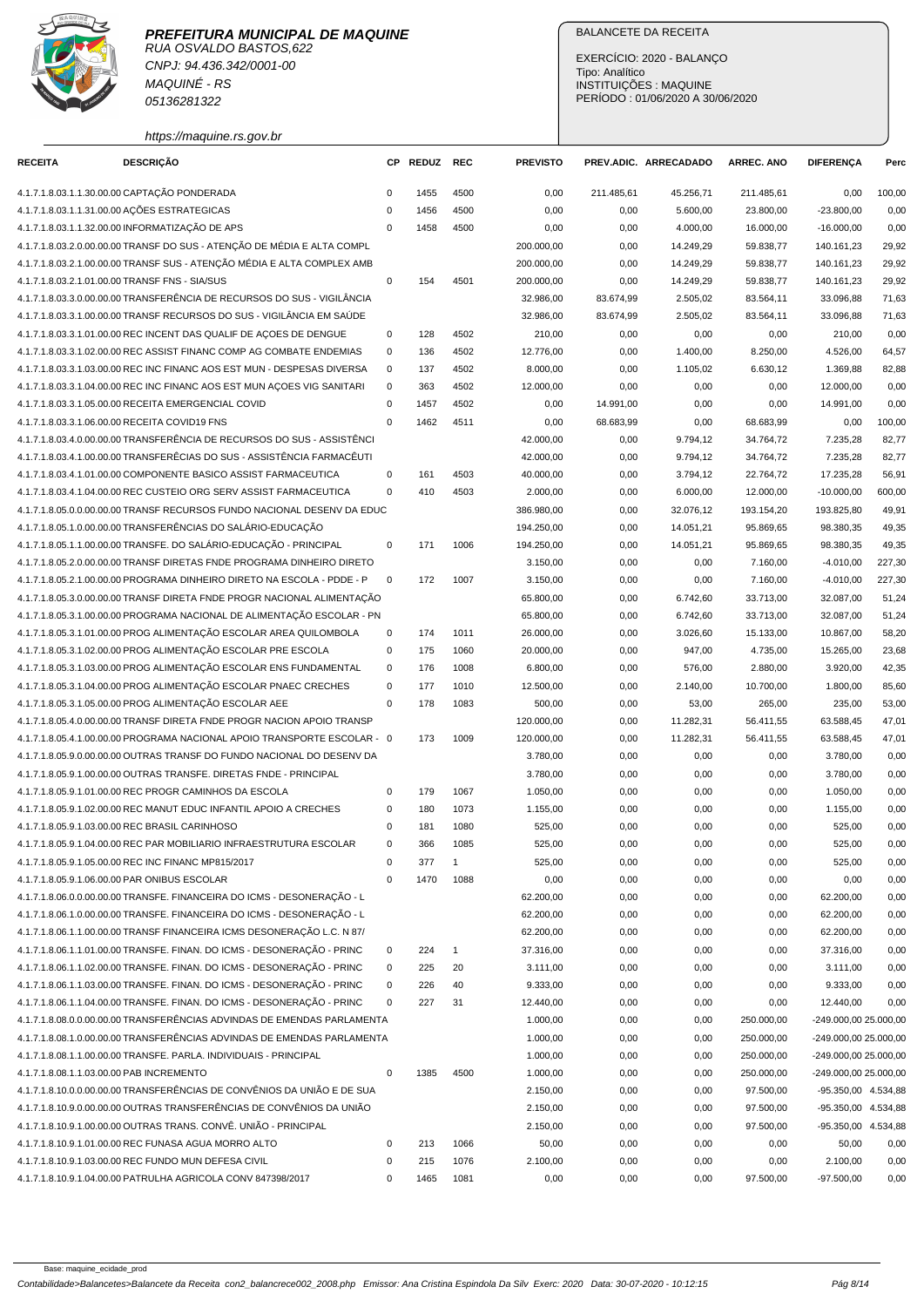

CNPJ: 94.436.342/0001-00 MAQUINÉ - RS 05136281322

https://maquine.rs.gov.br

## BALANCETE DA RECEITA

EXERCÍCIO: 2020 - BALANÇO Tipo: Analítico INSTITUIÇÕES : MAQUINE PERÍODO : 01/06/2020 A 30/06/2020

| <b>RECEITA</b> | <b>DESCRIÇÃO</b>                                                                                                                    | CP.         | <b>REDUZ REC</b> |                | <b>PREVISTO</b> |           | PREV.ADIC. ARRECADADO | <b>ARREC. ANO</b>      | <b>DIFERENCA</b>     | Perc   |
|----------------|-------------------------------------------------------------------------------------------------------------------------------------|-------------|------------------|----------------|-----------------|-----------|-----------------------|------------------------|----------------------|--------|
|                | 4.1.7.1.8.12.0.0.00.00.00 TRANSF RECURSOS FUNDO NACIONAL DE ASSISTÊNCIA                                                             |             |                  |                | 160.775,00      | 44.775,00 | 41.625,00             | 112.742,42             | 92.807,58            | 54,85  |
|                | 4.1.7.1.8.12.1.0.00.00.00 TRANSF RECURSOS FUNDO NACIONAL DE ASSISTÊNCIA                                                             |             |                  |                | 160.775,00      | 44.775,00 | 41.625,00             | 112.742,42             | 92.807,58            | 54,85  |
|                | 4.1.7.1.8.12.1.1.00.00.00 TRANSFERÊNCIAS DE RECURSOS DO FNAS - PRINCIPA                                                             |             |                  |                | 160.775,00      | 44.775,00 | 41.625,00             | 112.742,42             | 92.807,58            | 54,85  |
|                | 4.1.7.1.8.12.1.1.01.00.00 PROGRAMA BOLSA FAMILIA                                                                                    | 0           | 167              | 1040           | 17.200,00       | 0,00      | 0,00                  | 7.150,00               | 10.050,00            | 41,57  |
|                | 4.1.7.1.8.12.1.1.02.00.00 PROGRAMA CRAS PAIF                                                                                        | $\mathbf 0$ | 168              | 1005           | 72.000,00       | 0,00      | 0,00                  | 9.778,26               | 62.221,74            | 13,58  |
|                | 4.1.7.1.8.12.1.1.03.00.00 PROGRAMA IGD SUAS                                                                                         | $\mathbf 0$ | 169              | 1070           | 1.575,00        | 0,00      | 0,00                  | 0,00                   | 1.575,00             | 0,00   |
|                | 4.1.7.1.8.12.1.1.04.00.00 PROGRAMA FMAS SCFV                                                                                        | $\mathbf 0$ | 170              | 1005           | 60.000,00       | 0,00      | 0,00                  | 9.414,16               | 50.585,84            | 15,69  |
|                | 4.1.7.1.8.12.1.1.05.00.00 REF DE APOIO FINANCEIRO AO BLOCO DA PROTEÇÃO                                                              | 0           | 388              | 1005           | 10.000,00       | 0,00      | 0,00                  | 0,00                   | 10.000,00            | 0,00   |
|                | 4.1.7.1.8.12.1.1.06.00.00 COVID 19 - REPASSE EMERGENCIAL AO SUAS                                                                    | $\mathbf 0$ | 1464             | 1103           | 0,00            | 4.350,00  | 1.200,00              | 5.550,00               | $-1.200,00$          | 127,59 |
|                | 4.1.7.1.8.12.1.1.07.00.00 INCR TEMPORARIO PSB COVID                                                                                 | $\mathbf 0$ | 1467             | 1005           | 0,00            | 40.425,00 | 40.425,00             | 80.850,00              | $-40.425,00$         | 200,00 |
|                | 4.1.7.1.8.99.0.0.00.00.00 OUTRAS TRANSFERÊNCIAS DA UNIÃO                                                                            |             |                  |                | 0,00            | 95.847,14 | 407.164,29            | 488.646,75             | -392.799.61          | 509,82 |
|                | 4.1.7.1.8.99.1.0.00.00.00 OUTRAS TRANSFERÊNCIAS DA UNIÃO                                                                            |             |                  |                | 0,00            | 95.847,14 | 407.164,29            | 488.646,75             | -392.799,61          | 509,82 |
|                | 4.1.7.1.8.99.1.1.00.00.00 CESSÃO ONEROSA PRE SAL LEI 13885/2019                                                                     | $\mathbf 0$ | 1431             | 1101           | 0,00            | 0,00      | 0,00                  | 0,00                   | 0,00                 | 0,00   |
|                | 4.1.7.1.8.99.1.5.00.00.00 APOIO FINANC AOS MUNICIPIOS - AFM                                                                         | $\mathbf 0$ | 1459             | $\mathbf{1}$   | 0,00            | 0,00      | 188.494,51            | 269.976,97             | -269.976,97          | 0,00   |
|                | 4.1.7.1.8.99.1.6.00.00.00 AUXILIO FINANCEIRO COVID SUS SUAS I                                                                       | $\mathbf 0$ | 1468             | 1102           | 0,00            | 95.847,14 | 24.310,60             | 24.310,60              | 71.536,54            | 25,36  |
|                | 4.1.7.1.8.99.1.7.00.00.00 AUXILIO FINANCEIRO COVID II                                                                               | $\Omega$    | 1469             | $\overline{1}$ | 0,00            | 0,00      | 194.359,18            | 194.359,18             | $-194.359.18$        | 0,00   |
|                | 4.1.7.2.0.00.0.0.00.00.00 TRANSF DOS ESTADOS E DO DISTRITO FEDERAL E DE                                                             |             |                  |                | 8.289.500,00    | 19.000,00 | 530.823,78            | 3.970.115,24           | 4.338.384,76         | 47,78  |
|                | 4.1.7.2.8.00.0.0.00.00.00 TRANSF DOS ESTADOS - ESPECÍFICAS DE ESTADOS,                                                              |             |                  |                | 8.289.500,00    | 19.000,00 | 530.823,78            | 3.970.115,24           | 4.338.384,76         | 47,78  |
|                | 4.1.7.2.8.01.0.0.00.00.00 PARTICIPAÇÃO NA RECEITA DOS ESTADOS                                                                       |             |                  |                | 6.802.500,00    | 0,00      | 494.873,30            | 3.340.740,68           | 3.461.759,32         | 49,11  |
|                | 4.1.7.2.8.01.1.0.00.00.00 COTA-PARTE DO ICMS                                                                                        |             |                  |                | 6.000.000,00    | 0,00      | 457.044,75            | 2.668.819,84           | 3.331.180,16         | 44,48  |
|                | 4.1.7.2.8.01.1.1.00.00.00 COTA-PARTE DO ICMS - PRINCIPAL                                                                            |             |                  |                | 6.000.000,00    | 0,00      | 457.044,75            | 2.668.819,84           | 3.331.180,16         | 44,48  |
|                | 4.1.7.2.8.01.1.1.01.00.00 COTA-PARTE DO ICMS - PRINCIPAL - PRÓPRIO                                                                  | 0           | 228              | $\mathbf{1}$   | 3.600.000,00    | 0,00      | 274.226,92            | 1.601.292.04           | 1.998.707,96         | 44,48  |
|                | 4.1.7.2.8.01.1.1.02.00.00 COTA-PARTE DO ICMS - PRINCIPAL - MDE                                                                      | 0           | 229              | 20             | 300.000,00      | 0,00      | 22.852,21             | 133.440,95             | 166.559,05           | 44,48  |
|                | 4.1.7.2.8.01.1.1.03.00.00 COTA-PARTE DO ICMS - PRINCIPAL- ASPS                                                                      | $\mathbf 0$ | 230              | 40             | 900.000,00      | 0,00      | 68.556,69             | 400.322,94             | 499.677,06           | 44,48  |
|                | 4.1.7.2.8.01.1.1.04.00.00 COTA-PARTE DO ICMS - PRINCIPAL - FUNDEB                                                                   | $\mathbf 0$ | 231              | 31             | 1.200.000,00    | 0,00      | 91.408,93             | 533.763,91             | 666.236,09           | 44,48  |
|                | 4.1.7.2.8.01.2.0.00.00.00 COTA-PARTE DO IPVA                                                                                        |             |                  |                | 711.000,00      | 0,00      | 32.688,91             | 631.862,29             | 79.137,71            | 88,87  |
|                | 4.1.7.2.8.01.2.1.00.00.00 COTA-PARTE DO IPVA - PRINCIPAL                                                                            |             |                  |                | 711.000,00      | 0,00      | 32.688,91             | 631.862,29             | 79.137,71            | 88,87  |
|                | 4.1.7.2.8.01.2.1.01.00.00 COTA-PARTE DO IPVA - PRINCIPAL - PRÓPRIO                                                                  | 0           | 232              | $\overline{1}$ | 351.000,00      | 0,00      | 19.613,64             | 379.118,22             | $-28.118,22$         | 108,01 |
|                | 4.1.7.2.8.01.2.1.02.00.00 COTA-PARTE DO IPVA - PRINCIPAL - MDE                                                                      | 0           | 233              | 20             | 45.000,00       | 0,00      | 1.634,33              | 31.592,81              | 13.407,19            | 70,21  |
|                | 4.1.7.2.8.01.2.1.03.00.00 COTA-PARTE DO IPVA - PRINCIPAL - ASPS                                                                     | $\mathbf 0$ | 234              | 40             | 135.000,00      | 0,00      | 5.662,83              | 95.538,60              | 39.461,40            | 70,77  |
|                | 4.1.7.2.8.01.2.1.04.00.00 COTA-PARTE DO IPVA - PRINCIPAL - FUNDEB                                                                   | $\mathbf 0$ | 235              | 31             | 180.000,00      | 0,00      | 5.778,11              | 125.612,66             | 54.387,34            | 69,78  |
|                | 4.1.7.2.8.01.3.0.00.00.00 COTA-PARTE DO IPI - MUNICÍPIOS                                                                            |             |                  |                | 81.500,00       | 0,00      | 5.139,64              | 35.495,05              | 46.004,95            | 43,55  |
|                | 4.1.7.2.8.01.3.1.00.00.00 COTA-PARTE DO IPI - MUNICÍPIOS - PRINCIPAL                                                                |             |                  |                | 81.500,00       | 0,00      | 5.139,64              | 35.495,05              | 46.004,95            | 43,55  |
|                | 4.1.7.2.8.01.3.1.01.00.00 COTA-PARTE DO IPI - MUNICÍPIOS - PRINCIPAL -                                                              | 0           | 236              | $\mathbf{1}$   | 48.900,00       | 0,00      | 3.083,80              | 21.297,02              | 27.602,98            | 43,55  |
|                | 4.1.7.2.8.01.3.1.02.00.00 COTA-PARTE DO IPI - MUNICÍPIOS - PRINCIPAL -                                                              | 0           | 237              | 20             | 4.075,00        | 0,00      | 256,98                |                        |                      | 43,55  |
|                | 4.1.7.2.8.01.3.1.03.00.00 COTA-PARTE DO IPI - MUNICÍPIOS - PRINCIPAL -                                                              | 0           | 238              | 40             | 12.225,00       | 0,00      | 770,94                | 1.774,75<br>5.324,26   | 2.300,25<br>6.900,74 | 43,55  |
|                |                                                                                                                                     | $\mathbf 0$ | 239              | 31             |                 |           |                       |                        |                      |        |
|                | 4.1.7.2.8.01.3.1.04.00.00 COTA-PARTE DO IPI - MUNICÍPIOS - PRINCIPAL -                                                              |             |                  |                | 16.300,00       | 0,00      | 1.027,92              | 7.099,02               | 9.200,98             | 43,55  |
|                | 4.1.7.2.8.01.4.0.00.00.00 COTA-PARTE CONTRIBUIÇÃO DE INTERVENÇÃO NO DOM                                                             |             |                  |                | 10.000,00       | 0,00      | 0,00                  | 4.563,50               | 5.436,50             | 45,64  |
|                | 4.1.7.2.8.01.4.1.00.00.00 COTA-PARTE DA CIDE - PRINCIPAL<br>4.1.7.2.8.03.0.0.00.00.00 TRANSF REC DO ESTADO P/ PROGR SAÚDE - REPASSE | 0           | 240              | 1039           | 10.000,00       | 0,00      | 0,00                  | 4.563,50<br>306.866,43 | 5.436,50             | 45,64  |
|                | 4.1.7.2.8.03.1.0.00.00.00 TRANSF REC DO ESTADO P/ PROGR SAÚDE - REPASSE                                                             |             |                  |                | 335.000,00      | 19.000,00 | 35.950,48             |                        | 47.133,57            | 86,69  |
|                |                                                                                                                                     |             |                  |                | 335.000,00      | 19.000,00 | 35.950,48             | 306.866,43             | 47.133,57            | 86,69  |
|                | 4.1.7.2.8.03.1.1.00.00.00 TRANSF REC ESTADO PROG SAÚDE - REP FUNDO A FU                                                             |             |                  |                | 335.000,00      | 19.000,00 | 35.950,48             | 306.866,43             | 47.133,57            | 86,69  |
|                | 4.1.7.2.8.03.1.1.01.00.00 REC FARMACIA BASICA ESTADUAL                                                                              | $\mathbf 0$ | 197              | 4050           | 12.000,00       | 0,00      | 1.504,89              | 12.039,12              | $-39,12$             | 100,33 |
|                | 4.1.7.2.8.03.1.1.03.00.00 REC PSF ESTADUAL                                                                                          | 0           | 199              | 4090           | 96.000,00       | 16.000,00 | 12.000,00             | 112.000,00             | 0,00                 | 100,00 |
|                | 4.1.7.2.8.03.1.1.04.00.00 REC OFICINAS TERAPEUTICAS PPV CRACK                                                                       | 0           | 200              | 4011           | 36.000,00       | 0,00      | 6.000,00              | 28.500,00              | 7.500,00             | 79,17  |
|                | 4.1.7.2.8.03.1.1.05.00.00 REC PSF INDIGENA ESTADUAL                                                                                 | 0           | 201              | 4090           | 20.000,00       | 0,00      | 2.000,00              | 23.000,00              | $-3.000,00$          | 115,00 |
|                | 4.1.7.2.8.03.1.1.06.00.00 REC PACS ESF ESTADUAL                                                                                     | $\mathbf 0$ | 202              | 4090           | 5.000,00        | 0,00      | 0,00                  | 0,00                   | 5.000,00             | 0,00   |
|                | 4.1.7.2.8.03.1.1.07.00.00 REC PSF QUILOMBOLA                                                                                        | 0           | 203              | 4090           | 16.000,00       | 3.000,00  | 2.000,00              | 19.000,00              | 0,00                 | 100,00 |
|                | 4.1.7.2.8.03.1.1.08.00.00 REC INC ATENÇÃO BASICA PIES                                                                               | $\mathbf 0$ | 204              | 4011           | 150.000,00      | 0,00      | 12.445,59             | 112.327,31             | 37.672,69            | 74,88  |
|                | 4.1.7.2.8.10.0.0.00.00.00 TRANSF DE CONVÊNIOS DOS ESTADOS E DO DF E DE                                                              |             |                  |                | 1.152.000,00    | 0,00      | 0,00                  | 322.508,13             | 829.491,87           | 28,00  |
|                | 4.1.7.2.8.10.2.0.00.00.00 TRANSFE. DE CONVÊNIO DOS ESTADOS A PROGRAMAS                                                              |             |                  |                | 1.150.000,00    | 0,00      | 0,00                  | 312.492,87             | 837.507,13           | 27,17  |
|                | 4.1.7.2.8.10.2.1.00.00.00 TRANSF CONVÊNIO ESTADOS P/ PROGRAMAS DE EDUCA                                                             |             |                  |                | 1.150.000,00    | 0,00      | 0,00                  | 312.492,87             | 837.507,13           | 27,17  |
|                | 4.1.7.2.8.10.2.1.01.00.00 TRANSFE. CONVÊNIOS PARA O TRANSPORTE ESCOLAR 0                                                            |             | 195              | 1023           | 1.150.000,00    | 0,00      | 0,00                  | 312.492,87             | 837.507,13           | 27,17  |
|                | 4.1.7.2.8.10.9.0.00.00.00 OUTRAS TRANSFERÊNCIAS DE CONVÊNIO DOS ESTADOS                                                             |             |                  |                | 2.000,00        | 0,00      | 0,00                  | 10.015,26              | $-8.015,26$          | 500,76 |
|                | 4.1.7.2.8.10.9.1.00.00.00 OUTRAS TRANS. CONVÊ. ESTADOS - PRINCIPAL                                                                  |             |                  |                | 2.000,00        | 0,00      | 0,00                  | 10.015,26              | $-8.015,26$          | 500,76 |
|                | 4.1.7.2.8.10.9.1.07.00.00 PROGRAMA OASF - ORIENTA. E APOIO SÓCIO-FAMILI                                                             |             |                  |                | 2.000,00        | 0,00      | 0,00                  | 10.015,26              | $-8.015,26$          | 500,76 |
|                | 4.1.7.2.8.10.9.1.07.01.00 REC OASF ESTADUAL                                                                                         | 0           | 205              | 1026           | 1.000,00        | 0,00      | 0,00                  | 10.015,26              | $-9.015,26$ 1.001,53 |        |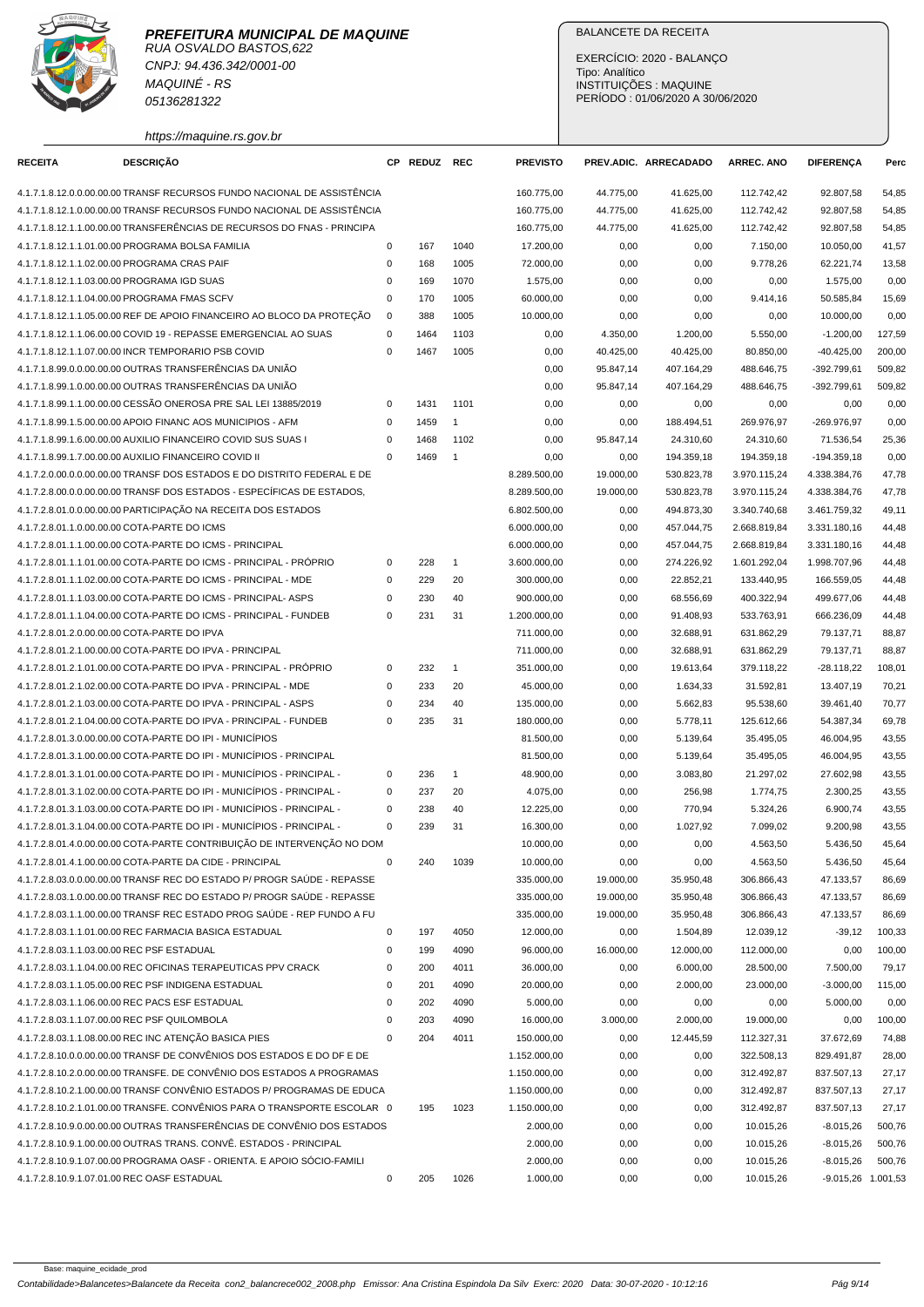RUA OSVALDO BASTOS,622 CNPJ: 94.436.342/0001-00 MAQUINÉ - RS 05136281322

https://maquine.rs.gov.br

## BALANCETE DA RECEITA

EXERCÍCIO: 2020 - BALANÇO Tipo: Analítico INSTITUIÇÕES : MAQUINE PERÍODO : 01/06/2020 A 30/06/2020

| <b>RECEITA</b>                            | <b>DESCRIÇÃO</b>                                                                                                            |                            | CP REDUZ | <b>REC</b>                 | <b>PREVISTO</b>          |              | PREV.ADIC. ARRECADADO | <b>ARREC. ANO</b>      | <b>DIFERENÇA</b>       | Perc           |
|-------------------------------------------|-----------------------------------------------------------------------------------------------------------------------------|----------------------------|----------|----------------------------|--------------------------|--------------|-----------------------|------------------------|------------------------|----------------|
|                                           | 4.1.7.2.8.10.9.1.07.02.00 REC OASF QUILOMBOLA ESTADUAL                                                                      | $\mathbf 0$                | 206      | 1068                       | 1.000,00                 | 0,00         | 0,00                  | 0,00                   | 1.000,00               | 0,00           |
|                                           | 4.1.7.5.0.00.0.0.00.00.00 TRANSFERÊNCIAS DE OUTRAS INSTITUICÕES PÚBLICA                                                     |                            |          |                            | 2.400.000,00             | 0,00         | 168.734,93            | 1.327.231,27           | 1.072.768,73           | 55,30          |
|                                           | 4.1.7.5.8.00.0.0.00.00.00 TRANSF DE OUTRAS INSTIT PÚBLICAS - ESPEC ESTA                                                     |                            |          |                            | 2.400.000,00             | 0,00         | 168.734,93            | 1.327.231,27           | 1.072.768,73           | 55,30          |
|                                           | 4.1.7.5.8.01.0.0.00.00.00 TRANSFERÊNCIAS DE RECURSOS DO FUNDEB                                                              |                            |          |                            | 2.400.000,00             | 0,00         | 168.734,93            | 1.327.231,27           | 1.072.768,73           | 55,30          |
|                                           | 4.1.7.5.8.01.1.0.00.00.00 TRANSFERÊNCIAS DE RECURSOS DO FUNDEB                                                              |                            |          |                            | 2.400.000,00             | 0,00         | 168.734,93            | 1.327.231,27           | 1.072.768,73           | 55,30          |
|                                           | 4.1.7.5.8.01.1.1.00.00.00 TRANSFE. RECURSOS DO FUNDEB - PRINCIPAL                                                           | $\mathbf 0$                | 194      | 31                         | 2.400.000,00             | 0,00         | 168.734,93            | 1.327.231,27           | 1.072.768,73           | 55,30          |
|                                           | 4.1.9.0.0.00.0.0.00.00.00 OUTRAS RECEITAS CORRENTES                                                                         |                            |          |                            | 151.360,00               | 0,00         | 5.340,03              | 98.632,83              | 52.727,17              | 65,16          |
|                                           | 4.1.9.1.0.00.0.0.00.00.00 MULTAS ADMINISTRATIVAS, CONTRATUAIS E JUDICIA                                                     |                            |          |                            | 400,00                   | 0,00         | 0,00                  | 0,00                   | 400,00                 | 0,00           |
|                                           | 4.1.9.1.0.01.0.0.00.00.00 MULTAS PREVISTAS EM LEGISLAÇÃO ESPECÍFICA                                                         |                            |          |                            | 100,00                   | 0,00         | 0,00                  | 0,00                   | 100,00                 | 0,00           |
|                                           | 4.1.9.1.0.01.1.0.00.00.00 MULTAS PREVISTAS EM LEGISLAÇÃO ESPECÍFICA                                                         |                            |          |                            | 100,00                   | 0,00         | 0,00                  | 0,00                   | 100,00                 | 0,00           |
|                                           | 4.1.9.1.0.01.1.1.00.00.00 MULTAS PREVIS. LEGIS. ESPECI. - PRINCIPAL                                                         |                            |          |                            | 100,00                   | 0,00         | 0,00                  | 0,00                   | 100,00                 | 0,00           |
|                                           | 4.1.9.1.0.01.1.1.01.00.00 AUTO INFRACAO DE OBRAS                                                                            | 0                          | 1379     | $\overline{\phantom{0}}$ 1 | 100,00                   | 0,00         | 0,00                  | 0,00                   | 100,00                 | 0,00           |
|                                           | 4.1.9.1.0.06.0.0.00.00.00 MULTAS POR DANOS AMBIENTAIS                                                                       |                            |          |                            | 300,00                   | 0,00         | 0,00                  | 0,00                   | 300,00                 | 0,00           |
|                                           | 4.1.9.1.0.06.1.0.00.00.00 MULTAS ADMINISTRATIVAS POR DANOS AMBIENTAIS                                                       |                            |          |                            | 300,00                   | 0,00         | 0,00                  | 0,00                   | 300,00                 | 0,00           |
|                                           | 4.1.9.1.0.06.1.1.00.00.00 MULTAS ADMINISTRATIVAS POR DANOS AMBIENTAIS -                                                     | $\mathbf 0$                | 217      | 1074                       | 300,00                   | 0,00         | 0,00                  | 0,00                   | 300,00                 | 0,00           |
|                                           | 4.1.9.1.0.09.0.0.00.00.00 MULTAS E JUROS PREVISTOS EM CONTRATOS                                                             |                            |          |                            | 0,00                     | 0,00         | 0,00                  | 0,00                   | 0,00                   | 0,00           |
|                                           | 4.1.9.1.0.09.1.0.00.00.00 MULTAS E JUROS PREVISTOS EM CONTRATOS                                                             |                            |          |                            | 0,00                     | 0,00         | 0,00                  | 0,00                   | 0,00                   | 0,00           |
|                                           | 4.1.9.1.0.09.1.1.00.00.00 MULTAS E JUROS PREVISTOS EM CONTRATOS - PRINC                                                     | $\overline{\mathbf{0}}$    | 1450     | $\overline{1}$             | 0,00                     | 0,00         | 0,00                  | 0,00                   | 0,00                   | 0,00           |
|                                           | 4.1.9.1.0.09.1.2.00.00.00 MULTAS E JUROS PREVISTOS EM CONTRATOS - MULTA 0                                                   |                            | 1451     | $\overline{1}$             | 0,00                     | 0,00         | 0,00                  | 0,00                   | 0,00                   | 0,00           |
|                                           | 4.1.9.1.0.09.1.3.00.00.00 MULTAS E JUROS PREVISTOS EM CONTRATOS - DÍVID                                                     | $\mathbf 0$                | 1452     | $\overline{1}$             | 0,00                     | 0,00         | 0,00                  | 0,00                   | 0,00                   | 0,00           |
|                                           | 4.1.9.1.0.09.1.4.00.00.00 MULTAS E JUROS PREVISTOS EM CONTRATO - DÍVIDA                                                     | $\mathbf 0$                | 1453     | $\overline{1}$             | 0,00                     | 0,00         | 0,00                  | 0,00                   | 0,00                   | 0,00           |
|                                           | 4.1.9.2.0.00.0.0.00.00.00 INDENIZAÇÕES, RESTITUIÇÕES E RESSARCIMENTOS                                                       |                            |          |                            | 145.750,00               | 0,00         | 5.340,03              | 98.632,83              | 47.117,17              | 67,67          |
|                                           | 4.1.9.2.8.00.0.0.00.00.00 INDENIZAÇÕES, RESTITUIÇÕES E RESSARCIMENTOS -                                                     |                            |          |                            | 145.750,00               | 0,00         | 5.340,03              | 98.632,83              | 47.117.17              | 67,67          |
|                                           | 4.1.9.2.8.01.0.0.00.00.00 INDENIZAÇÕES- ESPECÍFICAS PARA ESTADOS/DF/MUN                                                     |                            |          |                            | 10.000,00                | 0,00         | 0,00                  | 0,00                   | 10.000,00              | 0,00           |
|                                           | 4.1.9.2.8.01.1.0.00.00.00 INDENIZAÇÕES - ESPECÍFICAS PARA ESTADOS/DF/MU                                                     |                            |          |                            | 10.000,00                | 0,00         |                       | 0,00                   | 10.000,00              | 0,00           |
|                                           | 4.1.9.2.8.01.1.1.00.00.00 INDENIZAÇÕES - PRINCIPAL                                                                          | $\mathbf 0$                | 218      | $\overline{\phantom{0}}$ 1 | 10.000,00                | 0,00         | 0,00<br>0,00          | 0,00                   | 10.000,00              | 0,00           |
|                                           | 4.1.9.2.8.02.0.0.00.00.00 RESTITUIÇÕES - ESPECÍFICAS PARA ESTADOS/DF/MU                                                     |                            |          |                            |                          |              |                       |                        |                        |                |
|                                           | 4.1.9.2.8.02.9.0.00.00.00 OUTRAS RESTITUIÇÕES - ESPECÍFICAS PARA ESTADO                                                     |                            |          |                            | 135.750,00<br>135.750,00 | 0,00<br>0,00 | 5.340,03<br>5.340,03  | 98.632,83<br>98.632,83 | 37.117,17<br>37.117,17 | 72,66<br>72,66 |
|                                           | 4.1.9.2.8.02.9.1.00.00.00 OUTRAS RESTITUIÇÕES - PRINCIPAL                                                                   |                            |          |                            | 135.750,00               | 0,00         | 5.340,03              | 98.632,82              | 37.117,18              | 72,66          |
|                                           | 4.1.9.2.8.02.9.1.01.00.00 PROGRAMA TROCA TROCA                                                                              | 0                          | 219      | 1047                       | 10.000,00                | 0,00         | 1.280,00              | 2.082,80               | 7.917,20               | 20,83          |
|                                           | 4.1.9.2.8.02.9.1.02.00.00 RESTITUIÇÃO PAGAMENTO INDEVIDO MDE                                                                | $\pmb{0}$                  | 220      | $\mathbf{1}$               | 2.100,00                 | 0,00         | 0,00                  |                        | 2.100,00               | 0,00           |
|                                           | 4.1.9.2.8.02.9.1.03.00.00 RESTIRUIÇÃO PAGAMENTO INDEVIDO - ASPS                                                             | $\mathbf 0$                | 221      |                            |                          |              |                       | 0,00                   | 2.100,00               |                |
|                                           | 4.1.9.2.8.02.9.1.04.00.00 RESTITUIÇÃO DIVERSAS PRINCIPAL                                                                    |                            |          | $\mathbf{1}$               | 2.100,00                 | 0,00         | 0,00                  | 0,00                   |                        | 0,00           |
|                                           | 4.1.9.2.8.02.9.1.05.00.00 RESTITUIÇÃO PATRULHA AGRICOLA                                                                     | $\mathbf 0$<br>$\mathbf 0$ | 222      | $\mathbf{1}$               | 30.000,00                | 0,00         | 4.005,73              | 19.574,74              | 10.425,26              | 65,25          |
|                                           | 4.1.9.2.8.02.9.1.06.00.00 RESTITUICÃO DO PLANO DE ASSIST MEDICA DOS SER                                                     | $\mathbf 0$                | 223      | 1047<br>$\mathbf{1}$       | 500,00                   | 0,00         | 0,00                  | 0,00                   | 500,00                 | 0,00           |
|                                           |                                                                                                                             |                            | 359      |                            | 90.000,00                | 0,00         | 0,00                  | 76.409,58              | 13.590,42              | 84,90          |
|                                           | 4.1.9.2.8.02.9.1.07.00.00 RESTITUIÇÃO DO PROGRAMA CESTO BASICO AOS SERV 0                                                   |                            | 368      | $\mathbf{1}$               | 210,00                   | 0,00         | 54,30                 | 282,80                 | $-72,80$               | 134,67         |
|                                           | 4.1.9.2.8.02.9.1.08.00.00 RESTITUIÇÃO DE DEPOSITOS JUDICIAIS                                                                | $\pmb{0}$                  | 376      | $\mathbf{1}$               | 210,00                   | 0,00         | 0,00                  | 282,90                 | $-72,90$               | 134,71         |
|                                           | 4.1.9.2.8.02.9.1.09.00.00 REST DE ADIANTAMENTO DE DESPESA                                                                   | $\mathbf 0$                | 381      | $\overline{1}$             | 210,00                   | 0,00         | 0,00                  | 0,00                   | 210,00                 | 0,00           |
|                                           | 4.1.9.2.8.02.9.1.10.00.00 RESTITUIÇÃO DE ADINTAMENTO DE DESPESAS ASPS                                                       | $\mathbf 0$                | 382      | $\overline{1}$             | 210,00                   | 0,00         | 0,00                  | 0,00                   | 210,00                 | 0,00           |
|                                           | 4.1.9.2.8.02.9.1.11.00.00 REST DE ADIANTAMENTO DE DESPESA MDE                                                               | 0                          | 383      |                            | 210,00                   | 0,00         | 0,00                  | 0,00                   | 210,00                 | 0,00           |
|                                           | 4.1.9.2.8.02.9.1.15.00.00 OUTRAS RESTITUIÇÕES ASPS                                                                          | $\pmb{0}$                  | 1378     | $\overline{1}$             | 0,00                     | 0,00         | 0,00                  | 0,00                   | 0,00                   | 0,00           |
|                                           | 4.1.9.2.8.02.9.2.00.00.00 OUTRAS RESTITUIÇÕES - MULTAS E JUROS DE MORA                                                      | $\mathsf 0$                |          |                            | 0,00                     | 0,00         | 0,00                  | 0,01                   | $-0,01$                | 0,00           |
|                                           | 4.1.9.2.8.02.9.2.04.00.00 RESTITUIÇÃO DIVERSAS MULTAS E JUROS                                                               |                            | 1380     | $\overline{\phantom{0}}$ 1 | 0,00                     | 0,00         | 0,00                  | 0,01                   | $-0,01$                | 0,00           |
|                                           | 4.1.9.2.8.02.9.3.00.00.00 OUTRAS RESTITUIÇÕES - DÍVIDA ATIVA<br>4.1.9.2.8.02.9.3.04.00.00 RESTITUIÇÃO DIVERSAS DIVIDA ATIVA |                            |          |                            | 0,00                     | 0,00         | 0,00                  | 0,00                   | 0,00                   | 0,00           |
|                                           | 4.1.9.2.8.02.9.4.00.00.00 OUTRAS RESTITUIÇÕES - MULTAS E JUROS DE MORA                                                      | 0                          | 1381     | $\overline{\phantom{0}}$ 1 | 0,00                     | 0,00         | 0,00                  | 0,00                   | 0,00                   | 0,00           |
|                                           |                                                                                                                             |                            |          |                            | 0,00                     | 0,00         | 0,00                  | 0,00                   | 0,00                   | 0,00           |
|                                           | 4.1.9.2.8.02.9.4.04.00.00 RESTITUIÇÃO DIVERSAS DIVIDA ATIVA MULTAS E JU                                                     | 0                          | 1382     | $\overline{\phantom{0}}$ 1 | 0,00                     | 0,00         | 0,00                  | 0,00                   | 0,00                   | 0,00           |
|                                           | 4.1.9.9.0.00.0.0.00.00.00 DEMAIS RECEITAS CORRENTES                                                                         |                            |          |                            | 5.210,00                 | 0,00         | 0,00                  | 0,00                   | 5.210,00               | 0,00           |
| 4.1.9.9.0.99.0.0.00.00.00 OUTRAS RECEITAS |                                                                                                                             |                            |          |                            | 5.210,00                 | 0,00         | 0,00                  | 0,00                   | 5.210,00               | 0,00           |
|                                           | 4.1.9.9.0.99.1.0.00.00.00 OUTRAS RECEITAS - PRIMÁRIAS                                                                       |                            |          |                            | 5.000,00                 | 0,00         | 0,00                  | 0,00                   | 5.000,00               | 0,00           |
|                                           | 4.1.9.9.0.99.1.1.00.00.00 OUTRAS RECEITAS - PRIMÁRIAS - PRINCIPAL                                                           |                            |          |                            | 5.000,00                 | 0,00         | 0,00                  | 0,00                   | 5.000,00               | 0,00           |
|                                           | 4.1.9.9.0.99.1.1.99.00.00 OUTRAS RECEITAS DIVERSAS                                                                          | 0                          | 284      | $\overline{1}$             | 5.000,00                 | 0,00         | 0,00                  | 0,00                   | 5.000,00               | 0,00           |
|                                           | 4.1.9.9.0.99.2.0.00.00.00 OUTRAS RECEITAS - FINANCEIRAS                                                                     |                            |          |                            | 210,00                   | 0,00         | 0,00                  | 0,00                   | 210,00                 | 0,00           |
|                                           | 4.1.9.9.0.99.2.1.00.00.00 OUTRAS RECEITAS - FINANCEIRAS - PRINCIPAL                                                         |                            |          |                            | 210,00                   | 0,00         | 0,00                  | 0,00                   | 210,00                 | 0,00           |
|                                           | 4.1.9.9.0.99.2.1.01.00.00 REC CAUÇAO CT COMODATO 102/17                                                                     | 0                          | 358      | $\overline{1}$             | 210,00                   | 0,00         | 0,00                  | 0,00                   | 210,00                 | 0,00           |
|                                           | 4.2.0.0.0.00.0.0.00.00.00 RECEITAS DE CAPITAL                                                                               |                            |          |                            | 32.180,00                | 306,49       | 0,00                  | 0,00                   | 32.486,49              | 0,00           |
|                                           | 4.2.1.0.0.00.0.0.00.00.00 OPERAÇÕES DE CRÉDITO                                                                              |                            |          |                            | 50,00                    | 0,00         | 0,00                  | 0,00                   | 50,00                  | 0,00           |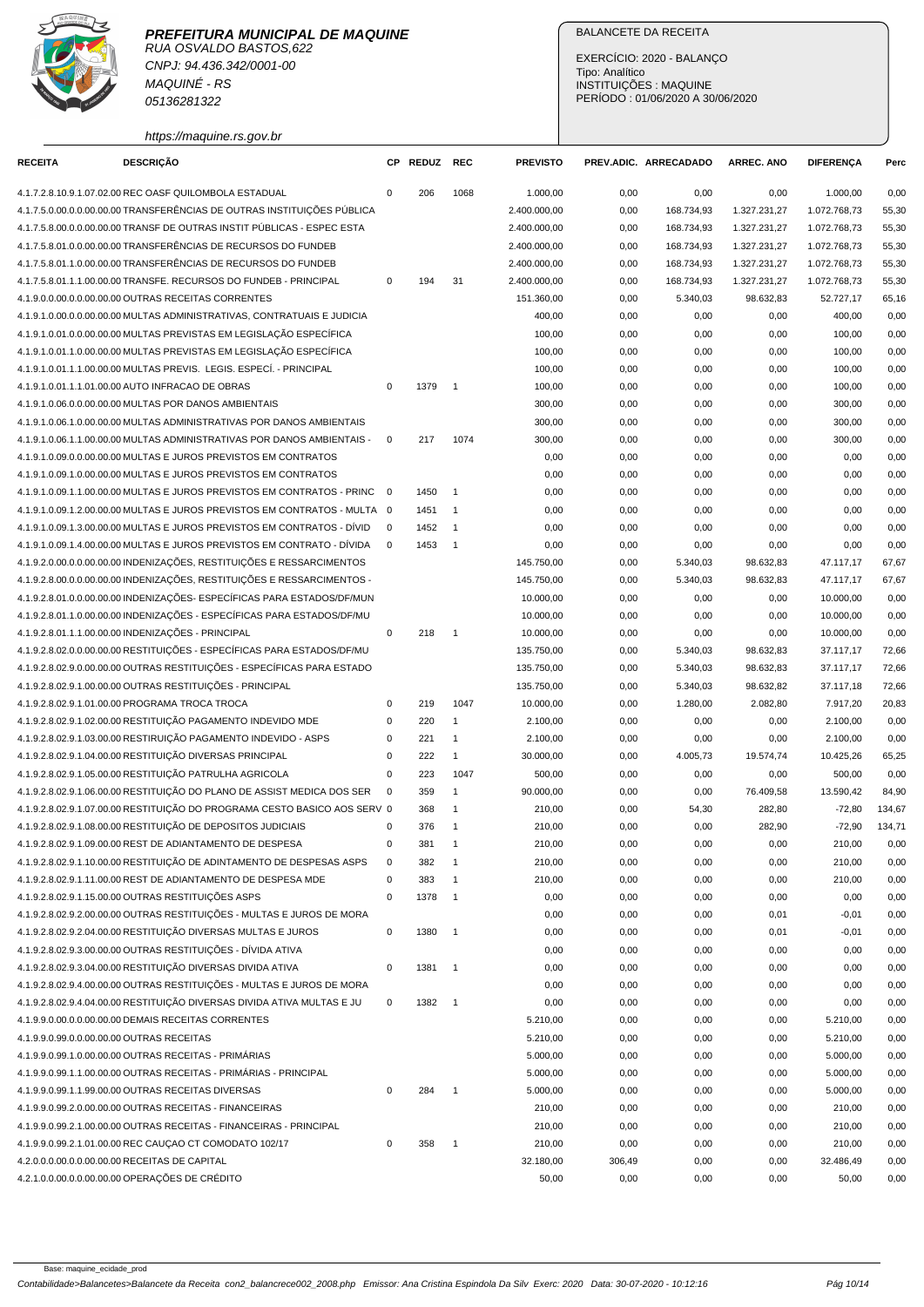CNPJ: 94.436.342/0001-00 MAQUINÉ - RS 05136281322

https://maquine.rs.gov.br

# BALANCETE DA RECEITA

| <b>RECEITA</b>                    | <b>DESCRIÇÃO</b>                                                          |             | CP REDUZ REC |                | <b>PREVISTO</b>            |        | PREV.ADIC. ARRECADADO | <b>ARREC. ANO</b> | <b>DIFERENCA</b> | Perc   |
|-----------------------------------|---------------------------------------------------------------------------|-------------|--------------|----------------|----------------------------|--------|-----------------------|-------------------|------------------|--------|
|                                   | 4.2.1.1.0.00.0.0.00.00.00 OPERAÇÕES DE CRÉDITO - MERCADO INTERNO          |             |              |                | 50,00                      | 0,00   | 0,00                  | 0,00              | 50,00            | 0,00   |
|                                   | 4.2.1.1.2.00.0.0.00.00.00 OPERAÇÕES DE CRÉDITO CONTRATUAIS - MERCADO IN   |             |              |                | 50,00                      | 0,00   | 0,00                  | 0,00              | 50,00            | 0,00   |
|                                   | 4.2.1.1.2.00.1.0.00.00.00 OPERAÇÕES DE CRÉDITO CONTRATUAIS - MERCADO IN   |             |              |                | 50,00                      | 0,00   | 0,00                  | 0,00              | 50,00            | 0,00   |
| 4.2.1.1.2.00.1.5.00.00.00 BADESUL |                                                                           | $\mathbf 0$ | 1377         | 1079           | 50,00                      | 0,00   | 0,00                  | 0,00              | 50,00            | 0,00   |
|                                   | 4.2.1.2.0.00.0.0.00.00.00 OPERAÇÕES DE CRÉDITO - MERCADO EXTERNO          |             |              |                | 0,00                       | 0,00   | 0,00                  | 0,00              | 0,00             | 0,00   |
|                                   | 4.2.1.2.9.00.0.0.00.00.00 OUTRAS OPERAÇÕES DE CRÉDITO - MERCADO EXTERNO   |             |              |                | 0,00                       | 0,00   | 0,00                  | 0,00              | 0,00             | 0,00   |
|                                   | 4.2.1.2.9.00.1.0.00.00.00 OUTRAS OPERAÇÕES DE CRÉDITO - MERCADO EXTERNO   |             |              |                | 0,00                       | 0,00   | 0,00                  | 0,00              | 0,00             | 0,00   |
|                                   | 4.2.1.2.9.00.1.1.00.00.00 OUTRAS OPE. MERCADO EXTERNO - PRINCIPAL         | 0           | 253          | 1079           | 0,00                       | 0,00   | 0,00                  | 0,00              | 0,00             | 0,00   |
|                                   | 4.2.2.0.0.00.0.0.00.00.00 ALIENAÇÃO DE BENS                               |             |              |                | 31.500,00                  | 0,00   | 0,00                  | 0,00              | 31.500,00        | 0,00   |
|                                   | 4.2.2.1.0.00.0.0.00.00.00 ALIENAÇÃO DE BENS MÓVEIS                        |             |              |                | 31.500,00                  | 0,00   | 0,00                  | 0,00              | 31.500,00        | 0,00   |
|                                   | 4.2.2.1.3.00.0.0.00.00.00 ALIENAÇÃO DE BENS MÓVEIS E SEMOVENTES           |             |              |                | 31.500,00                  | 0,00   | 0,00                  | 0,00              | 31.500,00        | 0,00   |
|                                   | 4.2.2.1.3.00.1.0.00.00.00 ALIENAÇÃO DE BENS MÓVEIS E SEMOVENTES           |             |              |                | 31.500,00                  | 0,00   | 0,00                  | 0,00              | 31.500,00        | 0,00   |
|                                   | 4.2.2.1.3.00.1.1.00.00.00 ALIENA. BENS MÓVEIS E SEMOVE.- PRINCIPAL        |             |              |                | 31.500,00                  | 0,00   | 0,00                  | 0,00              | 31.500,00        | 0,00   |
|                                   | 4.2.2.1.3.00.1.1.02.00.00 ALIENAÇÃO BENS MÓVEIS E SEMOVENTES - PRINCIPA   | $\mathbf 0$ | 254          | $\overline{1}$ | 31.500,00                  | 0,00   | 0,00                  | 0,00              | 31.500,00        | 0,00   |
|                                   | 4.2.4.0.0.00.0.0.00.00.00 TRANSFERÊNCIAS DE CAPITAL                       |             |              |                | 630,00                     | 306,49 | 0,00                  | 0,00              | 936,49           | 0,00   |
|                                   | 4.2.4.1.0.00.0.0.00.00.00 TRANSFERÊNCIAS DA UNIÃO E DE SUAS ENTIDADES     |             |              |                | 420,00                     | 306,49 | 0,00                  | 0,00              | 726,49           | 0,00   |
|                                   | 4.2.4.1.8.00.0.0.00.00.00 TRANSFERÊNCIAS DA UNIÃO - ESTADOS. DF E MUNI    |             |              |                | 420,00                     | 306,49 | 0,00                  | 0,00              | 726,49           | 0,00   |
|                                   | 4.2.4.1.8.04.0.0.00.00.00 TRANSF RECURSO DO SUS - BLOCO INVEST REDE DE    |             |              |                | 210,00                     | 0,00   | 0,00                  | 0,00              | 210,00           | 0,00   |
|                                   | 4.2.4.1.8.04.1.0.00.00.00 TRANSFERÊNCIA DE RECURSOS DO SUS - ATENÇÃO BÁ   |             |              |                | 210,00                     | 0,00   | 0,00                  | 0,00              | 210,00           | 0,00   |
|                                   | 4.2.4.1.8.04.1.1.00.00.00 TRANSFERÊNCIA DE RECURSO DO SUS - ATENÇÃO BÁS   |             |              |                | 210,00                     | 0,00   | 0,00                  | 0,00              | 210,00           | 0,00   |
|                                   | 4.2.4.1.8.04.1.1.01.00.00 REC REEQUALIF DE UBS - CONSTRUÇÃO               | $\mathbf 0$ | 133          | 4505           | 210,00                     | 0,00   | 0,00                  | 0,00              | 210,00           | 0,00   |
|                                   | 4.2.4.1.8.10.0.0.00.00.00 TRANSFERÊNCIA DE CONVÊNIOS DA UNIÃO E DE SUAS   |             |              |                | 210,00                     | 306,49 | 0,00                  | 0,00              | 516,49           | 0,00   |
|                                   | 4.2.4.1.8.10.2.0.00.00.00 TRANSFE, CONVÊNIO UNIÃO DESTINADAS A PROGRAMA   |             |              |                | 210,00                     | 0,00   | 0,00                  | 0,00              | 210,00           | 0,00   |
|                                   | 4.2.4.1.8.10.2.1.00.00.00 TRANSF CONVÊNIOS DA UNIÃO P/ PROGRAMAS DE EDU   |             |              |                | 210,00                     | 0,00   | 0,00                  | 0,00              | 210,00           | 0,00   |
|                                   | 4.2.4.1.8.10.2.1.01.00.00 REC PROGRAMA CAMINHOS DA ESCOLA                 | 0           | 370          | 1067           | 210,00                     | 0,00   | 0,00                  | 0,00              | 210,00           | 0,00   |
|                                   | 4.2.4.1.8.10.2.1.02.00.00 REC PROGRAMA PAR MOBILIARIO INFRAESTRUTURA ES 0 |             | 371          | 1085           | 0,00                       | 0,00   | 0,00                  | 0,00              | 0,00             | 0,00   |
|                                   | 4.2.4.1.8.10.9.0.00.00.00 OUTRAS TRANSFERÊNCIAS DE CONVÊNIOS DA UNIÃO     |             |              |                | 0,00                       | 306,49 | 0,00                  | 0,00              | 306,49           | 0,00   |
|                                   | 4.2.4.1.8.10.9.1.00.00.00 OUTRAS TRANSFE. CONVÊ. UNIÃO - PRINCIPAL        |             |              |                | 0,00                       | 306,49 | 0,00                  | 0,00              | 306,49           | 0,00   |
|                                   | 4.2.4.1.8.10.9.1.01.00.00 REC PATRULHA AGR MEC SICONV 835367              | 0           | 392          | 1081           | 0,00                       | 306,49 | 0,00                  | 0,00              | 306,49           | 0,00   |
|                                   | 4.2.4.1.8.10.9.1.02.00.00 REC AQUIS DE EQUIP APICULTORES                  | 0           | 404          | 1086           | 0,00                       | 0,00   | 0,00                  | 0,00              | 0,00             | 0,00   |
|                                   | 4.2.4.1.8.10.9.1.03.00.00 REC PONTE RIO MAQUINE LINHA CACHOEIRA           | 0           | 405          | 1087           | 0,00                       | 0,00   | 0,00                  | 0,00              | 0,00             | 0,00   |
|                                   | 4.2.4.2.0.00.0.0.00.00.00 TRANSF DOS ESTADOS E DO DISTRITO FEDERAL E DE   |             |              |                | 210,00                     | 0,00   | 0,00                  | 0,00              | 210,00           | 0,00   |
|                                   | 4.2.4.2.0.00.1.0.00.00.00 TRANSFERÊNCIAS DOS ESTADOS E DF E DE SUAS ENT   |             |              |                | 210,00                     | 0,00   | 0,00                  | 0,00              | 210,00           | 0,00   |
|                                   | 4.2.4.2.0.00.1.1.00.00.00 TRANS. ESTADOS/DF E SUAS ENTI.-PRINCIPAL        | 0           | 353          | 1084           | 210,00                     | 0,00   | 0,00                  | 0,00              | 210,00           | 0,00   |
|                                   | 9.0.0.0.0.00.0.0.00.00.00 DEDUÇOES DA RECEITA                             |             |              |                | $-3.339.335,00$            | 0,00   | -259.339,64           | $-1.558.727,75$   | $-1.780.607,25$  | 46,68  |
|                                   | 9.1.0.0.0.00.0.0.00.00.00 (-) DEDUCAO DA RECEITA CORRENTE                 |             |              |                | $-3.339.335,00$            | 0,00   | $-259.339,64$         | $-1.558.727,75$   | $-1.780.607,25$  | 46,68  |
|                                   | 9.1.1.0.0.00.0.0.00.00.00 (-) DEDUÇÃO DE IMPOSTOS, TAXAS E CONTRIBUI      |             |              |                |                            |        |                       |                   |                  |        |
|                                   | 9.1.1.1.0.00.0.0.00.00.00 (-) DEDUÇÃO DA RECEITA DE IMPOSTOS              |             |              |                | $-124.750,00$              | 0,00   | $-62.086,90$          | $-95.616,94$      | $-29.133,06$     | 76,65  |
|                                   |                                                                           |             |              |                | $-80.400,00$               | 0,00   | $-35.563,72$          | -53.106,69        | $-27.293,31$     | 66,05  |
|                                   | 9.1.1.1.3.00.0.0.00.00.00 (-) DEDUCAO IMPOSTOS SOBRE A RENDA E PROVENTO   |             |              |                | $-1.000,00$<br>$-1.000,00$ | 0,00   | 0,00                  | 0,00              | $-1.000,00$      | 0,00   |
|                                   | 9.1.1.1.3.03.0.0.00.00.00 (-) DED.IMPOSTO SOBRE A RENDA-RETIDO NA FON     |             |              |                |                            | 0,00   | 0,00                  | 0,00              | $-1.000,00$      | 0,00   |
|                                   | 9.1.1.1.3.03.1.0.00.00.00 (-) DED.IMPOSTO SOBRE A RENDA-RET               |             |              |                | $-1.000,00$                | 0,00   | 0,00                  | 0,00              | $-1.000,00$      | 0,00   |
|                                   | 9.1.1.1.3.03.1.1.00.00.00 (-) DED.IMPOSTO SOBRE A RENDA-RET               |             |              |                | $-1.000,00$                | 0,00   | 0,00                  | 0,00              | $-1.000,00$      | 0,00   |
|                                   | 9.1.1.1.3.03.1.1.01.00.00 (-) DED.IRRF SOBRE REND.TRABA                   |             |              |                | $-1.000,00$                | 0,00   | 0,00                  | 0,00              | $-1.000,00$      | 0,00   |
|                                   | 9.1.1.1.3.03.1.1.01.01.00 (-) DEDUCAO - IRRF - PROPRIO                    | 108         | 1351         | $\overline{1}$ | $-600,00$                  | 0,00   | 0,00                  | 0,00              | $-600,00$        | 0,00   |
|                                   | 9.1.1.1.3.03.1.1.01.02.00 (-) DEDUCAO - IRRF - MDE                        | 105         | 1005         | 20             | $-250,00$                  | 0,00   | 0,00                  | 0,00              | $-250,00$        | 0,00   |
|                                   | 9.1.1.1.3.03.1.1.01.03.00 (-) DEDUCAO - IRRF - ASPS                       | 105         | 1006         | 40             | $-150,00$                  | 0,00   | 0,00                  | 0,00              | $-150,00$        | 0,00   |
|                                   | 9.1.1.1.8.00.0.0.00.00.00 (-) IMPOSTOS ESPECÍFICOS DE ESTADOS, DF E MUN   |             |              |                | $-79.400,00$               | 0,00   | $-35.563,72$          | $-53.106,69$      | $-26.293,31$     | 66,89  |
|                                   | 9.1.1.1.8.01.0.0.00.00.00 (-) IMPOSTOS SOBRE O PATRIMÔNIO PARA ESTADOS,   |             |              |                | $-76.500,00$               | 0,00   | $-35.563,72$          | $-53.106,69$      | $-23.393,31$     | 69,42  |
|                                   | 9.1.1.1.8.01.1.0.00.00.00 (-) IMPOSTO SOBRE A PROPRIEDADE PREDIAL E TER   |             |              |                | $-76.000,00$               | 0,00   | $-35.563,72$          | $-53.106,69$      | $-22.893,31$     | 69,88  |
|                                   | 9.1.1.1.8.01.1.1.00.00.00 (-) MPOSTO SOBRE A PROPRI. PREDIAL E TERRITO.   |             |              |                | $-72.900,00$               | 0,00   | $-35.563,72$          | $-53.106,69$      | $-19.793,31$     | 72,85  |
|                                   | 9.1.1.1.8.01.1.1.01.00.00 (-) DEDUCAO - IPTU - PRINCIPAL - PRÓPRIO        | 103         | 1001         | $\overline{1}$ | $-43.740,00$               | 0,00   | $-35.563,72$          | $-53.106,69$      | 9.366,69         | 121,41 |
|                                   | 9.1.1.1.8.01.1.1.02.00.00 (-) DEDUCAO - IPTU - MDE                        | 103         | 1002         | 20             | $-18.225,00$               | 0,00   | 0,00                  | 0,00              | $-18.225,00$     | 0,00   |
|                                   | 9.1.1.1.8.01.1.1.03.00.00 (-) DEDUCAO - IPTU - ASPS                       | 103         | 1003         | 40             | $-10.935,00$               | 0,00   | 0,00                  | 0,00              | $-10.935,00$     | 0,00   |
|                                   | 9.1.1.1.8.01.1.2.00.00.00 (-) DEDUCAO IMPOSTO PROPRI. PREDIAL E TERRITO   |             |              |                | $-25,00$                   | 0,00   | 0,00                  | 0,00              | $-25,00$         | 0,00   |
|                                   | 9.1.1.1.8.01.1.2.01.00.00 (-) DEDUCAO - IPTU - MULTAS E JUROS - PRÓPRIO   | 103         | 1182         | $\overline{1}$ | $-15,00$                   | 0,00   | 0,00                  | 0,00              | $-15,00$         | 0,00   |
|                                   | 9.1.1.1.8.01.1.2.02.00.00 (-) DEDUCAO - IPTU - MDE                        | 103         | 1183         | 20             | $-6,00$                    | 0,00   | 0,00                  | 0,00              | $-6,00$          | 0,00   |
|                                   | 9.1.1.1.8.01.1.2.03.00.00 (-) DEDUCAO - IPTU - ASPS                       | 103         | 1184         | 40             | $-4,00$                    | 0,00   | 0,00                  | 0,00              | $-4,00$          | 0,00   |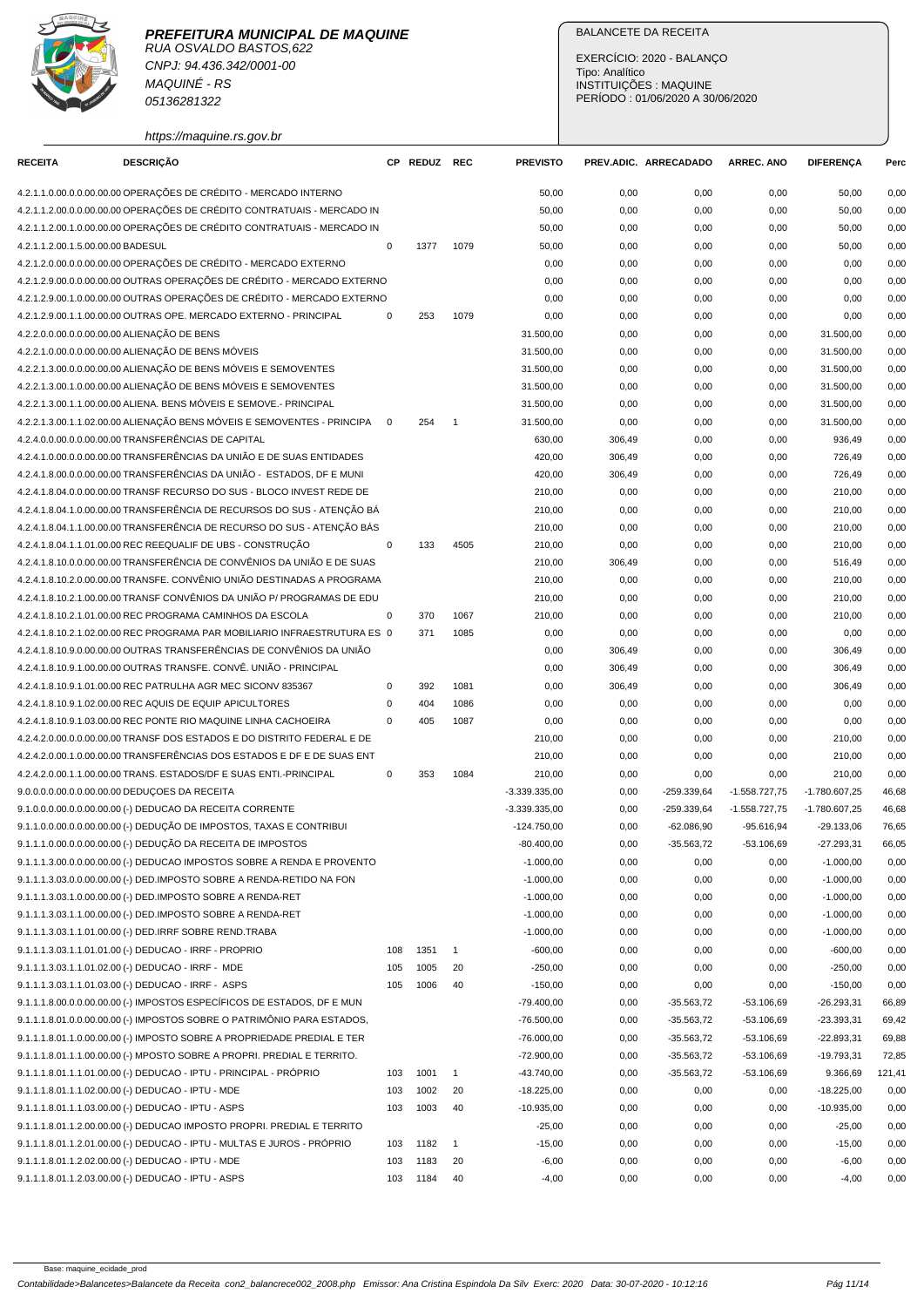RUA OSVALDO BASTOS,622 CNPJ: 94.436.342/0001-00 MAQUINÉ - RS 05136281322

## BALANCETE DA RECEITA

EXERCÍCIO: 2020 - BALANÇO Tipo: Analítico INSTITUIÇÕES : MAQUINE PERÍODO : 01/06/2020 A 30/06/2020

https://maquine.rs.gov.br

| <b>RECEITA</b> | <b>DESCRIÇÃO</b>                                                        | СP  | <b>REDUZ REC</b> |                            | <b>PREVISTO</b> |      | PREV.ADIC. ARRECADADO | <b>ARREC. ANO</b> | <b>DIFERENÇA</b>    | Perc  |
|----------------|-------------------------------------------------------------------------|-----|------------------|----------------------------|-----------------|------|-----------------------|-------------------|---------------------|-------|
|                | 9.1.1.1.8.01.1.3.00.00.00 (-) DEDUCAO IMPOSTO PROPRI. PREDIAL E TERRITO |     |                  |                            | $-75,00$        | 0,00 | 0,00                  | 0,00              | $-75,00$            | 0,00  |
|                | 9.1.1.1.8.01.1.3.01.00.00 (-) DEDUCAO - IPTU - DÍVIDA ATIVA - PRÓPRIO   | 103 | 1241             | $\overline{1}$             | $-45,00$        | 0,00 | 0,00                  | 0,00              | $-45,00$            | 0,00  |
|                | 9.1.1.1.8.01.1.3.02.00.00 (-) DEDUCAO - IPTU - DÍVIDA ATIVA - MDE       | 103 | 1242             | 20                         | $-19,00$        | 0,00 | 0,00                  | 0,00              | $-19,00$            | 0,00  |
|                | 9.1.1.1.8.01.1.3.03.00.00 (-) DEDUCAO - IPTU - ASPS                     | 103 | 1243             | 40                         | $-11,00$        | 0,00 | 0,00                  | 0,00              | $-11,00$            | 0,00  |
|                | 9.1.1.1.8.01.1.4.00.00.00 (-) DEDUCAO IMPOS. PREDI. TERRI. URBA.- DÍVID |     |                  |                            | $-3.000,00$     | 0,00 | 0,00                  | 0,00              | $-3.000,00$         | 0,00  |
|                | 9.1.1.1.8.01.1.4.01.00.00 (-) DEDUCAO - IPTU - DÍVIDA ATIVA - MULTAS E  | 103 | 1207             | $\mathbf{1}$               | $-1.800,00$     | 0,00 | 0,00                  | 0,00              | $-1.800,00$         | 0,00  |
|                | 9.1.1.1.8.01.1.4.02.00.00 (-) DEDUCAO - IPTU - DÍVIDA ATIVA - MULTAS E  | 103 | 1208             | 20                         | $-750,00$       | 0,00 | 0,00                  | 0,00              | $-750,00$           | 0,00  |
|                | 9.1.1.1.8.01.1.4.03.00.00 (-) DEDUCAO - IPTU - ASPS                     | 103 | 1209             | 40                         | $-450,00$       | 0,00 | 0,00                  | 0,00              | $-450,00$           | 0,00  |
|                | 9.1.1.1.8.01.4.0.00.00.00 (-) DEDUCAO - IMP S/ TRANSM "INTER VIVOS" BEN |     |                  |                            | $-500,00$       | 0,00 | 0,00                  | 0,00              | $-500,00$           | 0,00  |
|                | 9.1.1.1.8.01.4.1.00.00.00 (-) DEDUCAO - ITBI - DIREITOS REAIS SOBRE IMO |     |                  |                            | $-500,00$       | 0,00 | 0,00                  | 0,00              | $-500,00$           | 0,00  |
|                | 9.1.1.1.8.01.4.1.01.00.00 (-) DEDUCAO - ITBI - PRINCIPAL - PRÓPRIO      | 102 | 1367             | $\overline{1}$             | $-300,00$       | 0,00 | 0,00                  | 0,00              | $-300,00$           | 0,00  |
|                | 9.1.1.1.8.01.4.1.02.00.00 (-) DEDUCAO - ITBI - MDE                      | 102 | 1368             | 20                         | $-125,00$       | 0,00 | 0,00                  | 0,00              | $-125,00$           | 0,00  |
|                | 9.1.1.1.8.01.4.1.03.00.00 (-) DEDUCAO - ITBI - ASPS                     | 102 | 1369             | 40                         | $-75,00$        | 0,00 | 0,00                  | 0,00              | $-75,00$            | 0,00  |
|                | 9.1.1.1.8.02.0.0.00.00.00 (-) DEDUCAO - IMPOSTOS PRODUÇÃO, CIRCULAÇÃO D |     |                  |                            | $-2.900,00$     | 0,00 | 0,00                  | 0,00              | $-2.900,00$         | 0,00  |
|                | 9.1.1.1.8.02.3.0.00.00.00 (-) DEDUCAO - IMPOSTO SOBRE SERVIÇOS DE QUALQ |     |                  |                            | $-2.900,00$     | 0,00 | 0,00                  | 0,00              | $-2.900,00$         | 0,00  |
|                | 9.1.1.1.8.02.3.1.00.00.00 (-) DEDUCAO - IMPOSTO SOBRE SERVIÇOS DE QUALQ |     |                  |                            | $-2.000,00$     | 0,00 | 0,00                  | 0,00              | $-2.000,00$         | 0,00  |
|                | 9.1.1.1.8.02.3.1.01.00.00 (-) DEDUCAO - ISS - PRINCIPAL - PRÓPRIO       | 103 | 1017             | $\overline{1}$             | $-1.200,00$     | 0,00 | 0,00                  | 0,00              | $-1.200.00$         | 0,00  |
|                | 9.1.1.1.8.02.3.1.02.00.00 (-) DEDUCAO - ISS - MDE                       | 103 | 1018             | 20                         | $-500,00$       | 0,00 | 0,00                  | 0,00              | $-500,00$           | 0,00  |
|                | 9.1.1.1.8.02.3.1.03.00.00 (-) DEDUCAO - ISS - ASPS                      | 103 | 1019             | 40                         | $-300,00$       | 0,00 | 0,00                  | 0,00              | $-300,00$           | 0,00  |
|                | 9.1.1.1.8.02.3.2.00.00.00 (-) DEDUCAO - IMPOSTO SOBRE SERVICOS DE QUALQ |     |                  |                            | $-300,00$       | 0,00 | 0,00                  | 0,00              | $-300,00$           | 0,00  |
|                | 9.1.1.1.8.02.3.2.01.00.00 (-) DEDUCAO - ISS - MULTAS E JUROS - PRÓPRIO  | 103 | 1188             | $\overline{1}$             | $-180,00$       | 0,00 | 0,00                  | 0,00              | $-180,00$           | 0,00  |
|                | 9.1.1.1.8.02.3.2.02.00.00 (-) DEDUCAO - ISS - MDE                       | 103 | 1189             | 20                         | $-75,00$        | 0,00 | 0,00                  | 0,00              | $-75,00$            | 0,00  |
|                | 9.1.1.1.8.02.3.2.03.00.00 (-) DEDUCAO - ISS - ASPS                      | 103 | 1190             | 40                         | $-45,00$        | 0,00 | 0,00                  | 0,00              | $-45,00$            | 0,00  |
|                | 9.1.1.1.8.02.3.3.00.00.00 (-) DEDUCAO - IMPOSTO SOBRE SERVIÇOS DE QUALQ |     |                  |                            | $-300,00$       | 0,00 | 0,00                  | 0,00              | $-300,00$           | 0,00  |
|                | 9.1.1.1.8.02.3.3.01.00.00 (-) DEDUCAO - ISS - DÍVIDA ATIVA - PRÓPRIO    | 103 | 1244             | $\mathbf{1}$               | $-180,00$       | 0,00 | 0,00                  | 0,00              | $-180,00$           | 0,00  |
|                | 9.1.1.1.8.02.3.3.02.00.00 (-) DEDUCAO - ISS - DÍVIDA ATIVA - MDE        | 105 | 1245             | 20                         | $-75,00$        | 0,00 | 0,00                  | 0,00              | $-75,00$            | 0,00  |
|                | 9.1.1.1.8.02.3.3.03.00.00 (-) DEDUCAO - ISS - ASPS                      | 105 | 1246             | 40                         | $-45,00$        | 0,00 | 0,00                  | 0,00              | $-45,00$            | 0,00  |
|                | 9.1.1.1.8.02.3.4.00.00.00 (-) DEDUCAO - IMPOSTO SERVI. QUAL. NATU. - DI |     |                  |                            | $-300,00$       | 0,00 | 0,00                  | 0,00              | $-300,00$           | 0,00  |
|                | 9.1.1.1.8.02.3.4.01.00.00 (-) DEDUCAO - ISS - DÍVIDA ATIVA -MULTAS E JU | 103 | 1210             | $\mathbf{1}$               | $-180,00$       | 0,00 | 0,00                  | 0,00              | $-180,00$           | 0,00  |
|                | 9.1.1.1.8.02.3.4.02.00.00 (-) DEDUCAO - ISS - DÍVIDA ATIVA -MULTAS E JU | 103 | 1211             | 20                         | $-75,00$        | 0,00 | 0,00                  | 0,00              | $-75,00$            | 0,00  |
|                | 9.1.1.1.8.02.3.4.03.00.00 (-) DEDUCAO - ISS - ASPS                      | 103 | 1212             | 40                         | $-45,00$        | 0,00 | 0,00                  | 0,00              | $-45,00$            | 0,00  |
|                | 9.1.1.2.0.00.0.0.00.00.00 (-) DEDUCAO - TAXAS                           |     |                  |                            | $-44.350,00$    | 0,00 | $-26.523,18$          | $-42.510,25$      | $-1.839,75$         | 95,85 |
|                | 9.1.1.2.2.00.0.0.00.00.00 (-) DEDUCAO - TAXAS PELA PRESTAÇÃO DE SERVIÇO |     |                  |                            | $-44.200,00$    | 0,00 | 0,00                  | 0,00              | $-44.200,00$        | 0,00  |
|                | 9.1.1.2.2.01.0.0.00.00.00 (-) DEDUCAO - TAXAS PELA PRESTAÇÃO DE SERVIÇO |     |                  |                            | $-44.200,00$    | 0,00 | 0,00                  | 0,00              | $-44.200,00$        | 0,00  |
|                | 9.1.1.2.2.01.1.0.00.00.00 (-) DEDUCAO - TAXAS PELA PRESTAÇÃO DE SERVICO |     |                  |                            | $-44.200,00$    | 0,00 | 0,00                  | 0,00              | $-44.200.00$        | 0,00  |
|                | 9.1.1.2.2.01.1.1.00.00.00 (-) DEDUCAO - TAXAS PELA PRESTAÇÃO DE SERVIÇO |     |                  |                            | $-43.050,00$    | 0,00 | 0,00                  | 0,00              | $-43.050,00$        | 0,00  |
|                | 9.1.1.2.2.01.1.1.01.00.00 (-) DEDUCAO - TAXA DE LIMPEZA PUBLICA         | 103 | 1033             | $\overline{1}$             | $-43.050,00$    | 0,00 | 0,00                  | 0,00              | $-43.050,00$        | 0,00  |
|                | 9.1.1.2.2.01.1.2.00.00.00 (-) DEDUCAO - TAXAS PELA PRESTAÇÃO DE SERVIÇO |     |                  |                            | $-50,00$        | 0,00 | 0,00                  | 0,00              | $-50,00$            | 0,00  |
|                | 9.1.1.2.2.01.1.2.01.00.00 (-) DEDUCAO - TAXA DE LIMPEZA PUBLICA         | 105 | 1296             | $\overline{1}$             | $-25,00$        | 0,00 | 0,00                  | 0,00              | $-25,00$            | 0,00  |
|                | 9.1.1.2.2.01.1.2.03.00.00 (-) DEDUCAO - TAXA DE EXPEDIENTE              | 105 | 1292             |                            | $-25,00$        | 0,00 | 0,00                  | 0,00              | $-25,00$            | 0,00  |
|                | 9.1.1.2.2.01.1.3.00.00.00 (-) DEDUCAO - TAXAS PELA PRESTAÇÃO DE SERVIÇO |     |                  |                            | $-100,00$       | 0,00 | 0,00                  | 0,00              | $-100,00$           | 0,00  |
|                | 9.1.1.2.2.01.1.3.01.00.00 (-) DEDUCAO - TAXA DE LIMPEZA PUBLICA         | 105 | 1299             | $\overline{1}$             | $-100,00$       | 0,00 | 0,00                  | 0,00              | $-100,00$           | 0,00  |
|                | 9.1.1.2.2.01.1.4.00.00.00 (-) DEDUCAO - TAXAS PELA PRESTA. SERVIÇOS - D |     |                  |                            | $-1.000,00$     | 0,00 | 0,00                  | 0,00              | $-1.000,00$         | 0,00  |
|                | 9.1.1.2.2.01.1.4.01.00.00 (-) DEDUCAO - TAXA DE LIMPEZA PUBLICA         | 103 | 1306             | $\overline{\phantom{0}}$   | 0,00            | 0,00 | 0,00                  | 0,00              | 0,00                | 0,00  |
|                | 9.1.1.2.2.01.1.4.01.00.00 (-) DEDUCAO - TAXA DE LIMPEZA PUBLICA         | 105 | 1352             | $\overline{\phantom{1}}$   | $-800,00$       | 0,00 | 0,00                  | 0,00              | $-800,00$           | 0,00  |
|                | 9.1.1.2.2.01.1.4.03.00.00 (-) DEDUCAO - TAXA DE EXPEDIENTE              | 103 | 1294             | $\overline{\phantom{1}}$   | $-200,00$       | 0,00 | 0,00                  | 0,00              | $-200,00$           | 0,00  |
|                | 9.1.1.2.8.00.0.0.00.00.00 (-) DEDUCAO - TAXAS ESPECÍFICAS DE ESTADOS, D |     |                  |                            | $-150,00$       | 0,00 | $-26.523,18$          | $-42.510.25$      | 42.360,25 28.340,17 |       |
|                | 9.1.1.2.8.01.0.0.00.00.00 (-) DEDUCAO - TAXAS DE INSPEÇÃO, CONTROLE E F |     |                  |                            | $-150,00$       | 0,00 | 0,00                  | 0,00              | $-150,00$           | 0,00  |
|                | 9.1.1.2.8.01.1.0.00.00.00 (-) DEDUCAO - TAXA DE FISCALIZAÇÃO DE VIGILÂN |     |                  |                            | $-50,00$        | 0,00 | 0,00                  | 0,00              | $-50,00$            | 0,00  |
|                | 9.1.1.2.8.01.1.2.00.00.00 (-) DEDUCAO - TAXA DE FISCALIZAÇÃO DE VIGILÂN |     |                  |                            | $-25,00$        | 0,00 | 0,00                  | 0,00              | $-25,00$            | 0,00  |
|                | 9.1.1.2.8.01.1.2.01.00.00 (-) DEDUCAO - TAXAS DE FISCALIZAÇÃO E VIGILAN | 105 | 1295             | 4001                       | $-25,00$        | 0,00 | 0,00                  | 0,00              | $-25,00$            | 0,00  |
|                | 9.1.1.2.8.01.1.4.00.00.00 (-) DEDUCAO - TAXA DE FISCALIZAÇÃO DE VIGILÂN |     |                  |                            | $-25,00$        | 0,00 | 0,00                  | 0,00              | $-25,00$            | 0,00  |
|                | 9.1.1.2.8.01.1.4.01.00.00 (-) DEDUCAO - TAXAS DE FISCALIZAÇÃO E VIGILAN | 105 | 1318             | 4001                       | $-25,00$        | 0,00 | 0,00                  | 0,00              | $-25,00$            | 0,00  |
|                | 9.1.1.2.8.01.9.0.00.00.00 (-) DEDUCAO - TAXAS DE INSPEÇÃO, CONTROLE E F |     |                  |                            | $-100,00$       | 0,00 | 0,00                  | 0,00              | $-100,00$           | 0,00  |
|                | 9.1.1.2.8.01.9.1.00.00.00 (-) DEDUCAO - TAXA INSPEÇÃO, CONTROLE E FISCA |     |                  |                            | $-50,00$        | 0,00 | 0,00                  | 0,00              | $-50,00$            | 0,00  |
|                | 9.1.1.2.8.01.9.1.01.00.00 (-) DEDUCAO - TAXA DE EST. COMERCIAL, INSDUS  | 102 | 1374             | $\overline{\phantom{0}}$ 1 | $-50,00$        | 0,00 | 0,00                  | 0,00              | $-50,00$            | 0,00  |
|                | 9.1.1.2.8.01.9.2.00.00.00 (-) DEDUCAO - TAXA INSPEÇÃO, CONTROLE E FISCA |     |                  |                            | $-25,00$        | 0,00 | 0,00                  | 0,00              | $-25,00$            | 0,00  |
|                |                                                                         |     |                  |                            |                 |      |                       |                   |                     |       |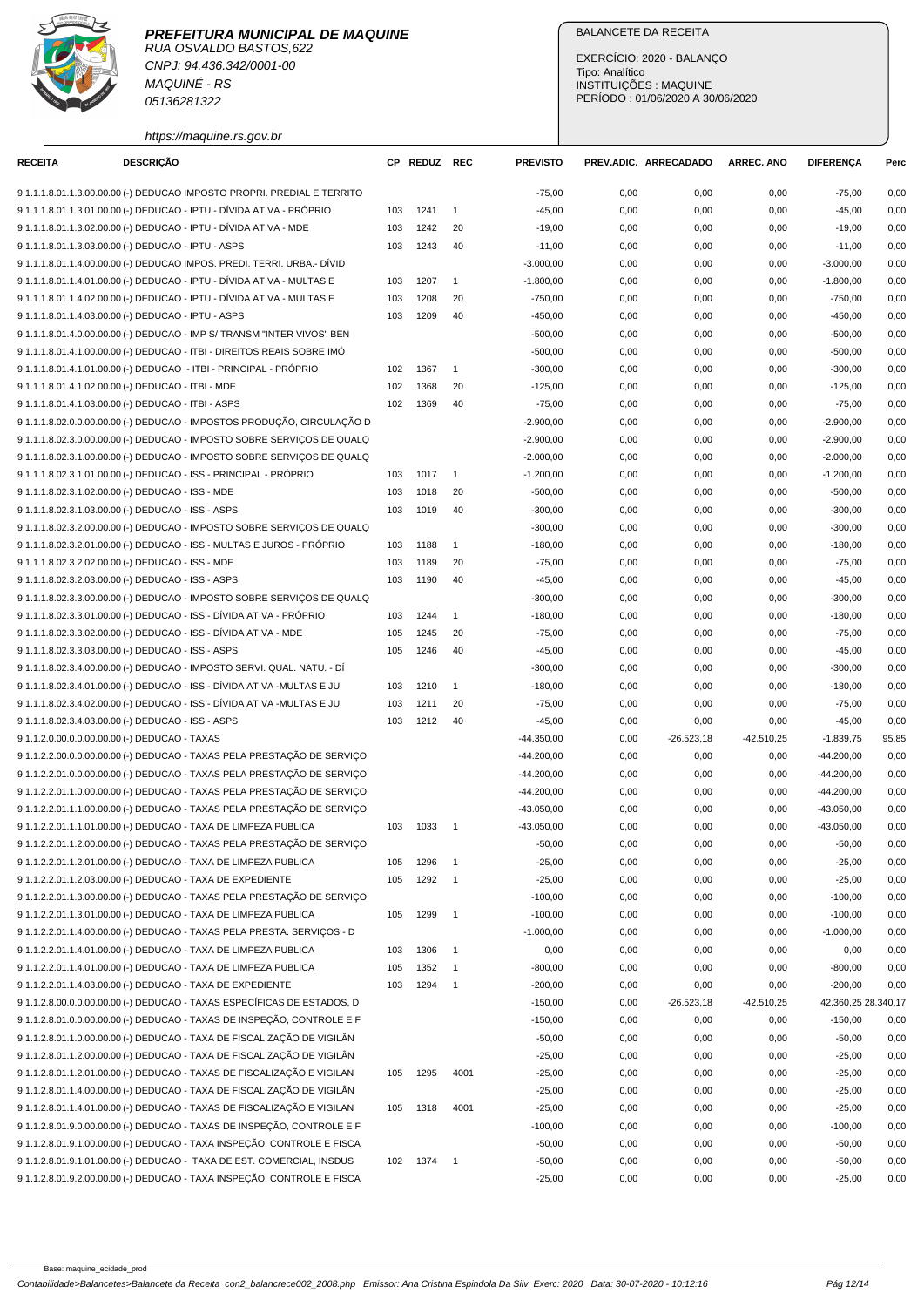RUA OSVALDO BASTOS,622 CNPJ: 94.436.342/0001-00 MAQUINÉ - RS 05136281322

# https://maquine.rs.gov.br

## BALANCETE DA RECEITA

EXERCÍCIO: 2020 - BALANÇO Tipo: Analítico INSTITUIÇÕES : MAQUINE PERÍODO : 01/06/2020 A 30/06/2020

| <b>RECEITA</b>                                | <b>DESCRIÇÃO</b>                                                         |     | CP REDUZ REC |                            | <b>PREVISTO</b> |      | PREV.ADIC. ARRECADADO | <b>ARREC. ANO</b> | <b>DIFERENÇA</b> | Perc  |
|-----------------------------------------------|--------------------------------------------------------------------------|-----|--------------|----------------------------|-----------------|------|-----------------------|-------------------|------------------|-------|
|                                               | 9.1.1.2.8.01.9.2.01.00.00 (-) DEDUCAO - TAXA DE EST. COMERCIAL, INSDUST  |     |              |                            | $-25,00$        | 0,00 | 0,00                  | 0,00              | $-25,00$         | 0,00  |
|                                               | 9.1.1.2.8.01.9.2.01.01.00 (-) DEDUCAO - TAXA DE LICENÇA FUNC. DE ESTAB   | 105 | 1335         | $\overline{\phantom{0}}$ 1 | $-25,00$        | 0,00 | 0,00                  | 0,00              | $-25,00$         | 0,00  |
|                                               | 9.1.1.2.8.01.9.4.00.00.00 (-) DEDUCAO - TAXA INSPEÇÃO, CONTROLE E FISCA  |     |              |                            | $-25,00$        | 0,00 | 0,00                  | 0,00              | $-25,00$         | 0,00  |
|                                               | 9.1.1.2.8.01.9.4.01.00.00 (-) DEDUCAO - TAXA DE EST. COMERCIAL, INSDUST  |     |              |                            | $-25,00$        | 0,00 | 0,00                  | 0,00              | $-25,00$         | 0,00  |
|                                               | 9.1.1.2.8.01.9.4.01.01.00 (-) DEDUCAO - TAXA DE LICENÇA P FUNC DE ESTAB  | 103 | 1319         | $\overline{1}$             | 0,00            | 0,00 | 0,00                  | 0,00              | 0,00             | 0,00  |
|                                               | 9.1.1.2.8.01.9.4.01.01.00 (-) DEDUCAO - TAXA DE LICENÇA P FUNC DE ESTAB  | 105 | 1357         | $\overline{1}$             | $-25,00$        | 0,00 | 0,00                  | 0,00              | $-25,00$         | 0,00  |
|                                               | 9.1.1.2.8.02.0.0.00.00.00 (-) DEDUÇÃO TAXA DE LIMPEZA PUBLICA            |     |              |                            | 0,00            | 0,00 | $-26.523,18$          | $-42.510,25$      | 42.510,25        | 0,00  |
| 9.1.1.2.8.02.9.0.00.00.00 (-) DEDUÇÃO DE TAXA |                                                                          |     |              |                            | 0,00            | 0,00 | $-26.523,18$          | $-42.510,25$      | 42.510,25        | 0,00  |
|                                               | 9.1.1.2.8.02.9.1.00.00.00 (-) DEDUÇÃO TAXA DE LIMPEZA PUBLICA            |     |              |                            | 0,00            | 0,00 | $-26.523,18$          | $-42.510,25$      | 42.510,25        | 0,00  |
|                                               | 9.1.1.2.8.02.9.1.03.00.00 (-) DEDUÇÃO TAXA DE LIMPEZA PUBLICA            | 103 | 1460         | $\overline{\phantom{0}}$   | 0,00            | 0,00 | $-26.523,18$          | $-42.510,25$      | 42.510,25        | 0,00  |
|                                               | 9.1.2.0.0.00.0.0.00.00.00 DED CONTRIB P/ CUSTEIO SERVIÇO                 |     |              |                            | $-20,00$        | 0,00 | 0,00                  | 0,00              | $-20,00$         | 0,00  |
|                                               | 9.1.2.4.0.00.0.0.00.00.00 DED CONTRIB P/ CUSTEIO SERVIÇO                 |     |              |                            | $-20,00$        | 0,00 | 0,00                  | 0,00              | $-20,00$         | 0,00  |
|                                               | 9.1.2.4.0.00.1.0.00.00.00 DED CONTRIB P/ CUSTEIO SERVIÇO                 |     |              |                            | $-20,00$        | 0,00 | 0,00                  | 0,00              | $-20,00$         | 0,00  |
|                                               | 9.1.2.4.0.00.1.1.00.00.00 (-) DEDUCAO - CONTRIB P/ CUSTEIO SERVIÇO       | 109 | 1362         | $\overline{\phantom{1}}$   | $-20,00$        | 0,00 | 0,00                  | 0,00              | $-20,00$         | 0,00  |
|                                               | 9.1.3.0.0.00.0.0.00.00.00 DED REMU. DEPÓSITOS BANCÁ                      |     |              |                            | $-50,00$        | 0,00 | 0,00                  | 0,00              | $-50,00$         | 0,00  |
|                                               | 9.1.3.2.0.00.0.0.00.00.00 DED REMU. DEPÓSITOS BANCÁ                      |     |              |                            | $-50,00$        | 0,00 | 0,00                  | 0,00              | $-50,00$         | 0,00  |
|                                               | 9.1.3.2.1.00.0.0.00.00.00 DED REMU. DEPÓSITOS BANCÁ                      |     |              |                            | $-50,00$        | 0,00 | 0,00                  | 0,00              | $-50,00$         | 0,00  |
|                                               | 9.1.3.2.1.00.1.0.00.00.00 DED REMU. DEPÓSITOS BANCÁ                      |     |              |                            | $-50,00$        | 0,00 | 0,00                  | 0,00              | $-50,00$         | 0,00  |
|                                               | 9.1.3.2.1.00.1.1.00.00.00 DED REMU. DEPÓSITOS BANCÁ                      |     |              |                            | $-50,00$        | 0,00 | 0,00                  | 0,00              | $-50,00$         | 0,00  |
|                                               | 9.1.3.2.1.00.1.1.01.00.00 DED REMU. DEPÓSITOS BANCÁ                      |     |              |                            | $-50,00$        | 0,00 | 0,00                  | 0,00              | $-50,00$         | 0,00  |
|                                               | 9.1.3.2.1.00.1.1.01.04.00 (-) DEDUCAO - REMU. DEPÓSITOS BANCÁ            | 109 | 1363         | $\overline{1}$             | $-50,00$        | 0,00 | 0,00                  | 0,00              | $-50,00$         | 0,00  |
|                                               | 9.1.6.0.0.00.0.0.00.00.00 (-) DEDUCAO - RECEITA DE SERVIÇOS              |     |              |                            | $-4.275,00$     | 0,00 | 0,00                  | 0,00              | $-4.275,00$      | 0,00  |
|                                               | 9.1.6.1.0.00.0.0.00.00.00 (-) DEDUCAO - SERVIÇOS ADMINISTRATIVOS E COME  |     |              |                            | $-4.275,00$     | 0,00 | 0,00                  | 0,00              | $-4.275,00$      | 0,00  |
|                                               | 9.1.6.1.0.01.0.00.00.00.00 (-) DEDUCAO - SERVIÇOS ADMINISTRATIVOS E COME |     |              |                            | $-4.275,00$     | 0,00 | 0,00                  | 0,00              | $-4.275,00$      | 0,00  |
|                                               | 9.1.6.1.0.01.1.0.00.00.00 (-) DEDUCAO - SERVIÇOS ADMINISTRATIVOS E COME  |     |              |                            | $-4.275,00$     |      |                       |                   |                  | 0,00  |
|                                               |                                                                          |     |              |                            |                 | 0,00 | 0,00                  | 0,00              | $-4.275,00$      |       |
|                                               | 9.1.6.1.0.01.1.1.00.00.00 (-) DEDUCAO - ERVIÇOS ADMINISTRATIVOS E COMER  |     |              |                            | $-25,00$        | 0,00 | 0,00                  | 0,00              | $-25,00$         | 0,00  |
|                                               | 9.1.6.1.0.01.1.1.05.00.00 (-) DEDUCAO - SERVIÇOS DE FORNECIMENTO DE AGU  | 105 | 1054         | $\overline{\phantom{0}}$ 1 | $-25,00$        | 0,00 | 0,00                  | 0,00              | $-25,00$         | 0,00  |
|                                               | 9.1.6.1.0.01.1.2.00.00.00 (-) DEDUCAO - SERVIÇOS ADMIN. E COMER. GERAIS  |     |              |                            | $-150,00$       | 0,00 | 0,00                  | 0,00              | $-150,00$        | 0,00  |
|                                               | 9.1.6.1.0.01.1.2.03.00.00 (-) DEDUCAO - MULTA E JURO REC PATRULHA AGRIC  | 103 | 1276         | 1047                       | $-25,00$        | 0,00 | 0,00                  | 0,00              | $-25,00$         | 0,00  |
|                                               | 9.1.6.1.0.01.1.2.05.00.00 (-) DEDUCAO - SERVIÇOS DE FORNECIMENTO DE AGU  | 103 | 1344         | $\overline{1}$             | $-125,00$       | 0,00 | 0,00                  | 0,00              | $-125,00$        | 0,00  |
|                                               | 9.1.6.1.0.01.1.4.00.00.00 (-) DEDUCAO - SERVIÇOS ADMIN. COMER. GERAIS-   |     |              |                            | $-4.100,00$     | 0,00 | 0,00                  | 0,00              | $-4.100,00$      | 0,00  |
|                                               | 9.1.6.1.0.01.1.4.01.00.00 (-) DEDUCAO - M E J DE MORA DIVIDA ATIVA PATR  | 103 | 1258         | 1047                       | $-75,00$        | 0,00 | 0,00                  | 0,00              | $-75,00$         | 0,00  |
|                                               | 9.1.6.1.0.01.1.4.05.00.00 (-) DEDUCAO - SERVIÇOS DE FORNECIMENTO DE AGU  | 103 | 1346         | $\overline{1}$             | 0,00            | 0,00 | 0,00                  | 0,00              | 0,00             | 0,00  |
|                                               | 9.1.6.1.0.01.1.4.05.00.00 (-) DEDUCAO - SERVIÇOS DE FORNECIMENTO DE AGU  | 105 | 1354         | $\overline{1}$             | $-4.000,00$     | 0,00 | 0,00                  | 0,00              | $-4.000,00$      | 0,00  |
|                                               | 9.1.6.1.0.01.1.4.09.00.00 (-) DEDUCAO - SERV PROG PATRULHA AGRICOLA      | 105 | 1350         | $\overline{1}$             | $-25,00$        | 0,00 | 0,00                  | 0,00              | $-25,00$         | 0,00  |
|                                               | 9.1.7.0.0.00.0.0.00.00.00 (-) DEDUCAO DAS TRANSF. CORRENTES              |     |              |                            | $-3.209.740,00$ | 0,00 | -197.252,74           | $-1.463.110,81$   | $-1.746.629,19$  | 45,58 |
|                                               | 9.1.7.1.0.00.0.0.00.00.00 (-) DEDUCAO DAS TRASNF. DA UNIAO E SUAS ENTID  |     |              |                            | $-1.813.440.00$ | 0,00 | $-98.936,49$          | -798.466,79       | $-1.014.973,21$  | 44,03 |
|                                               | 9.1.7.1.8.00.0.0.00.00.00 (-) DEDUCAO TRANSFERÊNCIAS DA UNIÃO - ESPECÍF  |     |              |                            | $-1.813.440,00$ | 0,00 | $-98.936.49$          | -798.466,79       | $-1.014.973,21$  | 44,03 |
|                                               | 9.1.7.1.8.01.0.0.00.00.00 (-) DEDUCAO DA PARTICIPAÇÃO NA RECEITA DA UNI  |     |              |                            | $-1.801.000,00$ | 0,00 | $-98.936,49$          | -798.466,79       | $-1.002.533,21$  | 44,33 |
|                                               | 9.1.7.1.8.01.2.0.00.00.00 (-) DEDUCAO - COTA-PARTE DO FPM - COTA MENSAL  |     |              |                            | $-1.800.000,00$ | 0,00 | $-98.851,68$          | -798.204,45       | -1.001.795,55    | 44,34 |
|                                               | 9.1.7.1.8.01.2.1.00.00.00 (-) DEDUCAO - COTA-PARTE DO FPM - COTA MENSAL  |     |              |                            | $-1.800.000,00$ | 0,00 | $-98.851,68$          | -798.204,45       | $-1.001.795,55$  | 44,34 |
|                                               | 9.1.7.1.8.01.2.1.01.00.00 (-) DEDUCAO - COTA-PARTE DO FPM PRINCIPAL -    | 103 | 1376         | $\overline{\phantom{0}}$ 1 | 0,00            | 0,00 | 0,00                  | 0,00              | 0,00             | 0,00  |
|                                               | 9.1.7.1.8.01.2.1.04.00.00 (-) DEDUCAO - COTA-PARTE DO FPM - COTA MENSAL  | 105 | 1114         | 31                         | $-1.800.000,00$ | 0,00 | $-98.851,68$          | -798.204,45       | $-1.001.795,55$  | 44,34 |
|                                               | 9.1.7.1.8.01.5.0.00.00.00 (-) DEDUCAO - COTA-PARTE DO IMPOSTO SOBRE A P  |     |              |                            | $-1.000,00$     | 0,00 | $-84,81$              | $-262,34$         | $-737,66$        | 26,23 |
|                                               | 9.1.7.1.8.01.5.1.00.00.00 (-) DEDUCAO - COTA-PARTE DO ITR - PRINCIPAL    |     |              |                            | $-1.000,00$     | 0,00 | $-84,81$              | $-262,34$         | $-737,66$        | 26,23 |
|                                               | 9.1.7.1.8.01.5.1.04.00.00 (-) DEDUCAO - COTA-PARTE DO ITR - PRINCIPAL -  | 105 | 1118         | 31                         | $-1.000,00$     | 0,00 | $-84,81$              | $-262,34$         | $-737,66$        | 26,23 |
|                                               | 9.1.7.1.8.06.0.0.00.00.00 (-) DEDUCAO - TRANSFE. FINANCEIRA DO ICMS - D  |     |              |                            | $-12.440,00$    | 0,00 | 0,00                  | 0,00              | $-12.440,00$     | 0,00  |
|                                               | 9.1.7.1.8.06.1.0.00.00.00 (-) DEDUCAO - TRANSFE. FINANCEIRA DO ICMS - D  |     |              |                            | $-12.440,00$    | 0,00 | 0,00                  | 0,00              | $-12.440,00$     | 0,00  |
|                                               | 9.1.7.1.8.06.1.1.00.00.00 (-) DEDUCAO - TRANSF FINANCEIRA ICMS DESONERA  |     |              |                            | $-12.440,00$    | 0,00 | 0,00                  | 0,00              | $-12.440,00$     | 0,00  |
|                                               | 9.1.7.1.8.06.1.1.04.00.00 (-) DEDUCAO - TRANSFE. FINAN. DO ICMS - DESON  | 105 | 1227         | 31                         | $-12.440,00$    | 0,00 | 0,00                  | 0,00              | $-12.440,00$     | 0,00  |
| 9.1.7.2.0.00.0.0.00.00.00 (-) DEDUCAO         |                                                                          |     |              |                            | $-1.396.300,00$ | 0,00 | $-98.316,25$          | $-664.644,02$     | -731.655,98      | 47,60 |
|                                               | 9.1.7.2.8.00.0.0.00.00.00 (-) DEDUCAO TRANSF DOS ESTADOS - ESPECÍFICAS   |     |              |                            | $-1.396.300,00$ | 0,00 | $-98.316,25$          | -664.644,02       | -731.655,98      | 47,60 |
|                                               | 9.1.7.2.8.01.0.0.00.00.00 (-) DEDUCAO PARTICIPAÇÃO NA RECEITA DOS ESTAD  |     |              |                            | $-1.396.300,00$ | 0,00 | $-98.316,25$          | -664.644,02       | -731.655,98      | 47,60 |
|                                               | 9.1.7.2.8.01.1.0.00.00.00 (-) DEDUCAO - COTA-PARTE DO ICMS               |     |              |                            | $-1.200.000,00$ | 0,00 | $-90.750,62$          | $-555.120,47$     | -644.879,53      | 46,26 |
|                                               | 9.1.7.2.8.01.1.1.00.00.00 (-) DEDUCAO - COTA-PARTE DO ICMS               |     |              |                            | $-1.200.000,00$ | 0,00 | $-90.750,62$          | $-555.120,47$     | -644.879,53      | 46,26 |
|                                               | 9.1.7.2.8.01.1.1.04.00.00 (-) DEDUCAO - COTA-PARTE DO ICMS - PRINCIPAL   | 105 | 1231         | 31                         | $-1.200.000,00$ | 0,00 | $-90.750,62$          | $-555.120,47$     | -644.879,53      | 46,26 |
|                                               | 9.1.7.2.8.01.2.0.00.00.00 (-) DEDUCAO - COTA-PARTE DO ICMS - PRINCIPAL   |     |              |                            | $-180.000,00$   | 0,00 | $-6.537,71$           | -102.424,53       | $-77.575,47$     | 56,90 |